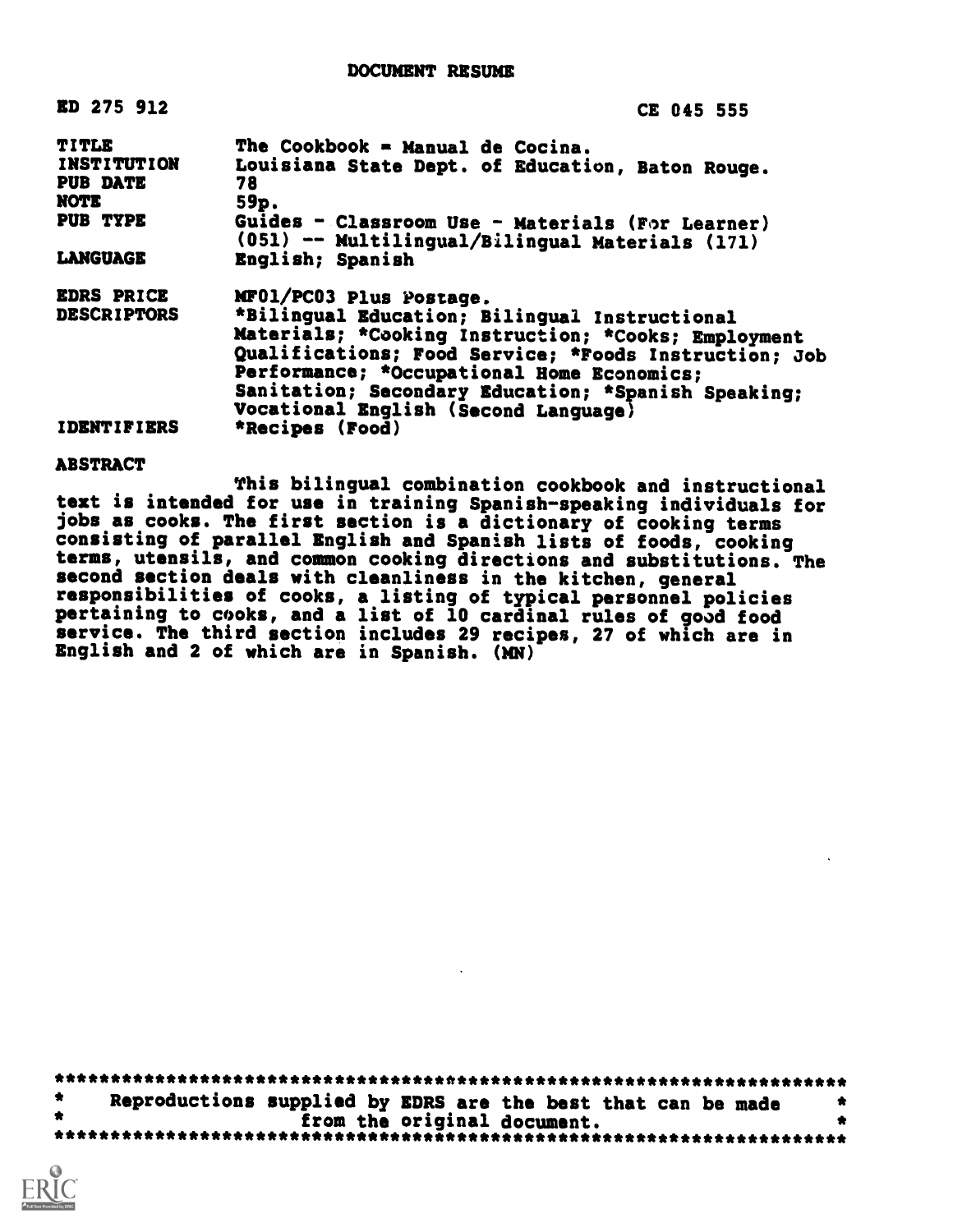# MANUAL DE COCINA  $39.61$ **THE**



J. KELLY NIX Sizte Superintenden:



## BILINGUAL VOCATIONAL EDUCATION IN CULINARY ARTS NEW ORLEANS, LOUISIANA

 $OF - DE$ 

STATE OF LOUISIANA DEPARTMENT OF EDUCATION

Dr. Florent Hardy, Jr. Director Martin G, de Salazar, Program Coordinator Mrs. Julia Barnes, ESL Mrs. Marta Alguera - Secretary

FOOD SERVICES INSTITUTE, INC.

Contractor for Culinary Arts

Mr. David Shaffer, M.ED.

Dr. James Shaffer, Ph.D.

"PERMISSION TO REPRODUCE THIS MATERIAL HAS BEEN GRANTED BY

<u>54boile</u>

TO THE EDUCATIONAL RESOURCES INFORMATION CENTER (ERIC)."

SEPTEMBER 1977 through DECEMBER 1978 BEST COPY AVAILABLE



**BOOK** 

U.S. DEPARTMENT OF EDUCATION<br>Office of Educational Research and Improvement EDUCATIONAL RESOURCES INFORMATION<br>CENTER (ERIC)

his document has been reproduced as received from the person or organization originating it.

0 Minor changes have been made to improve reproduction qualify.

Points of view or opinions stated in this docu-<br>ment do not necessarily represent official<br>OERI position or policy.

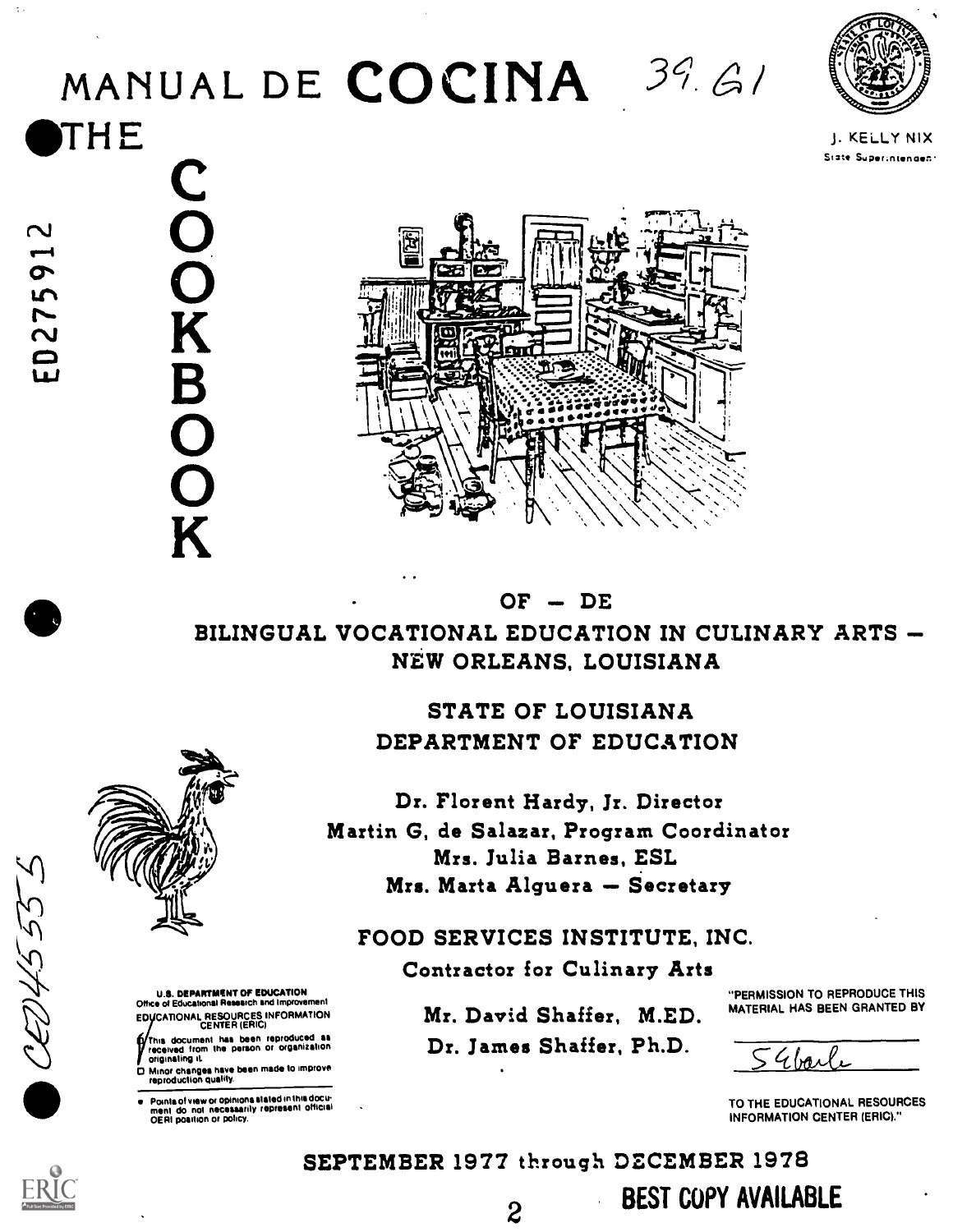#### TABLE OF CONTENTS

| DICTIONARY OF COOKING TERMS $\cdots$ , 1 |
|------------------------------------------|
|                                          |
|                                          |
|                                          |
|                                          |
| CLEANLINESS IN THE KITCHEN 25            |
|                                          |



 $\ddot{\phantom{a}}$ 

 $\sim 10^{-10}$ 

 $\lambda$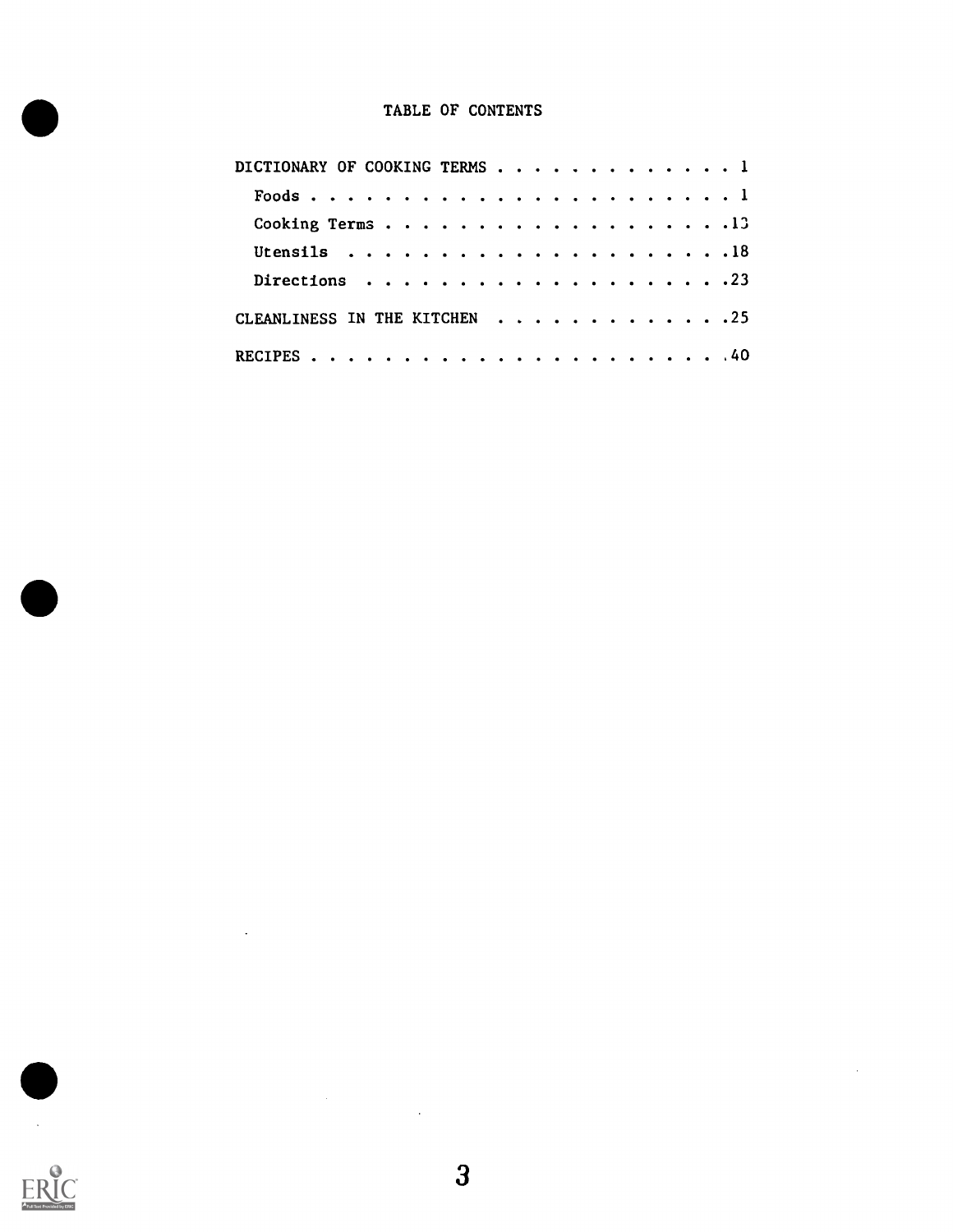## DICTIONARY OF COOKING TERMS DICCIONARIO DE TERMINOS DE COCINA

Ÿ.

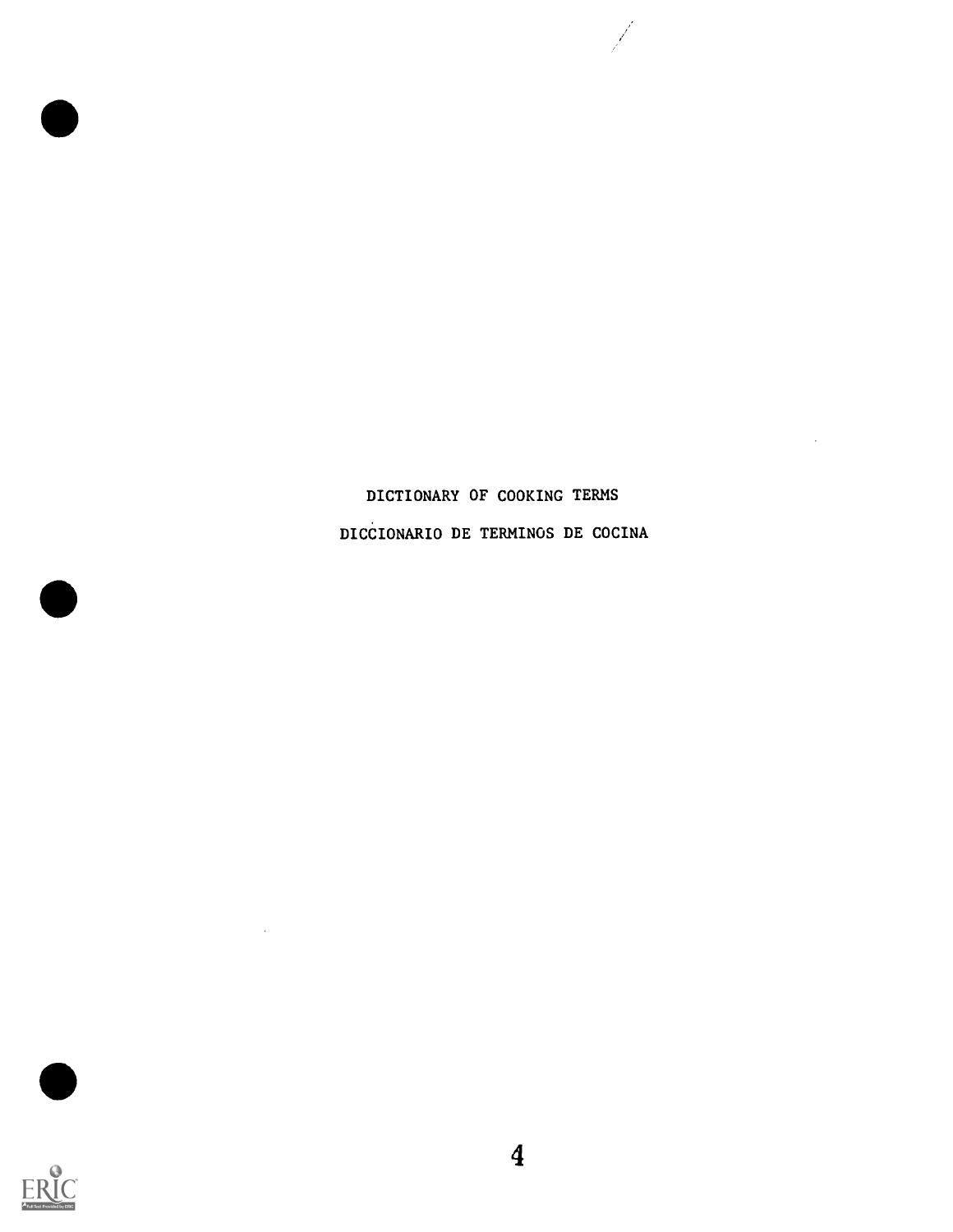| <b>MELONES</b><br>Y NUECES<br><b>FRUTAS</b> | <b>FRUITS</b><br><b>MELONS</b><br><b>AND</b><br><b>NUTS</b> |
|---------------------------------------------|-------------------------------------------------------------|
| albaricoque                                 | MELONES<br>MELONS<br>apricot                                |
| aceitunas                                   | melocoton<br>peach<br>olives                                |
| arándano                                    | melon<br>cantaloupe<br>cranberries                          |
| banano                                      | $melon$ de<br>honey dew<br>castilla<br>banana               |
| cereza                                      | sardia<br><b>Watermelon</b><br>cherry                       |
| coco                                        | cocoanut<br><b>NUECES</b><br><b>NUTS</b>                    |
| ciruela                                     | plum<br>almendra<br>almonds                                 |
| ciruelas secas                              | prunes<br>pecan<br>pecan                                    |
| durazno                                     | chestnuts<br>castanas<br>peach                              |
| frambuesa                                   | caca huetes<br>peanuts<br>raspberry                         |
| fresa                                       | semillas de cashews<br>strawberry<br>maranon                |
| higo                                        | fig<br>walnuts<br>nueces                                    |
| limón amarillo                              | lemon<br>nuez brasilera<br>Brazil                           |
| limon verde                                 | lime<br>nuez negra black walnut                             |
| manzana                                     | apple                                                       |
| moras                                       | blackberries                                                |
| matiles, datiles                            | date                                                        |
| naranja                                     | orange                                                      |
| pasas de corinto                            | currants                                                    |
| pera                                        | pear                                                        |
| piña                                        | pineapple                                                   |
| pasas                                       | raisings                                                    |
| uva                                         | grape                                                       |
| vacinios                                    | blueberries                                                 |



 $\ddot{\phantom{0}}$ 

5

 $\ddot{\phantom{a}}$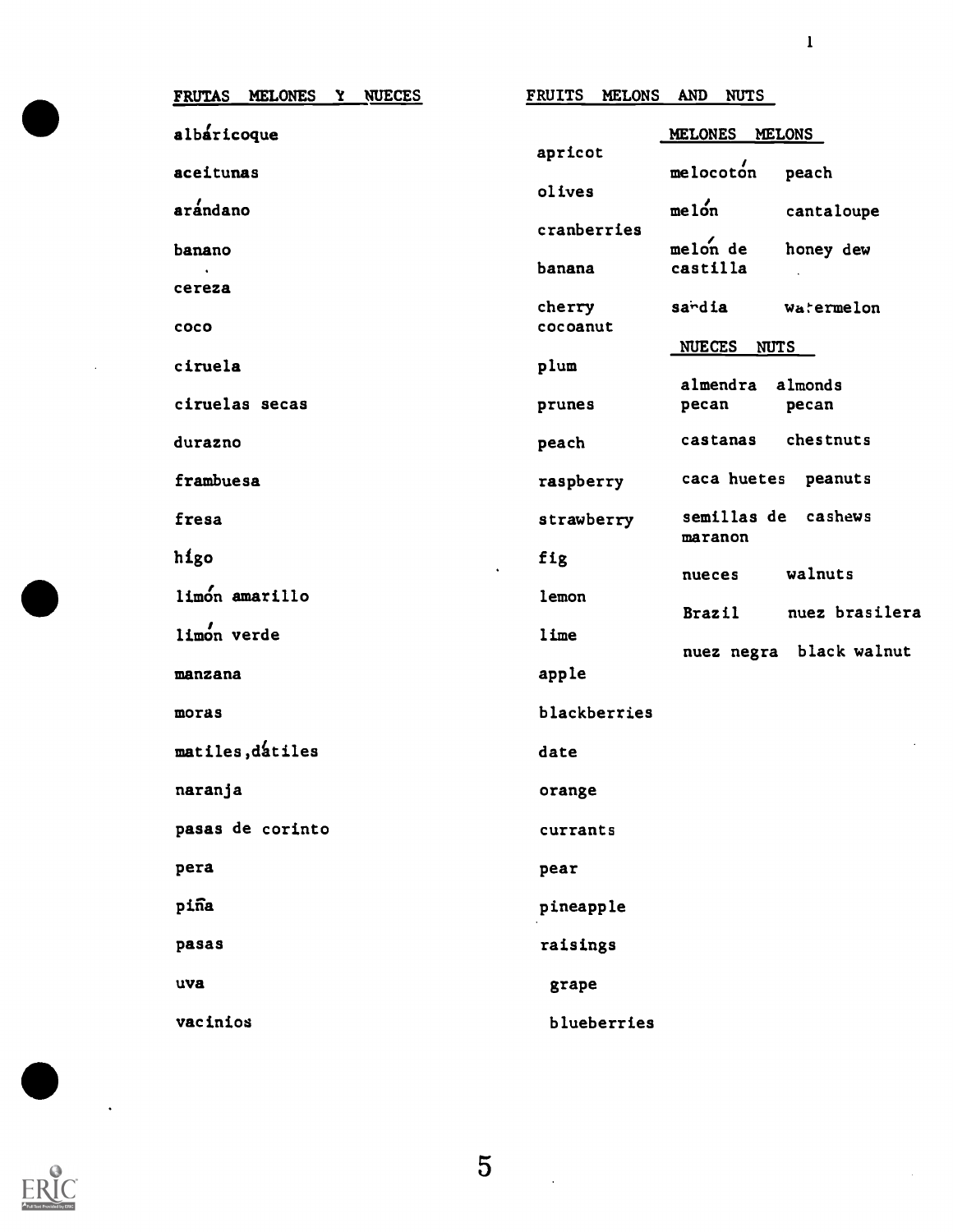| FRUITS, MELONS     | AND NUTS                              | FRUTAS, MELONES Y NUECES | $\overline{2}$    |
|--------------------|---------------------------------------|--------------------------|-------------------|
| apple              | manzana                               | MELONS - MELONES         |                   |
| apricot            | albaricoque                           | cantaloupe               | melon             |
| banana             | banano                                | honey dew                | melón de castilla |
| blackberries       | moras                                 | watermelon               | sandia            |
| blueberries        | vacinios                              |                          |                   |
| cherry             | cereza                                | <b>NUTS</b>              | <b>NUECES</b>     |
| cocoanut           | coco                                  | almonds                  | almendra          |
| cranberries        | aråndano agrio                        | pecans                   |                   |
| currants           | pasas de Corinto<br>pasas de grosella |                          |                   |
| dates              | matiles - datiles                     |                          |                   |
| fig                | higo                                  |                          |                   |
| grape              | uva                                   |                          |                   |
| lemon              | limon amarillo                        |                          |                   |
| lime               | limon verde                           |                          |                   |
| olives             | aceitunas                             |                          |                   |
| orange             | naranja                               |                          |                   |
| peach<br>$\bullet$ | durazno, melocotón                    |                          |                   |
| pear               | pera                                  |                          |                   |
| pineapple          | piña - ananás                         |                          |                   |
| plum               | ciruela                               |                          |                   |
| prunes             | ciruelas secas                        |                          |                   |
| raisins            | pasas                                 |                          |                   |
| raspberry          | frambuesa                             |                          |                   |
| strawberry         | fresa                                 |                          |                   |
|                    |                                       |                          |                   |



6

 $\ddot{\phantom{0}}$ 

 $\bullet$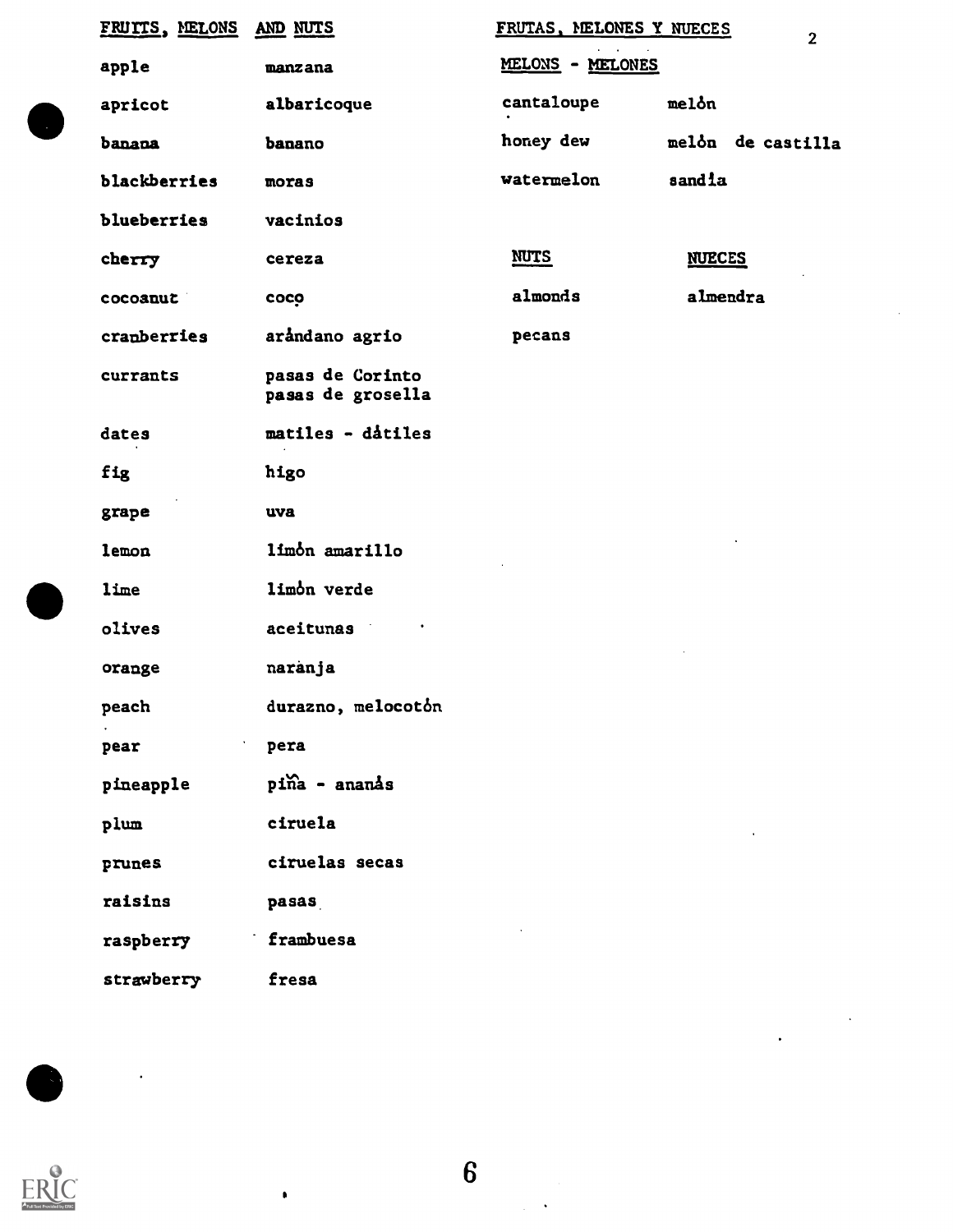| <b>VEGETALES</b>             | <b>VEGETABLES</b>      |        | 3                                                   |
|------------------------------|------------------------|--------|-----------------------------------------------------|
| acelga                       | spinach                | nabo   | turnip                                              |
| alcachofa                    | artichoke              | papa   | potato                                              |
| aguacate                     | avocado-alligator pear |        |                                                     |
| alcaparras                   | capers                 | pepino | cucumber                                            |
| apio                         | celery                 |        | quimbombo okra(cuando se<br>cocina cambia el nombre |
| boniato                      | sweet potato           |        | y se llama Gumbo)                                   |
| brocoli                      | broccoli               |        | remolacha beets                                     |
| berenjena                    | egg plant              |        |                                                     |
| coles de bruselas            | brussels prouts        |        |                                                     |
| col, repollo                 | cabbage                |        |                                                     |
| coliflor                     | cauliflower            |        |                                                     |
| cebolla                      | onion                  |        |                                                     |
| cebollina                    | green onion            |        |                                                     |
| calabaza                     | pumpkin                |        |                                                     |
| col fermentado               | sauerkraut             |        |                                                     |
| calabazas                    | squash-yellow squash   |        |                                                     |
| calabacitas italianas        | suchini                |        |                                                     |
| esparrago                    | asparagus              |        |                                                     |
| ejote-judía                  | green                  |        |                                                     |
| espinaca                     | spinach                |        |                                                     |
| frijoles                     | dry beans              |        |                                                     |
| guisquil-chayote             | mirleton               |        |                                                     |
| habichuela                   | string beans           |        |                                                     |
| hongos-champiñones-callampas | mushrooms              |        |                                                     |
| hojas de mostaza             | mustard greens         |        |                                                     |
| lechuga                      | lettuce                |        |                                                     |
| maiz-elote                   | . corn-corn on the cob |        |                                                     |



 $\overline{\phantom{a}}$ 

 $\ddot{\phantom{0}}$ 

 $\ddot{\phantom{a}}$ 

 $\ddot{\phantom{a}}$ 

 $\frac{1}{2}$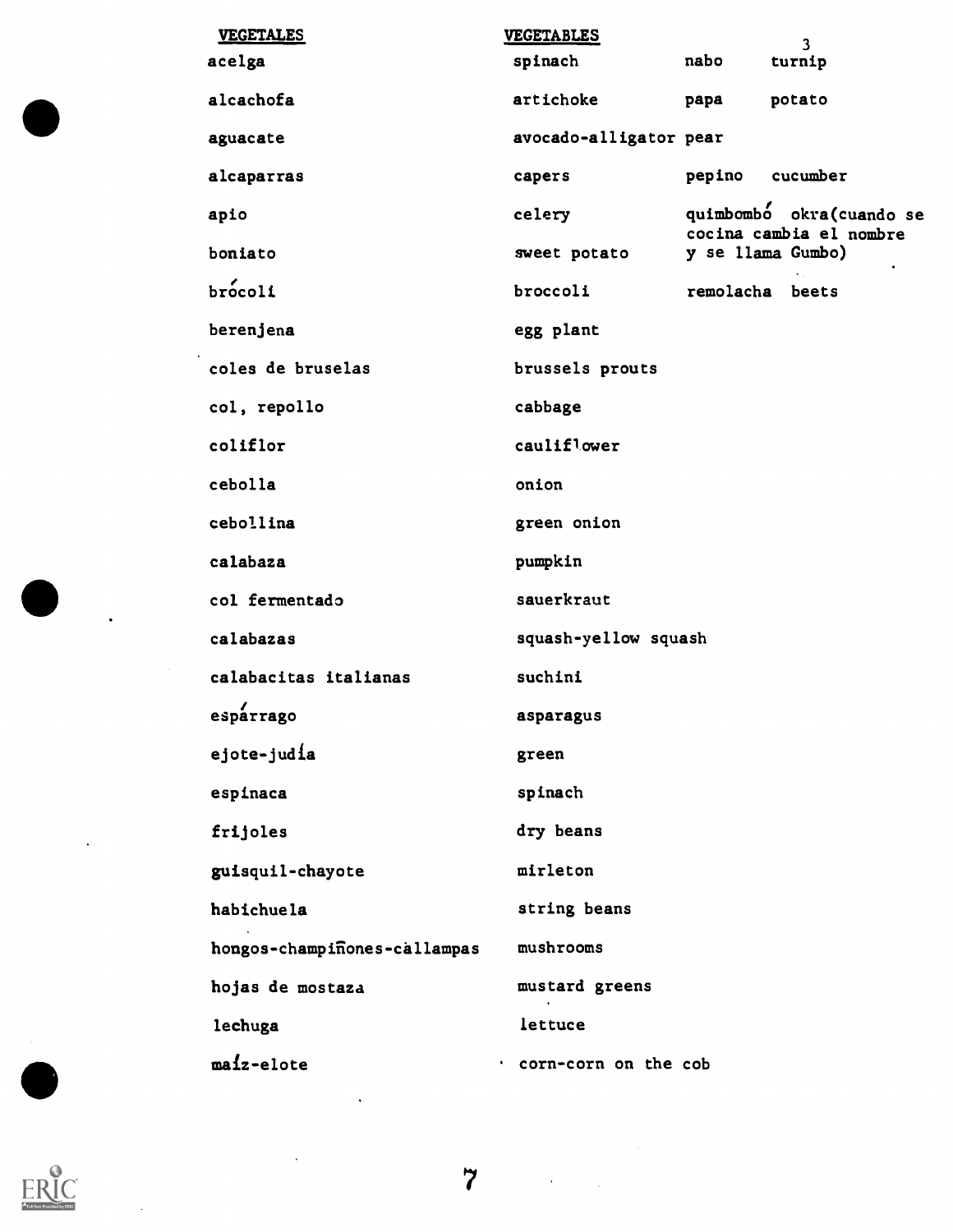| <b>EEGETABLES</b>                | <b>VEGETALES</b>          |                                        | 4                                                            |
|----------------------------------|---------------------------|----------------------------------------|--------------------------------------------------------------|
| artichoke                        | alcachofa                 | sweet potatoes<br>yams                 | camotes, batatas                                             |
| asparagus                        | espårrago                 | $\mathbb{R}^{\infty}$<br>green peppers | chili dulce, chili                                           |
| avocado<br>alligator pear        | aguacate                  | bell peppers<br>sweet peppers          | verde, aji                                                   |
| dry beans                        | frijoles                  | pumpkin                                | calabaza, ayote                                              |
| green beans<br>string beans      | ejote, judias             | radish                                 | råbano                                                       |
| snap beans                       | habichuelas               | sauerkraut                             | col fermentado                                               |
| beets                            | remolacha                 | spinach                                | espinaca<br>an an                                            |
| broccoli                         | broculi                   | squash<br>yellow squash                | calabasas                                                    |
| brussel sprouts                  | coles de Bruselas         | white squash                           | the contract and completely according to the contract of the |
| cabbage                          | col, repollo              | tomato                                 | tomato                                                       |
| capers                           | alcaparras                | turnip                                 | nabo                                                         |
| carrot                           | zanahoria                 | zuchini                                | calabacitas italianas                                        |
| cauliflower                      | coliflor                  |                                        |                                                              |
| celery                           | apio                      |                                        |                                                              |
| corn<br>corn on the cob          | maiz<br>elote             |                                        |                                                              |
| cucumber                         | pepino                    |                                        |                                                              |
| egg plant                        | berenjena                 |                                        |                                                              |
| garlic                           | ajo                       |                                        |                                                              |
| lettuce                          | lechuga                   |                                        |                                                              |
| mirleton                         | guisquil, chayote         |                                        |                                                              |
| mushrooms                        | hongos, championes, setas |                                        |                                                              |
| mustard greens<br>$\mathbb{R}^2$ | hojas de mostaza          |                                        |                                                              |
| okra                             | quimbombo, okra           |                                        |                                                              |
| onion                            | cebolla                   |                                        |                                                              |
| green onion                      | cebolina                  |                                        |                                                              |
| potatoes                         | papas                     |                                        |                                                              |



 $\hat{\boldsymbol{\gamma}}$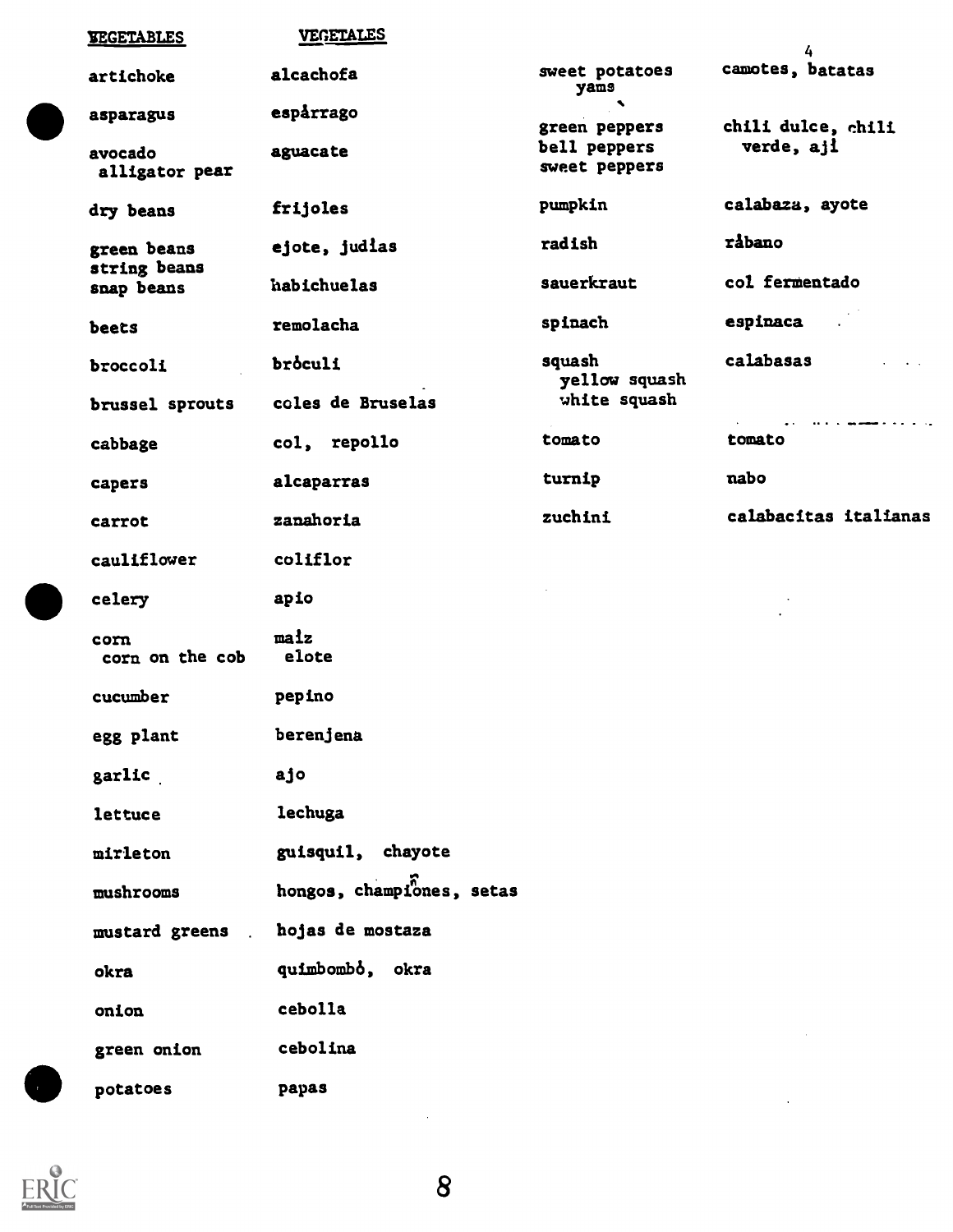#### CARNES-AVES DE CORRAL-MARISCOS-PESCADOS MEATS-FOWL OR POULTRY-SEAFOOD-FISH

| <b>CARNES</b>     | <b>MEATS</b> | <b>PESCADO</b> | <b>FISH</b>            |
|-------------------|--------------|----------------|------------------------|
| carne de res beef |              | anchova        | anchovy                |
| cerdo             | pork         | atun           | tuna                   |
| higado            | liver        | bagre          | cat fish               |
| jamon             | ham          | lenguado       | flounder               |
| oveja             | lamb         | macarela       | mackeral               |
| salchichas        | sausage      |                | pargo rojo red snapper |
| tocino            | bacon        | $\int$ robalo  | red fish               |
| ternera           | veal         | sardinas       | sardines               |
|                   | ٠            | trucha         | trout                  |

|         | AVES DE CORRAL - FOWL OR POULTRY | <b>MARISCOS</b><br>$\blacksquare$ | <b>SEAFOOD</b> |
|---------|----------------------------------|-----------------------------------|----------------|
| gallina | hen                              | almejas                           | clams          |
| gallo   | rooster                          | caviar                            | caviar         |
| pollo   | chicken                          | cangrejo<br>jaita                 | crab           |
| pato    | duck                             | camarones                         | shrimp         |
| pavo    | turkey                           | langosta                          | lobster        |
|         |                                  | ostras                            | oyster         |
|         |                                  | sardinas                          | sardines       |



 $\blacksquare$ 

9

 $\ddot{\phantom{a}}$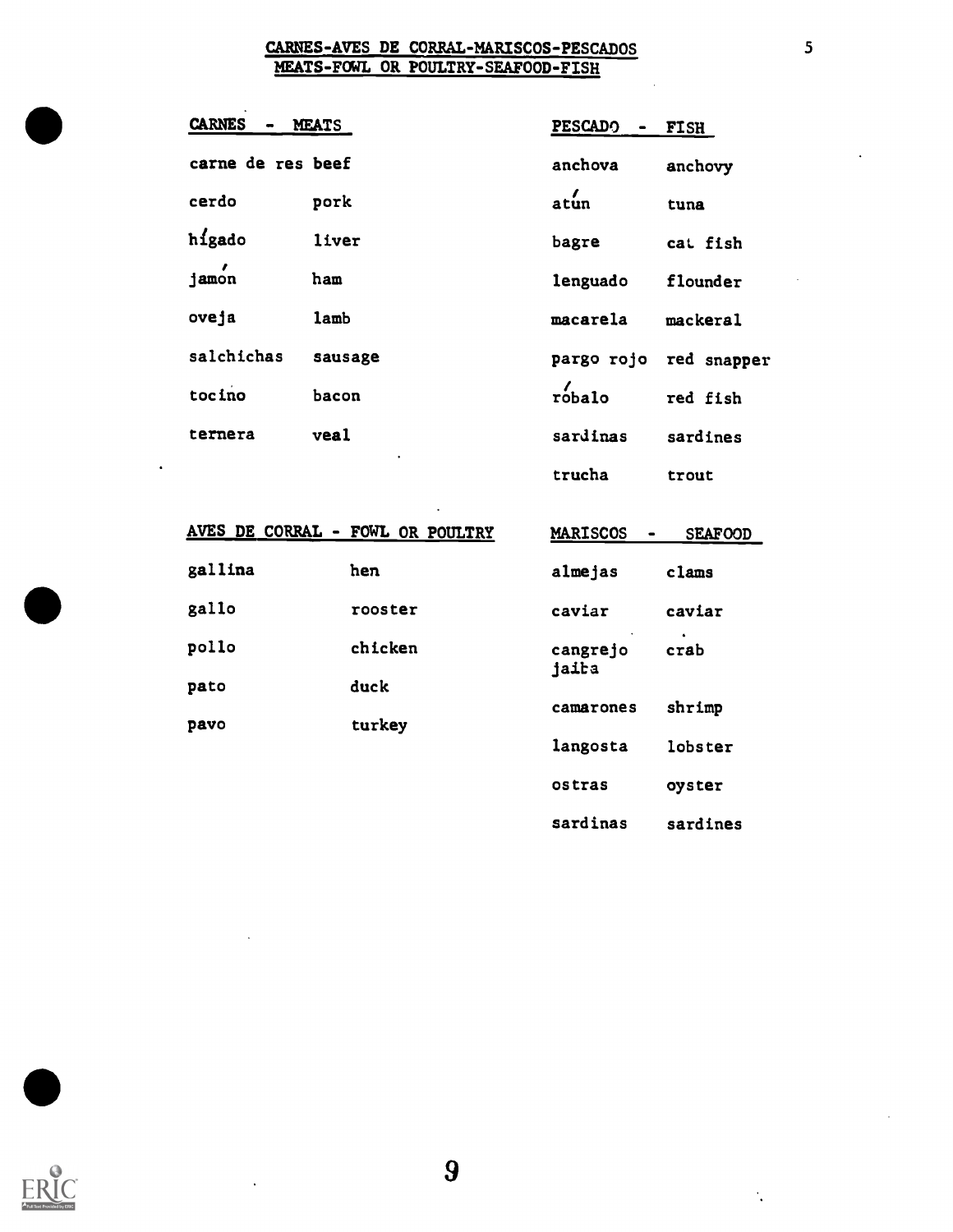|                | MEATS - FOWL OR POULTRY - SEAFOOD - FISH |             | 6<br>CARNES -AVES DE CORRAL- MARISCOS-PESCADOS |
|----------------|------------------------------------------|-------------|------------------------------------------------|
| MEATS          | <b>CARNES</b>                            | FISH -      | PESCADO                                        |
| bacon          | $\mathcal{L}_{\mathcal{L}}$<br>tocino    | anchovy     | anchova                                        |
| beef           | carne de res                             | cat fish    | bagre                                          |
| ham            | jamon                                    | flounder    | lenguado                                       |
| lamb           | oveja - carnero-cordero                  | mackeral    | macarela                                       |
| liver          | higado                                   | red fish    | robalo                                         |
| pork           | cerdo, puerco, marrano                   | red snapper | pargo rojo - huachinango                       |
| sausage        | salchichas                               | sardines    | sardinas                                       |
| veal           | ternera                                  | trout       | trucha                                         |
|                | FOWL OR POULTRY - AVES DE CORRAL         | tuna        | atun                                           |
| chicken        | pollo                                    |             |                                                |
| hen            | gallina                                  |             |                                                |
| duck           | pato                                     |             |                                                |
| rooster        | gallo                                    |             |                                                |
| turkey         | pavo                                     |             |                                                |
| <b>SEAFOOD</b> | - MARISCOS                               |             |                                                |
| caviar         | caviar                                   |             |                                                |
| clams          | almejas                                  |             |                                                |
| crab           | cangrejo, jaiba                          |             |                                                |
| crawfish       |                                          |             |                                                |
| lobster        | langosta                                 |             |                                                |
| oyster         | ostras - ostiones                        |             |                                                |
| sardines       | sardinas                                 |             |                                                |
| shrimp         | camarones                                |             |                                                |

 $\frac{1}{2}$ 

 $\ddot{\phantom{0}}$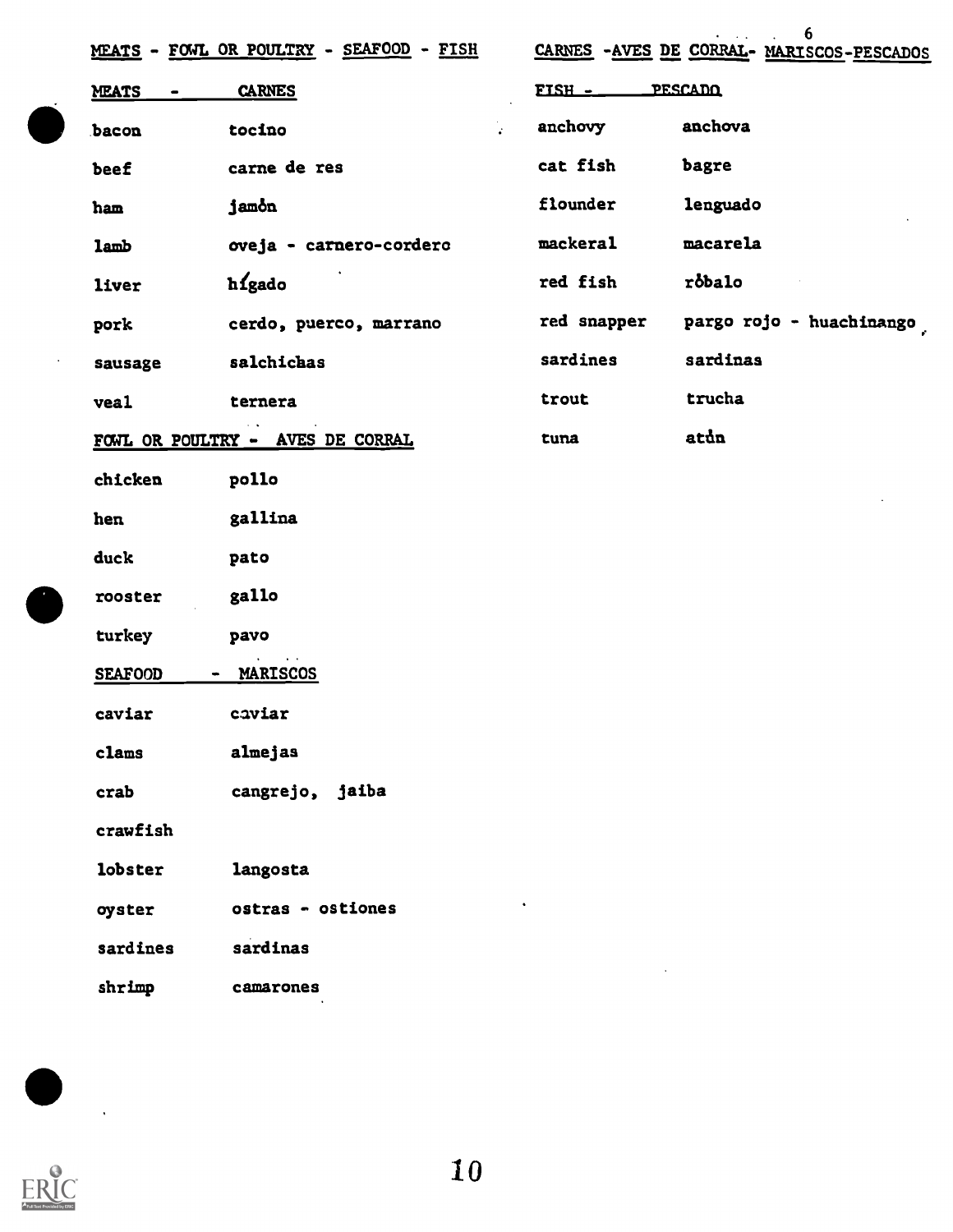| YERBAS Y<br><b>ESPECIES</b>       | HERBS AND SPICES | OTROS PRODUCTOS PARA SAZONAR                           |                 |
|-----------------------------------|------------------|--------------------------------------------------------|-----------------|
| albahaca                          | basil            | salsa de tomate                                        | catsup          |
| azafran                           | saffran          | para hervir                                            | crab boil       |
| ajo                               | garlic           | cangrejos                                              |                 |
| $\frac{7}{2}$ curcuma             | turmeric         | rabano picante                                         | horse radish    |
| canela                            | cinnamon         | salsa de soya                                          | soy sauce       |
| clavo de olor                     | cloves           | chile-picante                                          | tabasco         |
| cilantro                          | coriander        | salsa inglesa                                          | worchestishire  |
| comino                            | cumin            | vinagre                                                | vinegar         |
| cari                              | curry powder     | vinagre de vino                                        | wine-vinegar    |
| eneldo                            | dill             |                                                        |                 |
| hoja de laurel                    | bay leaf         | AZUCARES Y ENDULZANTES<br>SUGARS AND SWEETENING AGENTS |                 |
| hierba buena                      | mint             | azucar granulada granulated suga                       |                 |
| jengibre                          | ginger           | azucar en polvo                                        | powdered or con |
| mejorana                          | marjoram         | confeccionada                                          | fectionery suga |
| mostaza seca                      | dry.mustard      | esencia de vanilla vanilla extra                       |                 |
| nuez moscada                      | nutmeg           | esencia de almendras almond extra                      |                 |
| oregano                           | oregano          |                                                        |                 |
| pimienta inglesa                  | allspice         |                                                        |                 |
| polvo de comino<br>chile, orégano | chili powder     |                                                        |                 |
| pimienta                          | paprika          |                                                        |                 |
| perejil                           | parsley          |                                                        |                 |
| pimienta negra                    | black pepper     |                                                        |                 |
| pimienta blanca                   | white pepper     |                                                        |                 |
| romero                            | rose mary        |                                                        |                 |
| salvia-artemisia                  | sage             |                                                        |                 |
| tomillo                           | thyme            |                                                        |                 |



 $\blacksquare$ 

 $\ddot{\phantom{a}}$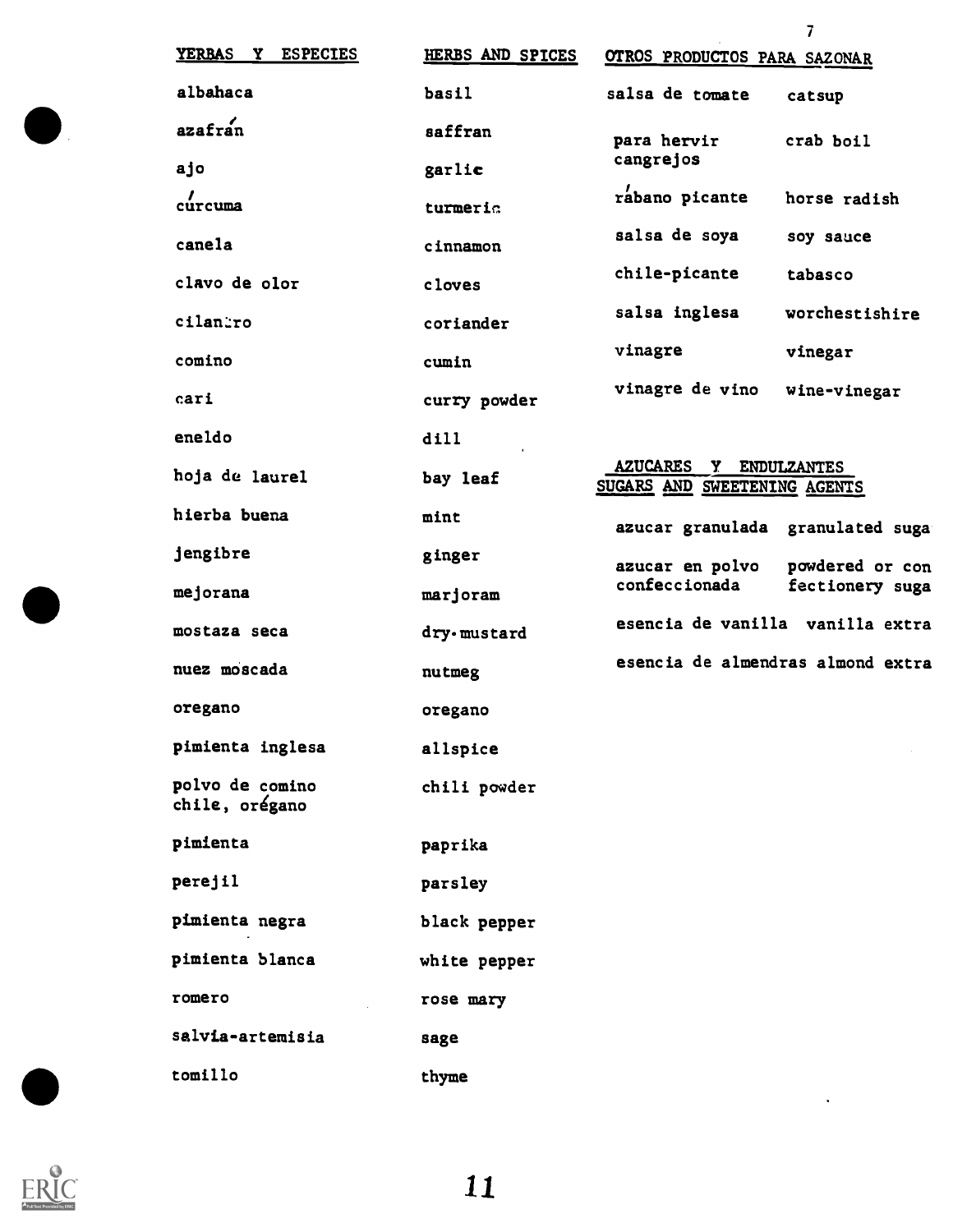| HERBS AND SPICES             | YERBAS Y ESPECIAS                        | 8                               |
|------------------------------|------------------------------------------|---------------------------------|
| allspice                     | pimienta inglesa                         |                                 |
| basil                        | ÷.<br>albahaca                           |                                 |
| bay leaf                     | hoja de laurel                           |                                 |
| chili powder                 | polvo de comino, chilis, oregano y otros |                                 |
| chive                        |                                          | <u>Btras para sazonar</u>       |
| cinnamon                     | canela                                   |                                 |
| cloves                       | clavo de olor                            | crab boil                       |
| coriander                    | cilantro                                 | catsup-ketchup                  |
| cumin                        | comino                                   | horse radish                    |
| curry powder                 | cari                                     | soy sauce                       |
| dill                         | eneldo                                   | tabasco                         |
| garlic                       | ajo                                      | worchestishire                  |
| ginger                       | jengibre                                 | vinegar<br>cider vinegar        |
| marjoram                     | mejorana                                 | wine vinegar                    |
| mint                         | hierba buena                             | Sugars & Sweetening Agents      |
| dry mustard                  | mostaza seca                             | granulated sugar                |
| nutmeg                       | nuez moscada                             | powdered or confectionery sugar |
| oregano                      | oregano                                  | vanilla extract                 |
| paprika                      | paprika                                  | almond extract<br>chocolate     |
| parsley                      | perejil                                  |                                 |
| black pepper<br>white pepper | pimienta negra<br>pimienta blanca        | cocoa                           |
| rosemary                     | romero                                   |                                 |
| saffran                      | azafrån                                  |                                 |
| sage                         | salvia - artemisia                       |                                 |
| thyme                        | tomillo                                  |                                 |
| turmeric                     | curcuma                                  |                                 |
|                              |                                          |                                 |

ERIC<sup>O</sup>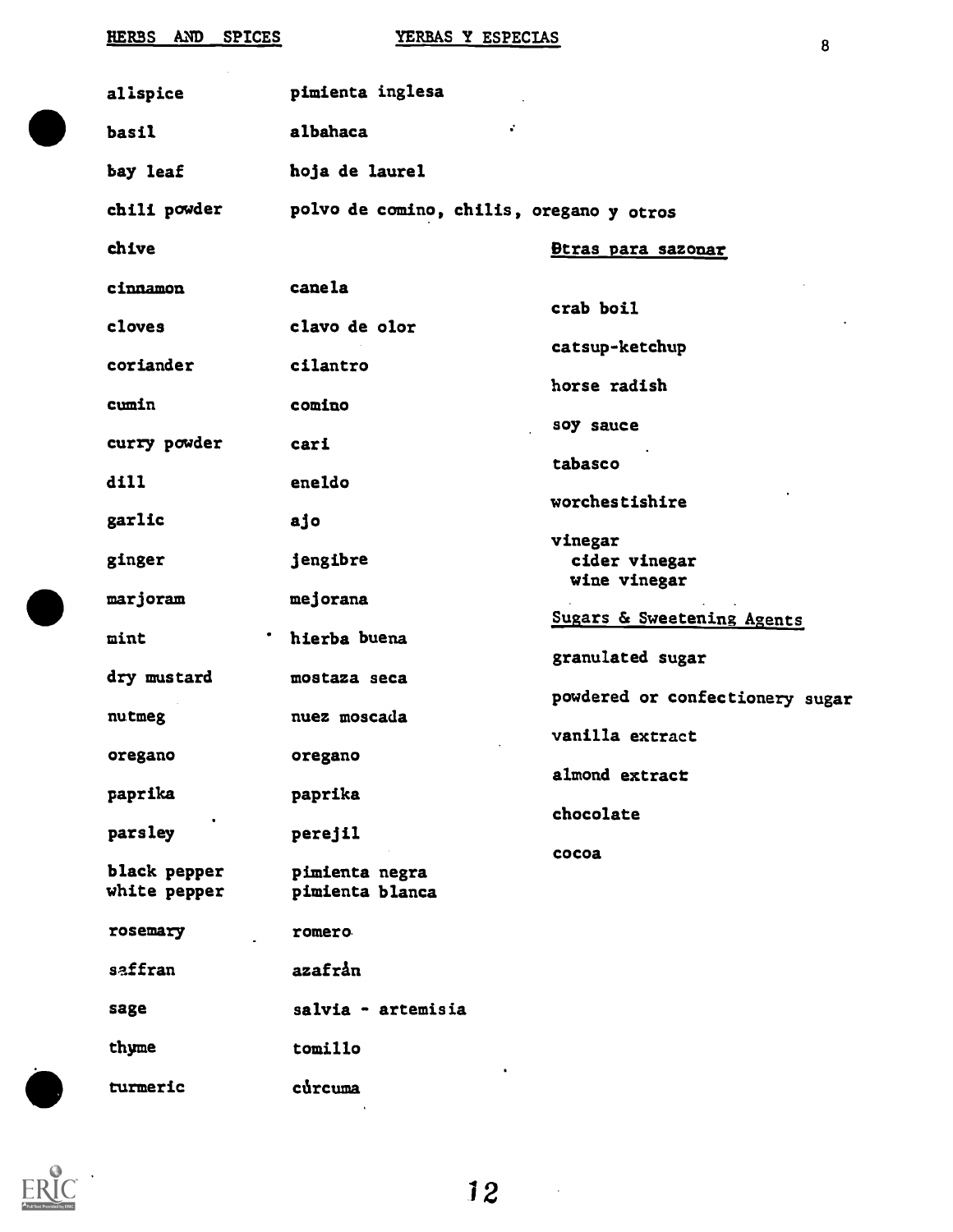| eusjada                                     | cottage cheese   |
|---------------------------------------------|------------------|
| <b>CTORA</b>                                | <b>CYRAM</b>     |
| erems para batir                            | whipping-cream   |
| crema acida                                 | SOUT CTOAN       |
| huevos                                      | eggs             |
| lache                                       | milk             |
| leche de manteca                            | butter milk      |
| leche                                       | whole milk       |
| leche despatada                             | skimmed milk     |
| leche agria                                 | sour milk        |
| loche honogenizada                          | homogenized milk |
| mentequilla                                 | butter           |
| margarina                                   | margarine        |
| queso parmesano                             | parmesan cheese  |
| <b>queso</b>                                | cheese           |
| queso rokeffort                             | bleu chaese      |
| queso crema                                 | cream cheese     |
| queso americano                             | american cheese  |
| queso súizo                                 | swiss cheese     |
| <b>Ticotta</b>                              | ricotta          |
| <b>TORGEO</b>                               | romano           |
| una mitad de leche,y una<br>nitad de creme. | half and half    |



 $\bullet$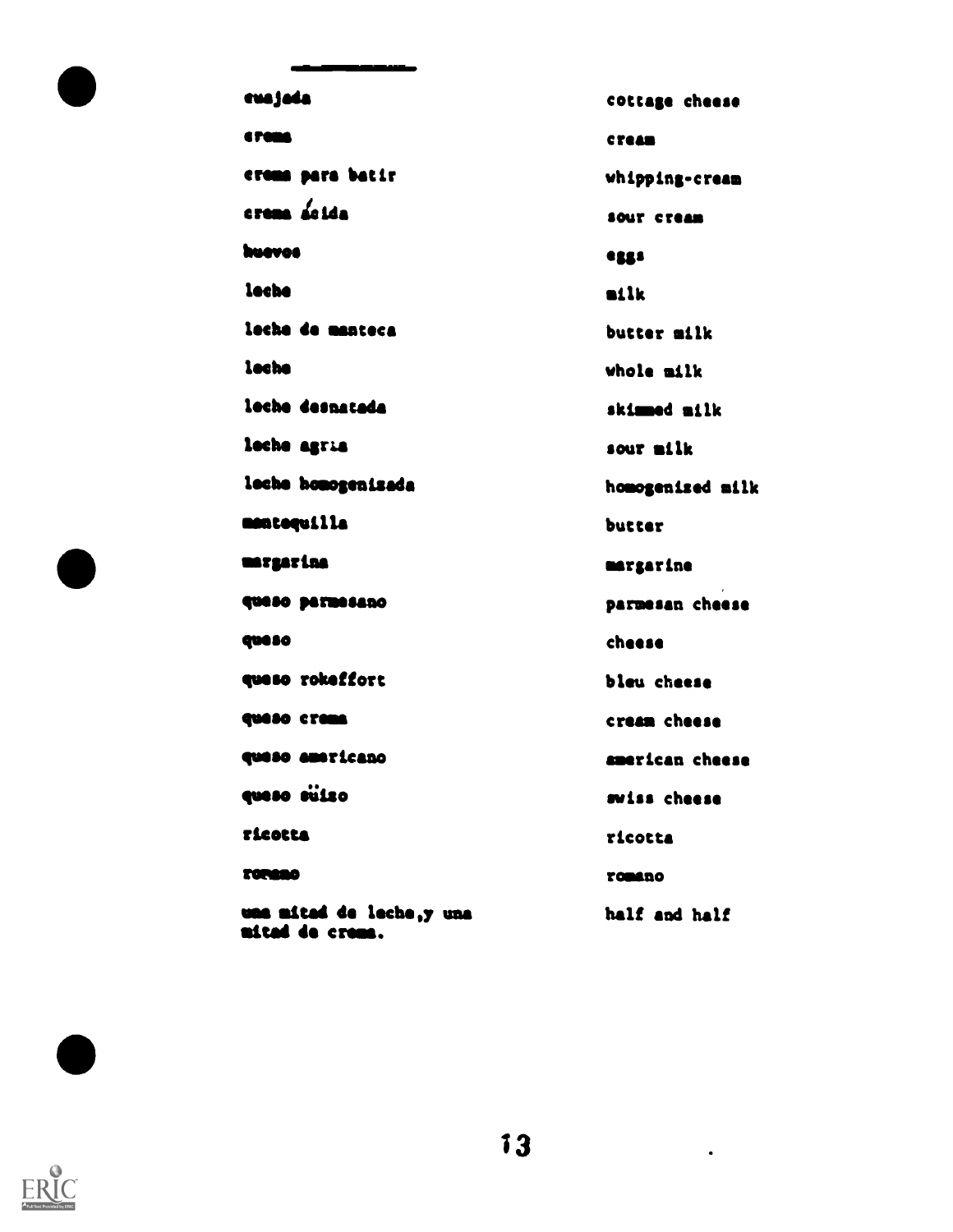### MILK AND DAIRY PRODUCTS

| <b>Milk</b>     | leche                                                         |
|-----------------|---------------------------------------------------------------|
| butter milk     | $\bullet$<br>leche de manteca                                 |
| whole milk      | lache                                                         |
| skimmed milk    | lache desnatada                                               |
| sour milk       | leche agria                                                   |
|                 | homogonized milk leche homogenizada                           |
| butter          | manteguilla                                                   |
| margarine       | marjarina                                                     |
| <b>CYRAIN</b>   | <b>CYRDA</b>                                                  |
| half and half   | um mitad de leche y una mitad de crema                        |
| whipping cream  | crama para batir                                              |
| sour cream      | crema acida                                                   |
| cheese          | queso                                                         |
| cottage cheese  | $\epsilon$ , and $\epsilon$ , and $\epsilon$ , and $\epsilon$ |
| cream cheese    | queso crema                                                   |
| american cheese | queso americano                                               |
| swiss cheese    | queso sulzo                                                   |
| <b>parmesan</b> | parmesano                                                     |
| ricotta         | ricotta                                                       |
| bleu cheese     |                                                               |
| romano          | romano                                                        |
| <b>Eggs</b>     | huevos                                                        |





 $\bar{z}$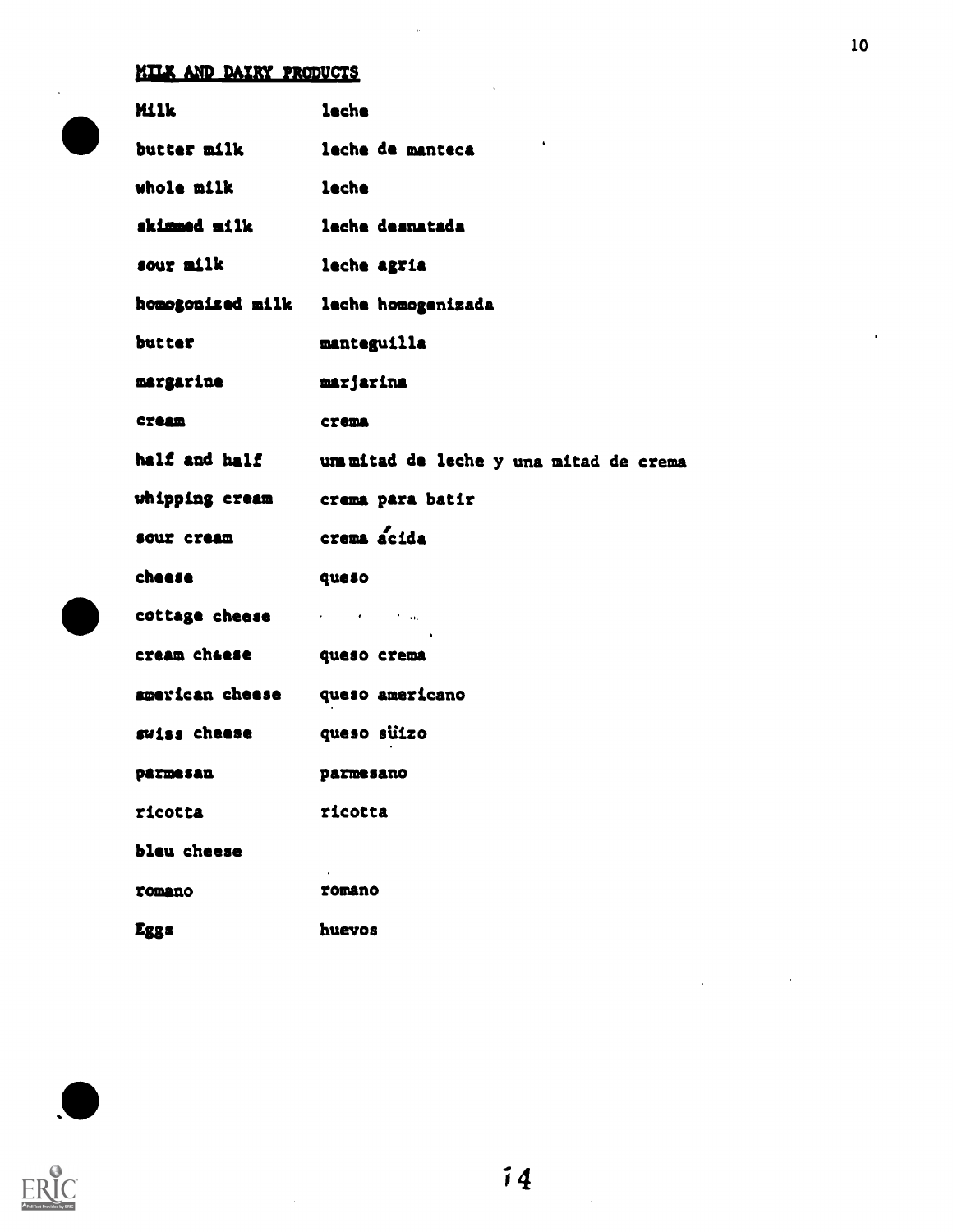#### ALHIDONTS-CEREALES-PANES-Y INGREDIENTES PARA HACER SALSAS ESPESAS STARCHES- CEREALS -BREADS AND THICKENING AGENTS

| almidon de maíz                   | corn starch       |
|-----------------------------------|-------------------|
| arroz                             | rice              |
| bizcocho                          | biscuits          |
| bicarbonato                       | baking soda       |
| crespones                         | crepes            |
| salsa tartaro                     | cream of tartar   |
| fideos                            | vermicelli        |
| harina                            | flour             |
| harina de maíz                    | corn meal         |
| harina de avena                   | oat meal          |
| harina de tapioca                 | tapioca flour     |
| levadura                          | yeast             |
| spaghetti                         | spaghetti         |
| macarrones                        | macaroni          |
| $ma\$ a medio moler               | grits             |
| polvo de galleta o<br>pan tostado | bread crumbs      |
| pan                               | bread             |
| pan blanco                        | white bread       |
| pan de trigo                      | whole wheat bread |
| pan de centeno                    | rye bread         |
| pan de flauta                     | french bread      |
| pan italiano                      | italian bread     |
| pan de maíz                       | corn bread        |
| panqueques                        | pancakes          |
| pan tostado                       | toast             |
| polvo para hornear                | baking powder     |



 $\ddot{\phantom{a}}$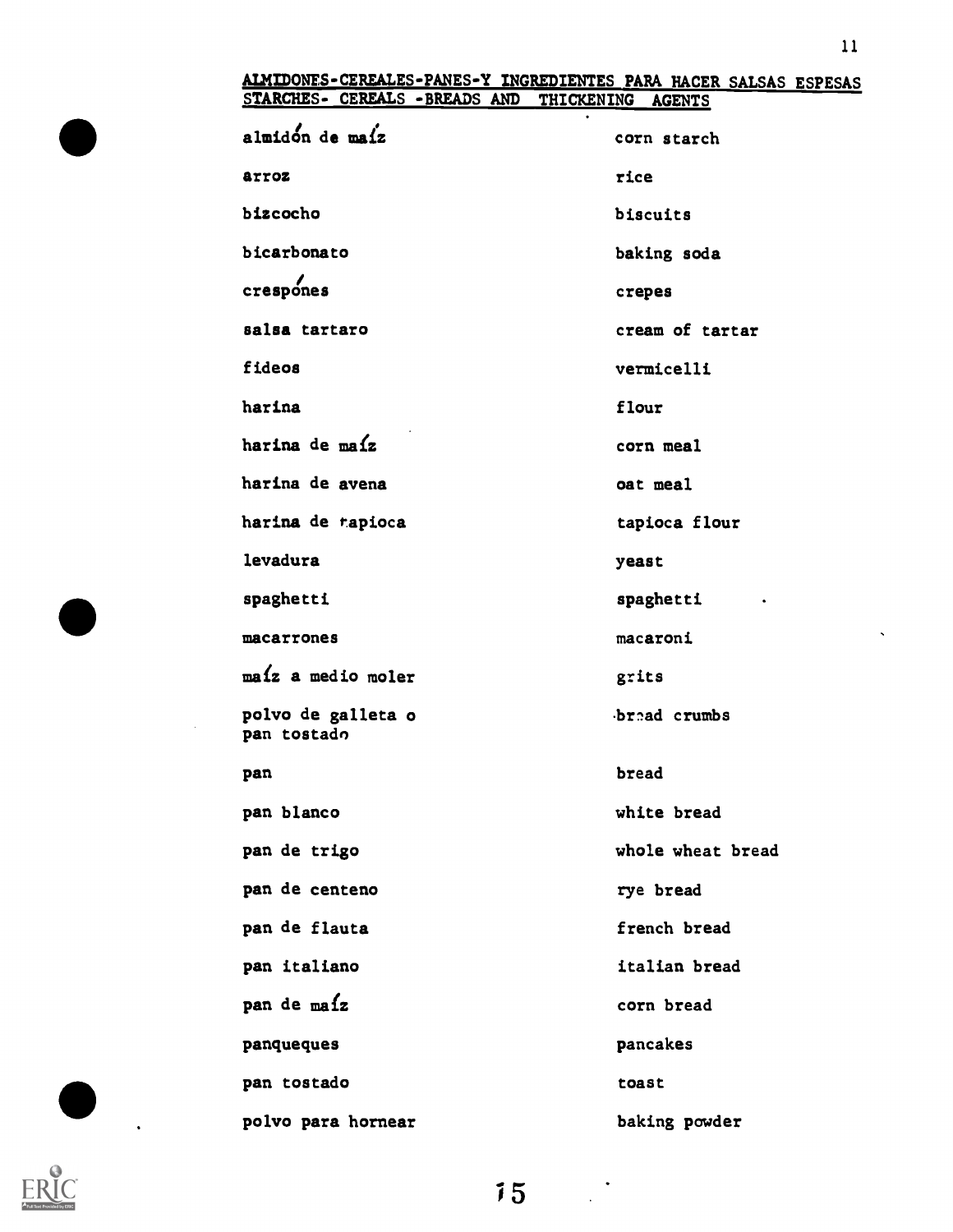| <b>FLOUR</b>                     | <b>HARINA</b>       |
|----------------------------------|---------------------|
| <b>CORN STARCH</b>               | ALMIDÖN de maiz     |
| corn meal                        | harina de maiz      |
| rice                             | arroz               |
| spaghetti                        | macarrones delgados |
| macaroni                         | macarrone           |
| noodles                          |                     |
| <b>vermicelli</b>                | fideos              |
| cream of wheat                   |                     |
| oat meal                         | harina de avena     |
| grits                            | maiz a medio moler  |
| bread                            | pan                 |
| white bread                      | pan blanco          |
| whole wheat bread - pan de trigo |                     |
| rye bread ban de centeno         |                     |
| french bread                     | pan de flauta       |
| italian bread                    | pan italiano        |
| <b>biscuits</b>                  | biscocho            |
| corn bread                       | pan de maiz         |
| tapioca flour                    | harina de tapioca   |
| bread crumbs                     | migajas de pan      |
| pancakes                         | panqueques          |
| crepes                           | crespones           |
| toast                            | pan tostado         |
| baking powder                    | polvo para hornear  |
| baking soda                      | bicarbonate         |
| cream of tartar cremor tartaro   |                     |
| yeast                            | <b>levadura</b>     |

Starches, Cereals, Breads and Thickening Agents

 $\bullet$ 



 $\overline{\phantom{a}}$  6

 $\sigma_{\rm eff}$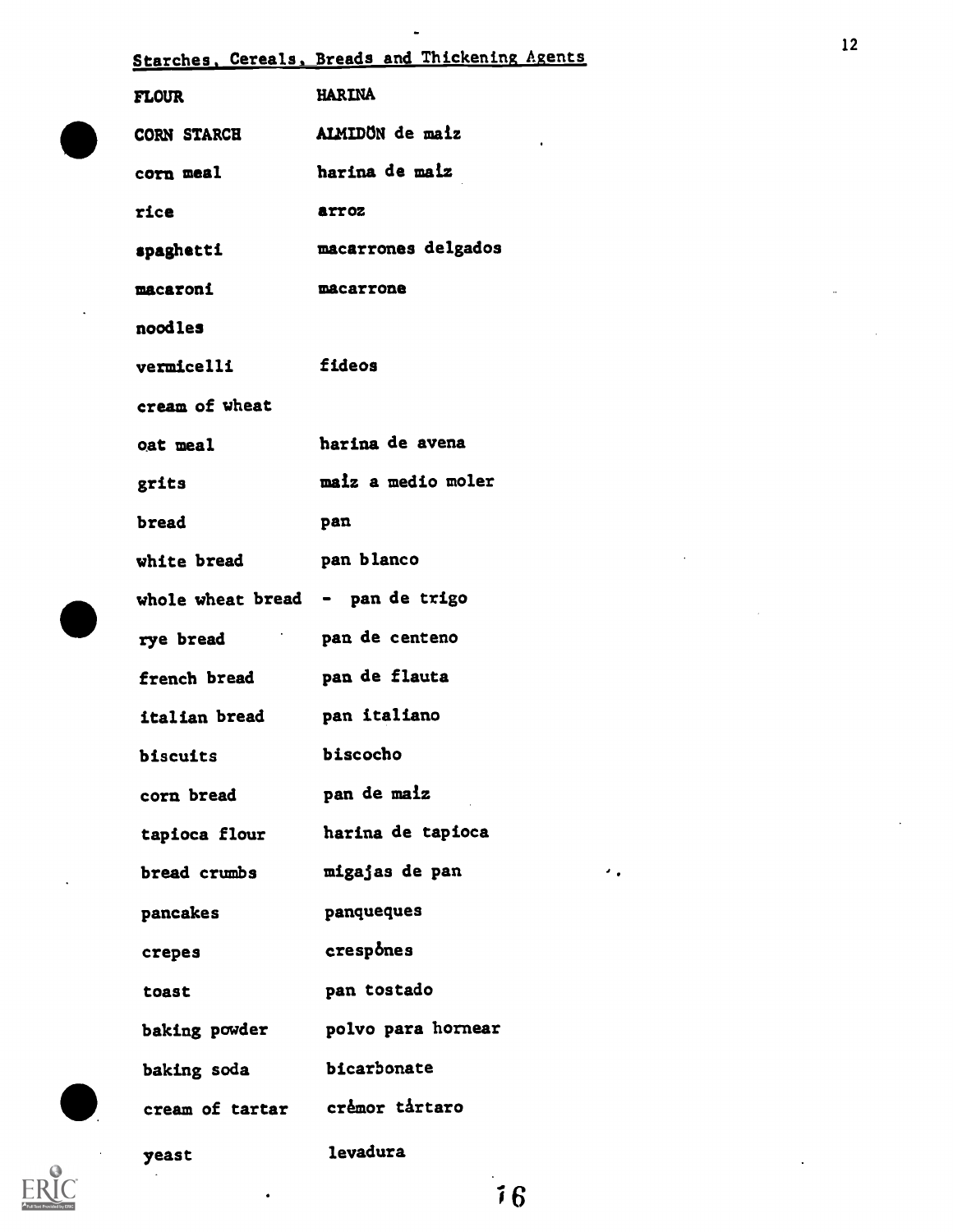#### <u>ESPANOL- INGLES- DICCIONARIO DE TERMINOS DE COCINA</u> ENGLISH- SPANISH- DICTIONARY OF COOKING TERMS

| anadir                         | add       |
|--------------------------------|-----------|
| asar a la parilla              | broil     |
| aplastar, triturar             | crush     |
| aplanar                        | flatter   |
| agitar                         | shake     |
| aguar                          | thin      |
| batir                          | beat-whip |
| cubrir                         | cover     |
| cortar en cuadros pequeños     | dice      |
| colar, escurrir                | drain     |
| congelar                       | freeze    |
| calentar                       | heat      |
| cubrir el queque               | ice       |
| cernir                         | sift      |
| cortar en tajadas              | slice     |
| descongelar                    | defrost   |
| disolver                       | dissolve  |
| derretir                       | melt      |
| derretir para separar la grasa | render    |
| desnatar                       | skim      |
| derramar                       | spill     |
| darle vuelta                   | turn      |
| enfriar, helar                 | chill     |
| enfriar                        | cool      |
| espolvorear                    | dust      |
| envolver suavemente            | fold      |
| engrasar                       | grease    |
| escalfar                       | poach     |



 $\ddot{\phantom{0}}$ 

 $\bullet$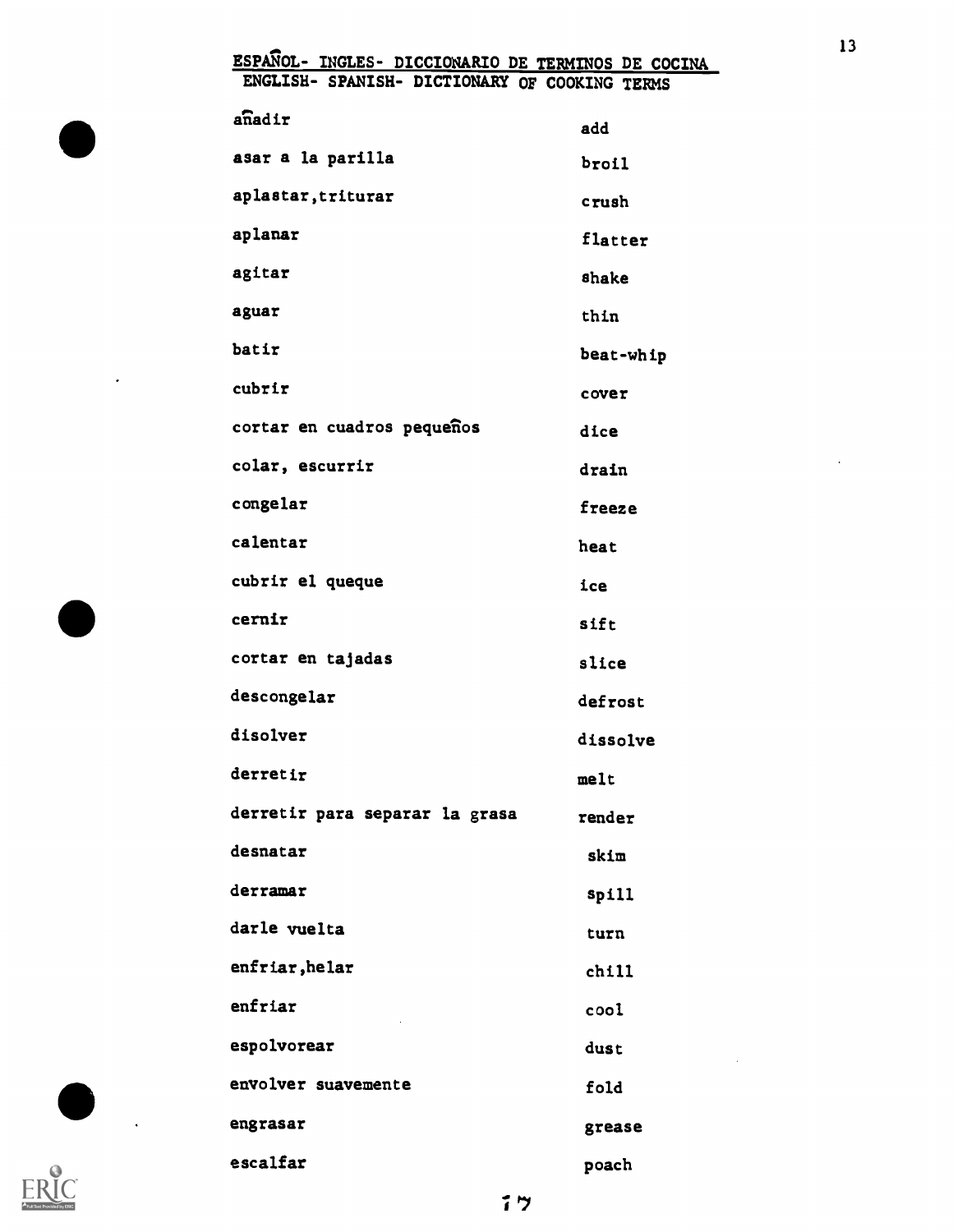#### ESPAROL - INGLES- DICCIONARIO DE TERMINOS DE COCINA ENGLISH - SPANISH- DICTIONARY OP COOKING TERMS

| echar, verter         | pour     |
|-----------------------|----------|
| enjuagar              | rinse    |
| enrollar              | roll     |
| esprimir              | squeeze  |
| espesar               | thicken  |
| envolver              | wrap     |
| freir                 | fry      |
| ٠<br>forrar           | line     |
| frotar                | rub      |
| freir con poca grasa  | sautee   |
| hornear               | bake     |
| hervir                | boil     |
| hervir con fuego bajo | simmer   |
| <b>llenar</b>         | fill     |
| lavar                 | wash     |
| mexclar               | blend    |
| moler                 | grind    |
| marinar               | marinate |
| picar                 | chop     |
| poner una capa<br>٠   | coat     |
| pure                  | mash     |
| picar en trozitos     | mince    |
| pelar                 | peel     |
| preparar              | prepare  |
| poner                 | put      |
| quemar                | burn     |
| revolver en harina    | dredge   |
| rallar                | grate    |

14

 $\ddot{\phantom{1}}$ 

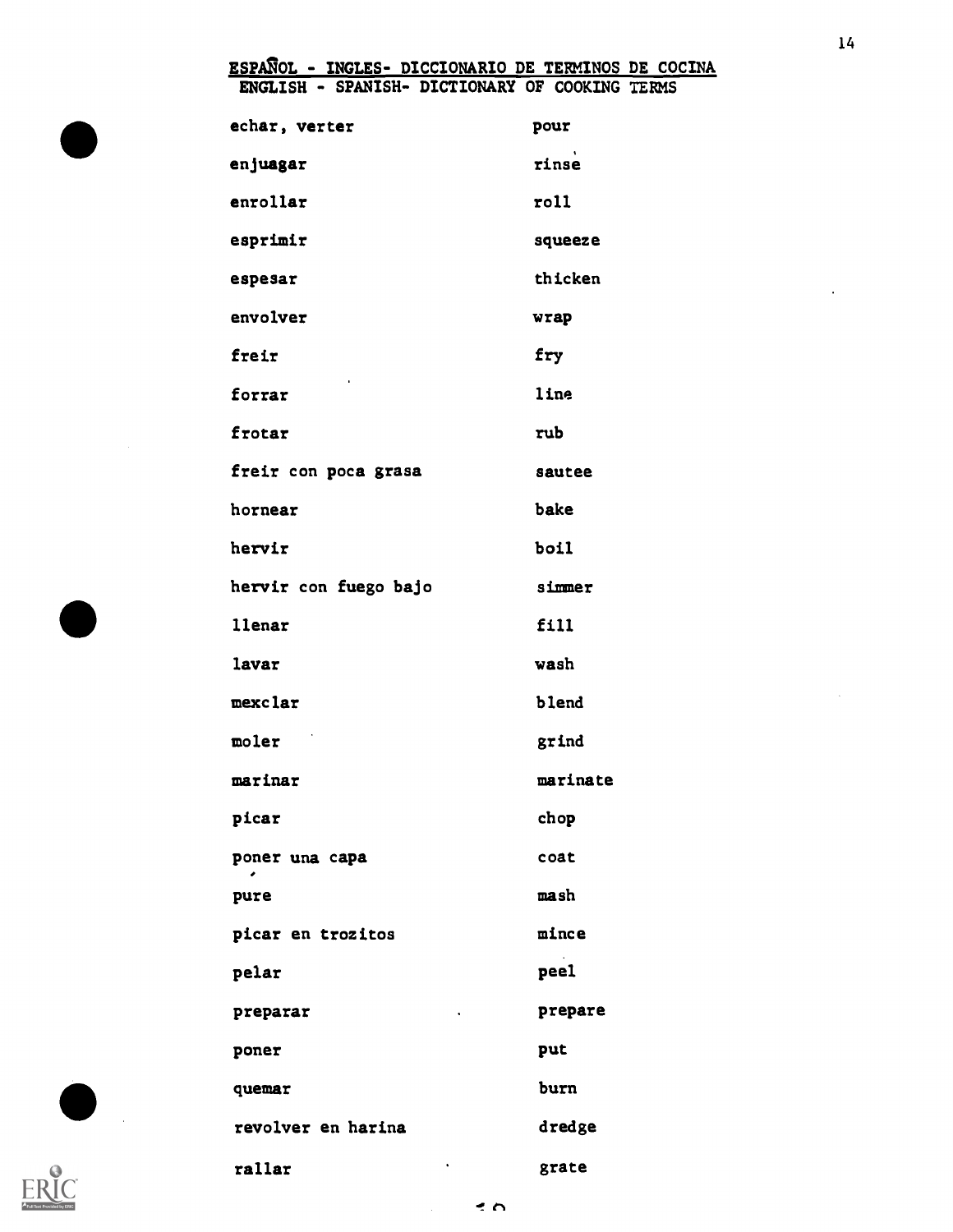#### <u>ESPANOL - INGLES - DICCIONARIO DE TERMINOS DE COCINA</u> ENGLISH - SPANISH - DICTIONARY OF COOKING TERMS

| revolver                 | scramble    |
|--------------------------|-------------|
| raspar                   | scrape      |
| rallar                   | shred       |
| remojar                  | soak        |
| revolver-menear          | stir        |
| rellenar<br>$\mathbf{r}$ | stuff       |
| romper                   | tear        |
| sacar los huesos         | bone-debone |
|                          |             |
| submergir-brevemente     | dip         |
| separar la grasa         | render      |
| sazonar                  | season      |
| servir                   | serve       |
| sacar la piel            | skim        |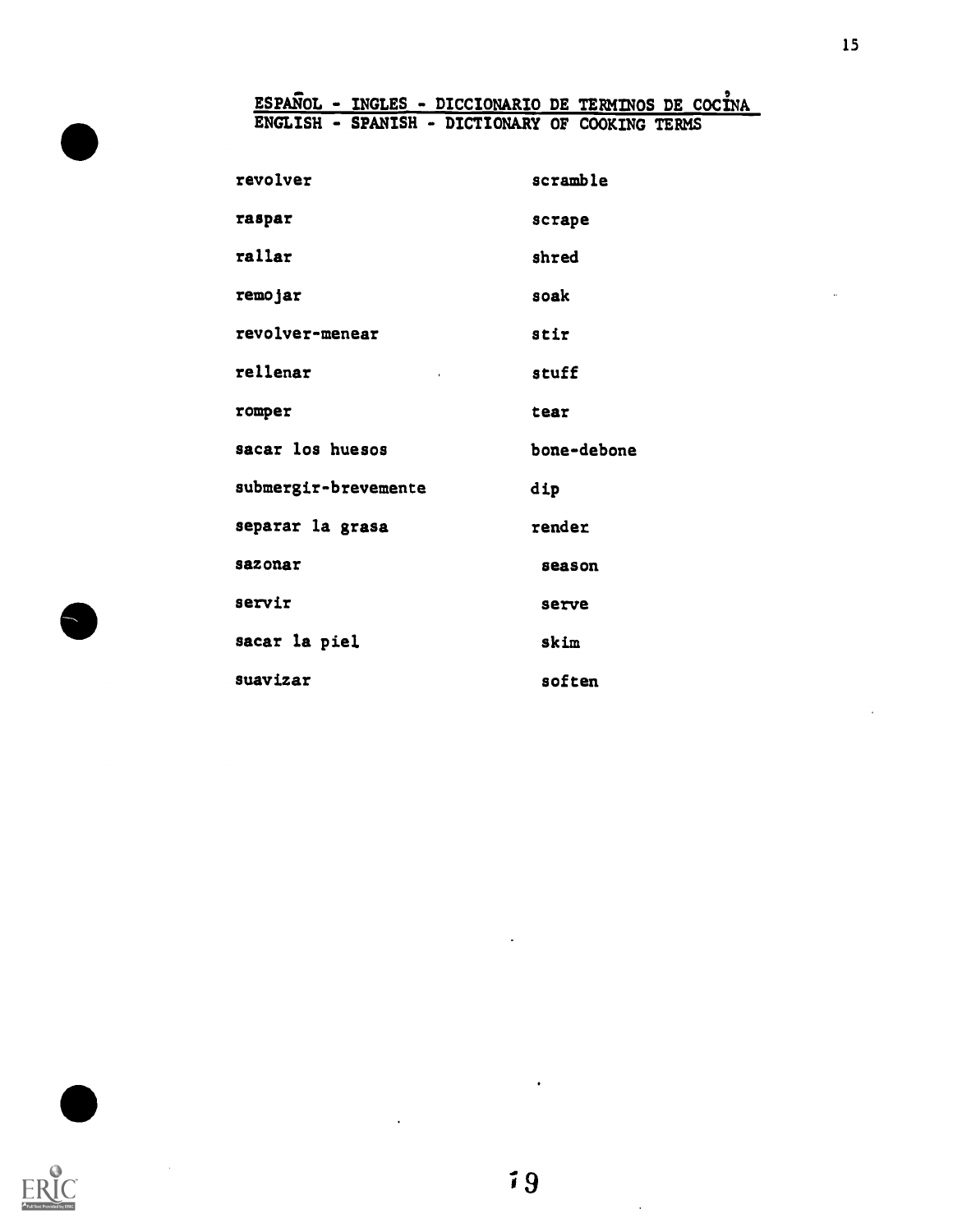#### ENGLISH-SPANISH DICTIONARY OF COOKING TERMS

 $\bullet$ 

 $\langle \rangle$ 

|   | add·          | anadir                       | render<br>$\bullet$ | derretir para  |
|---|---------------|------------------------------|---------------------|----------------|
| 0 | bake          | hornear<br>$\bullet$         |                     | separar la j   |
|   | beat          | batir                        | rinse               | enjuagar       |
|   | b!anche       |                              | roll                | enrollar       |
|   | blend         | mexclar                      | rub                 | frotar         |
|   | boil          | hervir                       |                     |                |
|   | bone - debone | sacar los huesos             | saute               | freir con po   |
|   | broil         | asar a la parrilla           | scramble            | revolver       |
|   | burn          | quemar                       | scrape              | raspar         |
|   |               |                              | season              | <b>Sazonar</b> |
|   | chill         | enfriar - helar              | serve               | servir         |
|   | chop          | picar                        | shake               | agitar         |
|   | coat          | poner una capa               | shred               | rallar         |
|   | cool          | enfriar                      | sift                | cernir         |
|   | cover         | cubrir                       | simmer              | hervir con f   |
|   | cream         | mexclar                      | skin                | desnatar       |
|   | crush         | aplastar, triturar           | skin                | sacar el pie   |
|   |               |                              | slice               | cortar en ta   |
|   | defrost       | descangelar                  | soak                | remojar        |
|   | dice          | cortar en cuadrados pequeños | soften              | suavizar       |
|   | dip           | submergir brevamente         | spill               | derramar       |
|   | dissolve      | dissolver                    | squeeze             | esprimir       |
|   | drain         | $colar - escurrir$           | stir                | revolver $-$ m |
|   | dredge        | revolver en harina           | stuff               | rellenar       |
|   | dust          | espolvorear                  |                     |                |
|   |               |                              | tear                | romper         |
|   | flatten       | aplanar                      | thicken             | espesar        |
|   | fill          | <b>llenar</b>                | thin                | aguar          |
|   | fold          | envolver suavemente          | turn                | da le vuelto   |
|   | freeze        | congelar                     | wash                | lavar          |
|   | fry           | freir                        | whip                | batir          |
|   |               |                              | wrap                | envolver       |
|   | grate         | rallar                       |                     |                |
|   | grease        | engrasar                     |                     |                |
|   | grind         | moler                        |                     |                |
|   |               |                              |                     |                |
|   | heat          | calenter                     |                     |                |
|   | ice           | cubrir el queque             |                     |                |
|   | line          | forrar                       |                     |                |
|   | marinate      | marinar                      |                     |                |
|   | mash          | pure                         |                     |                |
|   | melt          | derretir                     |                     |                |
|   | <b>mix</b>    | mezclar                      |                     |                |
|   | mince         | picar en trozitos            |                     |                |
|   |               | muy finos                    |                     |                |
|   | peel          | pelar                        |                     |                |
|   | poach         | escalfar                     |                     |                |
|   | pour          | echar - verter               |                     |                |
|   | prepare       | preparar                     |                     |                |
|   | put           | poner                        |                     |                |
|   |               |                              |                     |                |

 $\overline{\phantom{a}}$ 

 $\ddot{\phantom{0}}$ 

 $20 -$ 

 $\ddot{\phantom{1}}$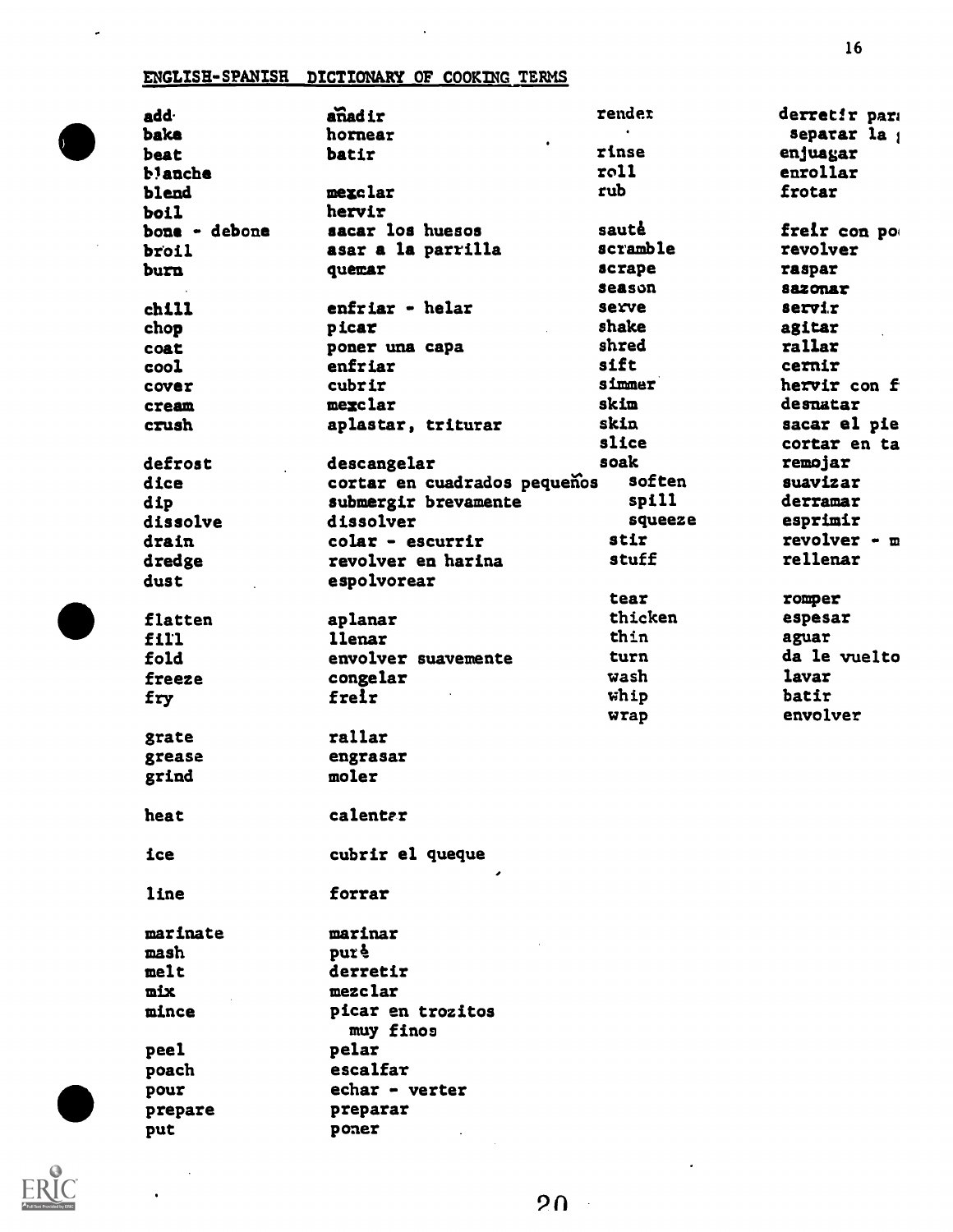#### CALDOS, SOPAS (Notas sobre los diferentes Caldos)

Caldo: Se race de vaca, ternera, cordero, pescado, aves o caza, por separado o combinados. El llamado caldo oscuro se hace con carne de vaca (came magra, hueso y grasa). El caldo claro es el qua se hace con pollo o ternera. El caldo de pescado es el agua en que se ha cocido el pescado, y puede hacerse de las espinas del pescado y de la cabeza, o con pedazos de pescado hervidos 30 minutos en el caldo y en agua de arroz escurrido (ague en que ha sido cocido el arroz). Caldo vegetal es el ague en que se ban cocido las verduras; contiene sales minerales valiosas y puede reemplazar al agua para hacer el caldo o ser usado en sopas a la creme, como fondo.

BOUILLON: Se hace generalmente con caldo oscuro ligeramente sazonado y clarificado.

CONSOMME: Puede hacerse con dos clases o mis de carne (generalmente,vaca,ternera, y pollo),muy sazonado, clarificado y colado.

BROTH: (caldo): Es el que resulta de hervir carne a fuego lento en ague.

BISQUE O PURÉ: Se hace generalmente de mariscos, leche y especies, a excepción del de tomate.

SOPAS A LA CREMA O PURES: Se hacen afiadiendo leche  $\gamma$  nata a un fondo de caldo de carn de verduras.

Para mezciar los dos elementos y conseguir un liquido suave, derretir mantequilla y mezclarlo con harina (usando las cantidades que requiera la receta), mezclarlo bien,afiedirlo a la sopa y removerlo constante.aente hasta alcanzar el punto de ebullición.

#### HUEVOS ALGUNAS INDICACIONES

Añadiendo unos cuantos gramos de sal o de cremor tartaro a las claras antes de batirlas, se montan más facilmente.

Para batir bien los huevos es mejor que no estén demasiados fríos; a la temperatura ambiente, se baten mas pronto y resultan mas ligeros.

Cuando una receta lleve un número impar de huevos y quiera hacerse sólo la mitad de ella, el huevo que sobra debe batirse solo y después de batido se puede dividir en dos mitades.

Para freir, escalfar o revolver huevos encima del fogón, úsese una sartén de hierro en vez de la de aluminio.

Los huevos duros se pelan más fácilmente si se rompe la cáscara al momento de sacarlos del fuego. Déjense durante diez minutos en agua fria. Esto impide, ademas el que se ennegrezcan las yemas. Los huevos duros se pueden cortar sin que se rompa.la yema empleando un cuchillo previamente calentado en agua hierviendo.

Si al separar los huevos queda un pedazo de yema en las claras, saquese la yema con un pedazo de trapo humedecido en agua fría.

Para poder cocer un huevo que esté roto tápase la rotura con sal antes de echarlo en el ague hierviendo.

Para que los soufflés resulten más ligeros, antes de mezclarlos con los demás ingredientes añadase un poco de bicarbonato de sosa a la clara montada.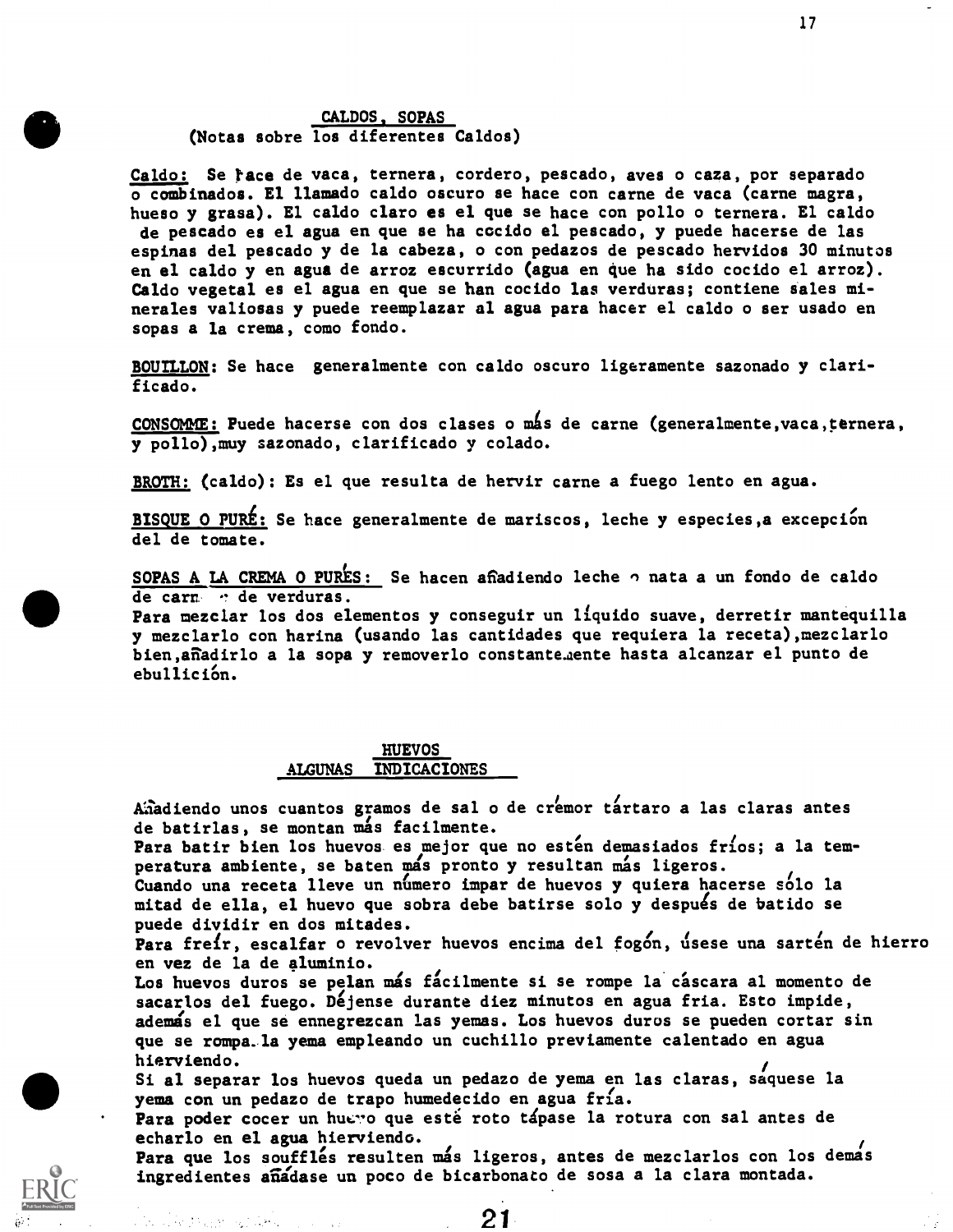#### Bench Brush -

Cepillo delgado con cerdas largas blancas o negras vulcanizadas en goma con mango de madera. Se usa para quitar el exceso de harina cuando se<br>trabaja con masa de pasteleria.

#### Flour Sifter - Cernidor

#### Pastry Paz -

Una manga hecha con tela resistente al agua o otros materiales parecidos, que se utiliza para decorar pasteles y carnes con batidos de merengue u otroa (icing).

#### Pastry Brush -

Similar a una brocha de pintar, angosto con cerdas de diferentes materiales, con mango de plastico, metal o madera. Se usa pare bastear o remojar comidas al horno y en barbacoa.

#### Pastry Tubes -

Los tubos de pasteleria (se usan con la manga) Son unos botes de metal terminando con distintos tubos que teniendo diferentes bocas sirven para distintos diseRos en la decoracion de pasteles.

#### Peel -

Tiene la forma del remo. Es de madera. Generalmente se usa parar poner las pizzas en el horno o pare removerlas. Su super fice es plano con un mango largo.

#### Pie and Cake Marker -

Disco de metal rodeando. Sirve de guia para cortar los pasteles o queques en porciones iguales.

#### Rollins Pin -

Rodillo de pasteleria.

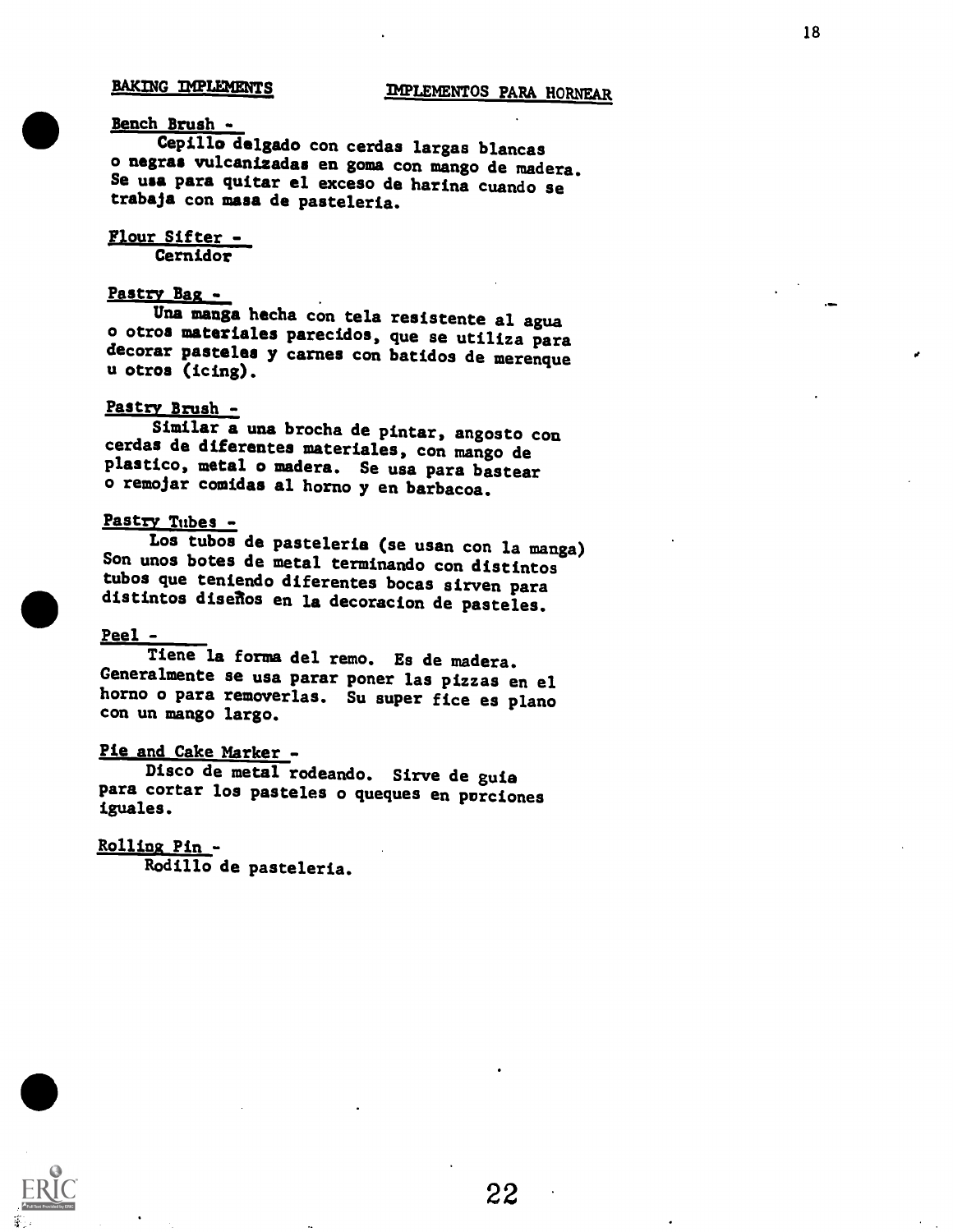#### Double Broiler -

Consiste de dos recipientes como un bano maria. El que va en la parte abajo se parece a una casuel y es donde se pone el aguq caliente. La parte arriba tiene un borde en la mitad que descansa en el borde del recipiente abajo. Se usa para evitar quemando la comida que está cocinanco como pudin, cremas, etc.

#### Frying Pan or Saute Pan -

Sarten. Generalmente son de 7 a 16 pulgados. Se usan para freir vegetales y carnes.

#### Iron Skillet -

Cacerola demango largo de hierro pezado que maintiene calor bien. Se usa para freir pollo, chuletas de puerco o de ternera. Vienen en varios tamanos.

#### Sauce Pan -

Una cacerola semejante al sauce pot, pero mas peguena, mas llana y más ligera. Tiene un mango largo. Se usa como sauce pot pero para cantidades mas pequeno.

#### Sauce Pot -

Una cacerola grande, rodeando y un poco hongo con dos agarraderas para levantarse facilmente. Se usa para cocinar encima de la estufa cuando es necessario de menear o batir la comida.

#### Sheet Pan -

Una cazuela de metal, muy llano, rectangular que se usa para hornear galletas, unos queques y "pies." Se vienen en varios tamanos.

#### Skewer -

Una varilla de acero puntiaguda, en lo cual se enganchan distinctos y variados pedazos de carne o vegetales para hornearlos o saltearlos en aceite.

#### Steel Skillet -

Cacerola de acero de poco peso, se usan para freir huevos, papas, tortillas, etc. Se vienen en varios tamanos.

#### Stock Pot -

Una cazuela muy grande de metal con agarraderas. Se usan para hacer "stock" or caldos de carne, los huesos y vegetales. Se vienen en tamaños de  $2\frac{1}{2}$  galones a 40 galones.

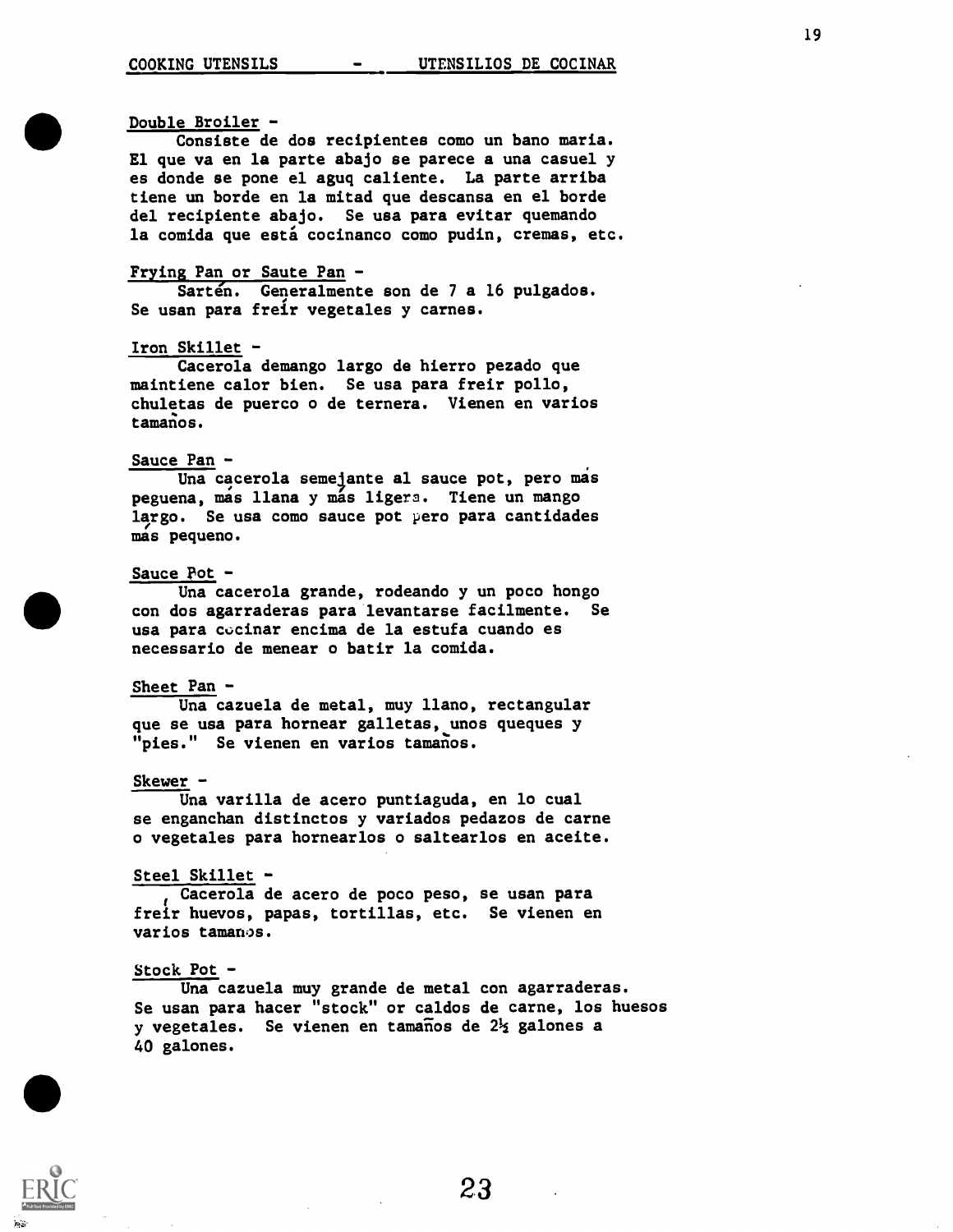#### Cutting Implements **Instrumentos** cortantes

#### Boning Knife -

Es un cuchillo corto, estrecho con una hoja que termina en una punts aguda que permits separar el hueso de la carne crude con poco desperdicio.

#### Butcher Knife -

Es un cuchillo ligeramente curvado, con una hoja pesada que se usa pars cortar en secciones la carne cruda y carne para el asado.

#### Butcher's Steel -

Es una vara large de acero con un mango y sirve para mantener el filo en el cuchillo.

#### Cleaver -

Es un cuchillo pesado con una hoja cuadrada de acero templado que se usa para cortar huesos.

#### French Knife -

Este es el cuchillo que tiene mas uso. Se usa pare cortar rodajas, tajar, separar, picar y recortar vegetales, frutas y carne.

#### Ram Slicer:-

Un cuchillo largo, de hoja flexible de acero templado y de unos 12 pulgados de largo para cortar jam6n en lascas.

#### Paring Knife -

Un cuchillo coeto con punta de 2-1/2 - 3-1/3 pulgados de largo que se usa para pelar frutas y vegetales y separar corozones de frutas, ojos de las vegetales, etc.

#### Potato Peeler or Vegetable Peeler -

Un instrumento cortante que sirve para pelar papas y vegetales y se puede utilizer en ambos direcciones.

#### Ovster Knife -

Es un instrumento cortc, no muy ancho con poco<br>filo y una punta redondeada. Se utiliza para abri una punta redondeada. Se utiliza para abrir ostras, ostiones, etc.

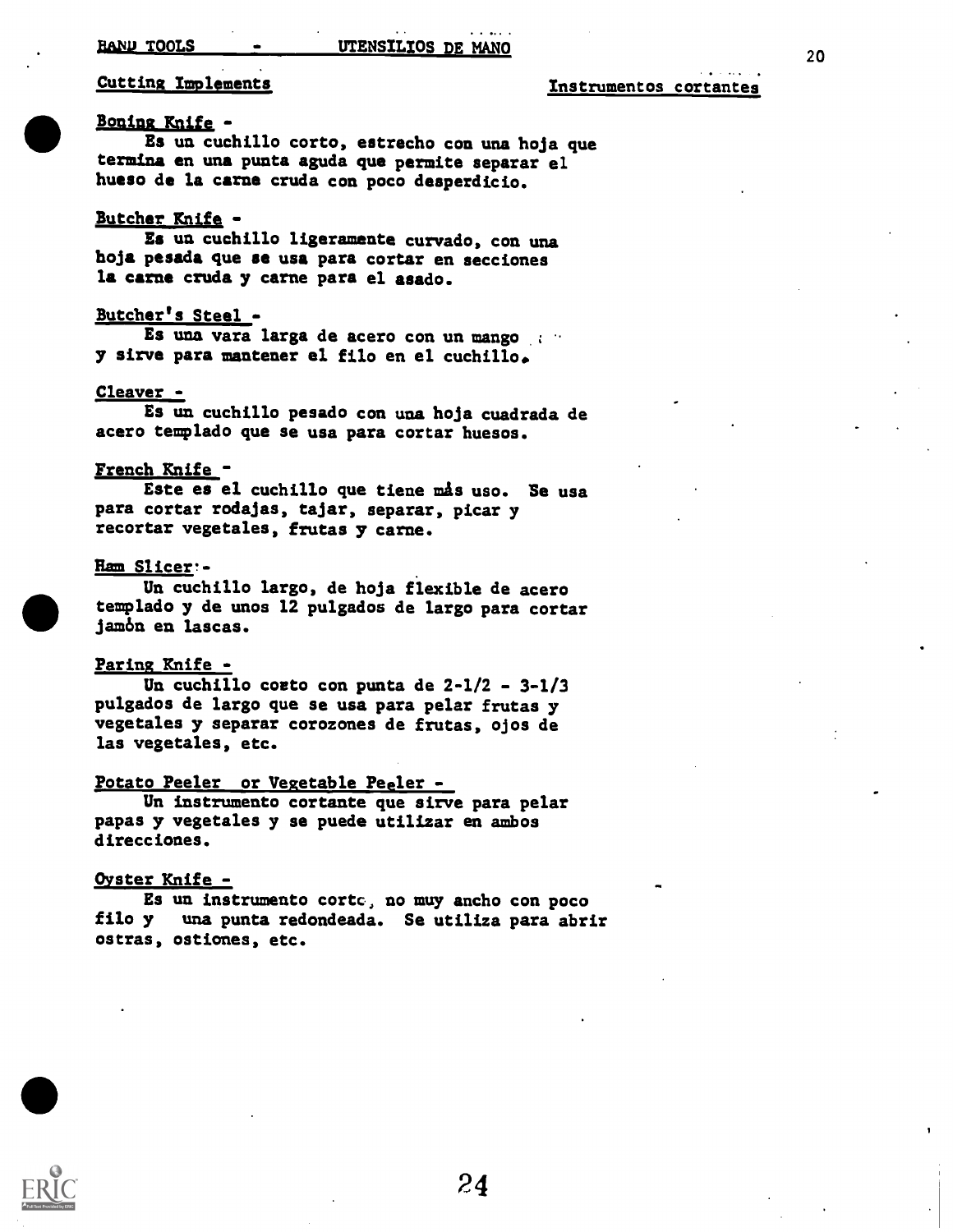### Food Handling Implements - Instruments para manejar comida

#### Food Tongs

Pinzas para alimentos, de metal doblado para que sirva de muelle en forma de U. Se usan para servir alimentos sin toner que usar las manos.

### Pancake Turner. Hot-cake Turner or Meat Turner -

Instrumento de metal sin punta, que se usa para voltea. o virar tortas fritas, hamburguesas, steaks a la Salisbuzy, etc. Tiene un mango de madera Largo y es flexible.

#### Kitchen Fork -

Tenedor grande de metal doblado para que mantenga muellaje, que se usa para voltear asados, sujetar carne caliente mientras se lasquea.

#### Ladle -

Cucharon o.cazo para servir salzas, aderezos y otros llquidos. Puede ser entero o perforado. Tiene un mango largo. Se usa tambien para medir.

#### Skimmer -

Es un disco de acero perforado conectado a un mango largo. Se usa para guitar grasa de caldos, salsas y crema de la leche. También se usa para servir vegetales sin el liquido.

#### Eltchen spoon. -

La cuchara de cocina tiene un mango largo y es lo suficientemente honda para servir unas tres onzas de caldo, frijoles u otra comida, siendo de uso también para agitar, mover y remover la comida en el caldero.

#### Spatula - (flat and offset)

Instrumento de metal sin punta, flexible y se usa para mezclar, raspar y primeramente para esparcir material sobre pan o sobre las tortas y panatelas.

#### Wood paddles -

Instrumentos de madera de varios tips y distintos tamaños y se sirven para menear comida en ollas hondas.



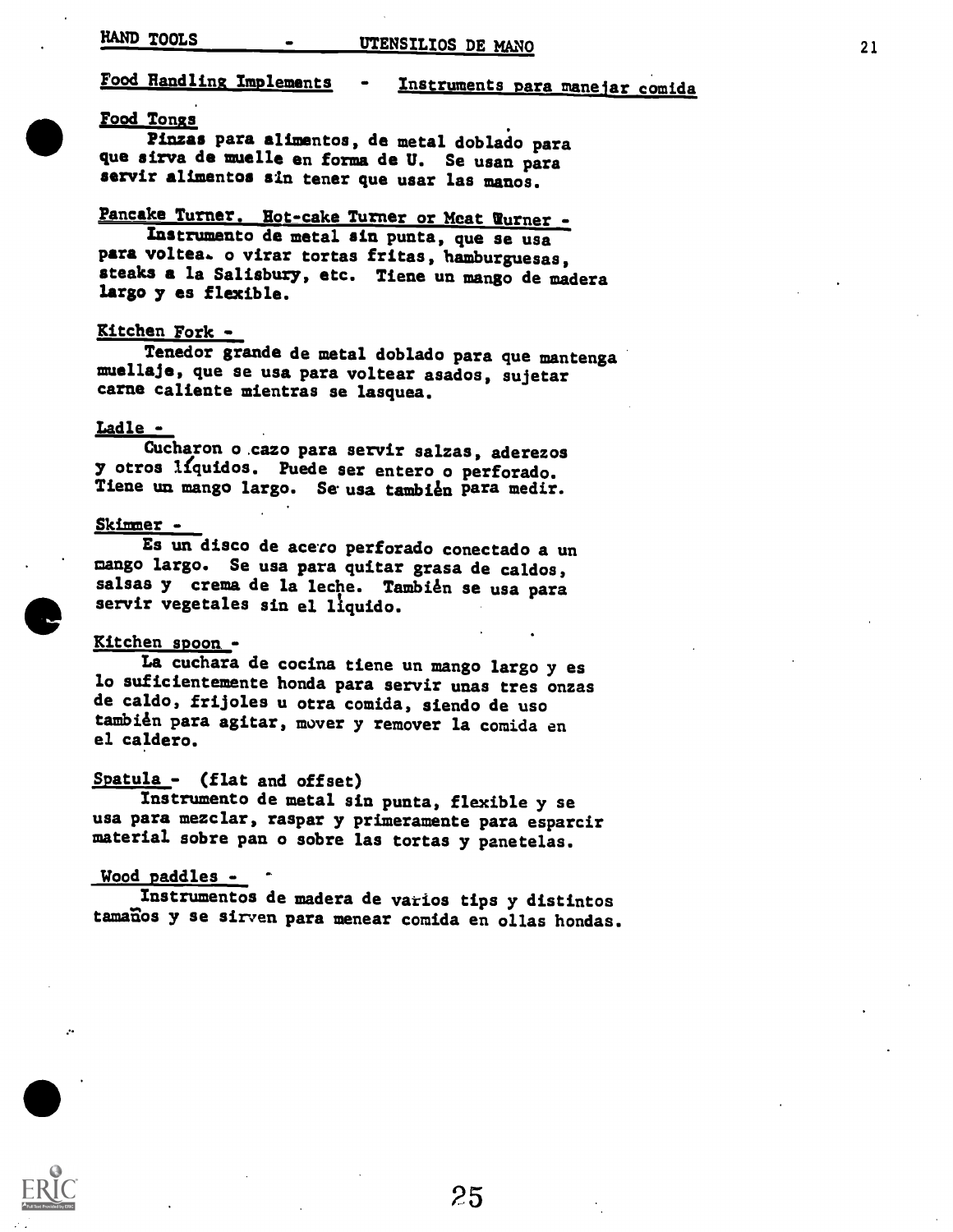#### HAND TOOLS UTENSILIOS DE MANO

22

Food Preparation Implements Implementos usados en la preparación de la comida Box Grater Un rallador. Es como de un pie de alto y de forma rectangular para rallar comida. China cap - Colador Chino de acero terminando en punta. Se usa pars colar sopas, salzas y otros liquidos. Colander - Colador chato. Ea de acero inoxidable para colar pastas, arroz, etc. Strainer - Colador cazuela. French Whip or Wire whip - Batidoras de alambra con un mango para batir huevos, crema, salzas, etc.

Hand Meat Tanderizer -

Mazo o Molinete para suavizar la carne.

Cooking Utensils Utensilios de cocinar

#### Bain-marie --

Baño de Maria. Es un recipiente profundo que se consigue en distintos tamanos con la idea de llenarlo con agua caliente, para ponerlo otro recipiente lleno de comida dentro para calentarla sin que esten en contacto con el fuego.

#### Bake pan -

Casuela de hornear. Generalmente es rectangular contruída con algun metal con las paredes un poco inclinadas, que no son muy altas y tienen unas agarraderas para facilitar moverlas. Se usan para hornear manzanas, macarrones, carnes y vegetales.

#### Roasting pan  $-$

Caldero para asar. Generalmente son rectangulares con paredes de media altura a alto y pueden ser obtenidas con o sin tapa en varios tamaños. Se usan para asar carnes y ayes.

#### Braiser -

Es una casuela grande, no muy profunda y tiene una superficie muy ancha para calentarse rapidamente. Tiene unas agarraderas para facilitar levantarlas. Se usa

una vasija biem chamuscar carne y despues cocerla a fuego lento en vasija bien tapada y con muy poca agua.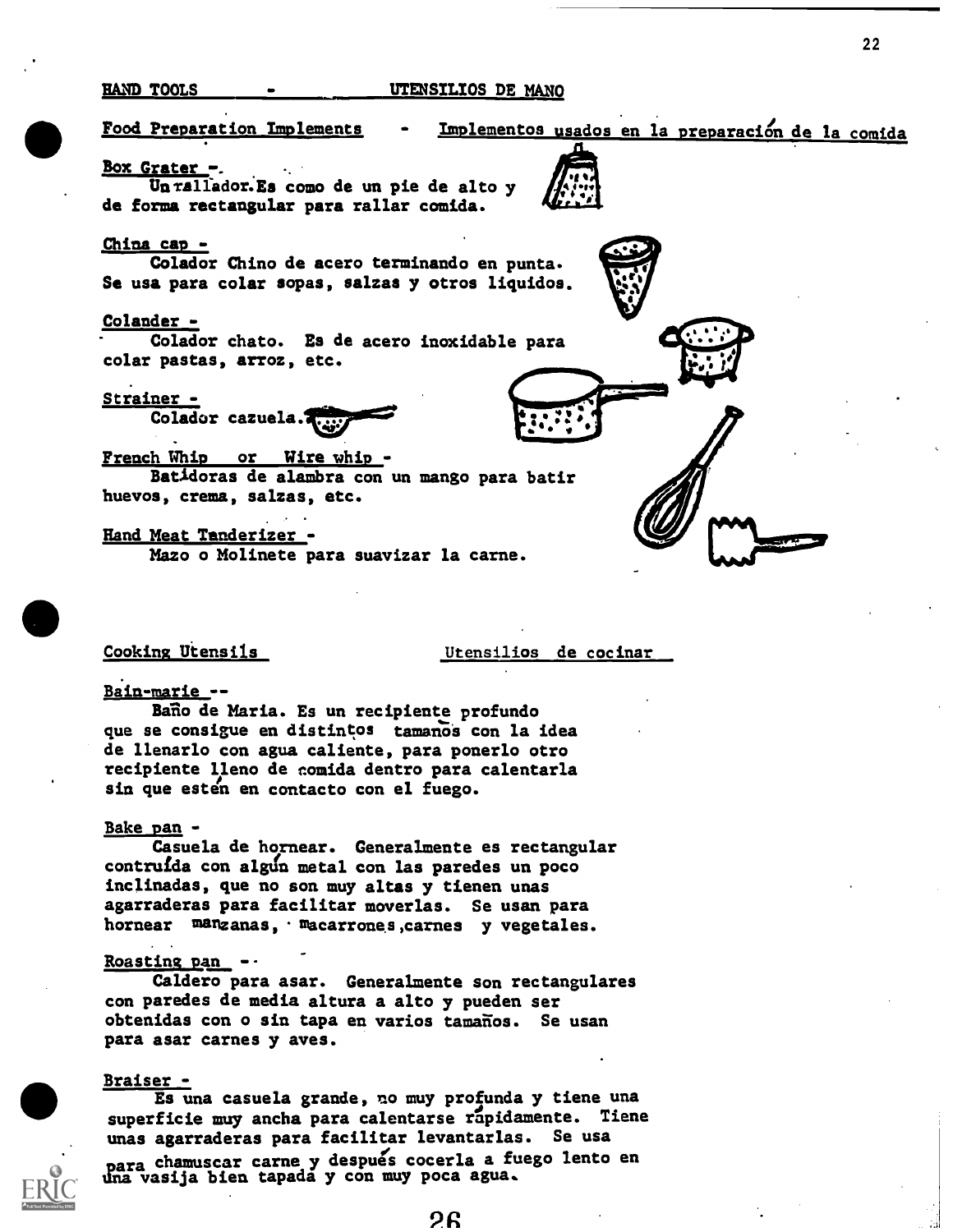### DIRECTIONS YOU WILL READ OR NEAR

23

Sake 2 mere eakes,pleaas Blend the flour and suzar. Soil 20 egsa for the appetiser. Broil 2 steaks welldone, please. Seat 30 esga whites until stiff. Chill the vegetables after slicing them. Chops 4 large onions very fine. Cost the chicken with the sauce. Crush 4 toes of garlic for the gravy. You have to defrost the beef for tonight. Peel and dice 12 white potatoes. Drain the lassagna noodles. Dredge the meat in flour. Dust the chicken with paprika. Vold the Ingredients into the egg white. Freese what ever is left. Pry the potatoes la 1 cup of oil. Orate 3 carrots tor the salad. Mince 1 brunch of green onion. lilt 3 tsp. of butter. Mix the first 4 ingredients. Pour In 1 qt. of stock. leader out the grease from the bacon. **finse all the lettuce,please.** Saute the caicas in butter until transparent. \$immer the stock for 1 1/2 hour. Sift 2 cups. of powdered sugar. Stir the sauce gently.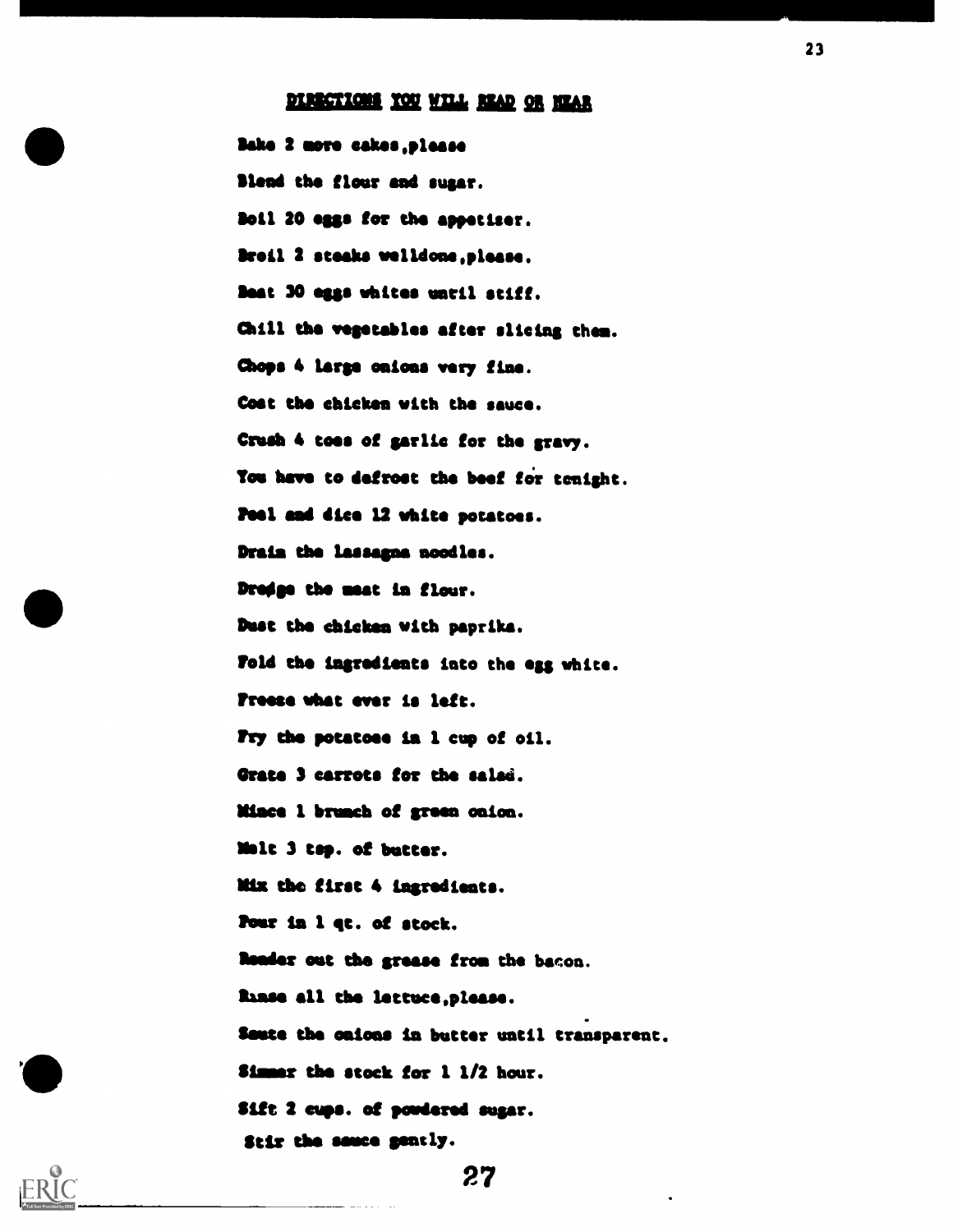| Messuramenta<br>$\bullet$ |                              |                              | Madidas                       |  |
|---------------------------|------------------------------|------------------------------|-------------------------------|--|
| 16.                       | $\blacksquare$               | pound                        | libra                         |  |
| 02.                       | $\blacksquare$               | ounce                        | <b>ONZE</b>                   |  |
| t                         | $\blacksquare$               | teaapoon (also tsp.)         | cucharadita                   |  |
| $\mathbf{r}$              | $\bullet$                    | tablespoon (also thep)       | cucharada                     |  |
| ¢                         | $\blacksquare$               | cup                          | taza                          |  |
| pt                        | $\bullet$                    | pint                         | pinta<br>$\ddot{\phantom{a}}$ |  |
| qt                        | $\blacksquare$               | quert                        | cuarto                        |  |
| gal                       | $\qquad \qquad \blacksquare$ | gallon                       | galon                         |  |
| a pinch                   |                              |                              |                               |  |
| a dash,                   |                              |                              |                               |  |
| a bunch                   |                              |                              | racimo                        |  |
| a stalk                   |                              |                              | ramo                          |  |
| a head                    |                              |                              | una cabeza                    |  |
| dozen                     |                              |                              | docena                        |  |
|                           |                              | tos (of garlic) (also clove) | ٠<br>diante                   |  |



 $\ddot{\cdot}$ 

 $\bar{\psi}$ 

 $\mathcal{L}^{\text{eff}}$ 

÷.

 $\bullet$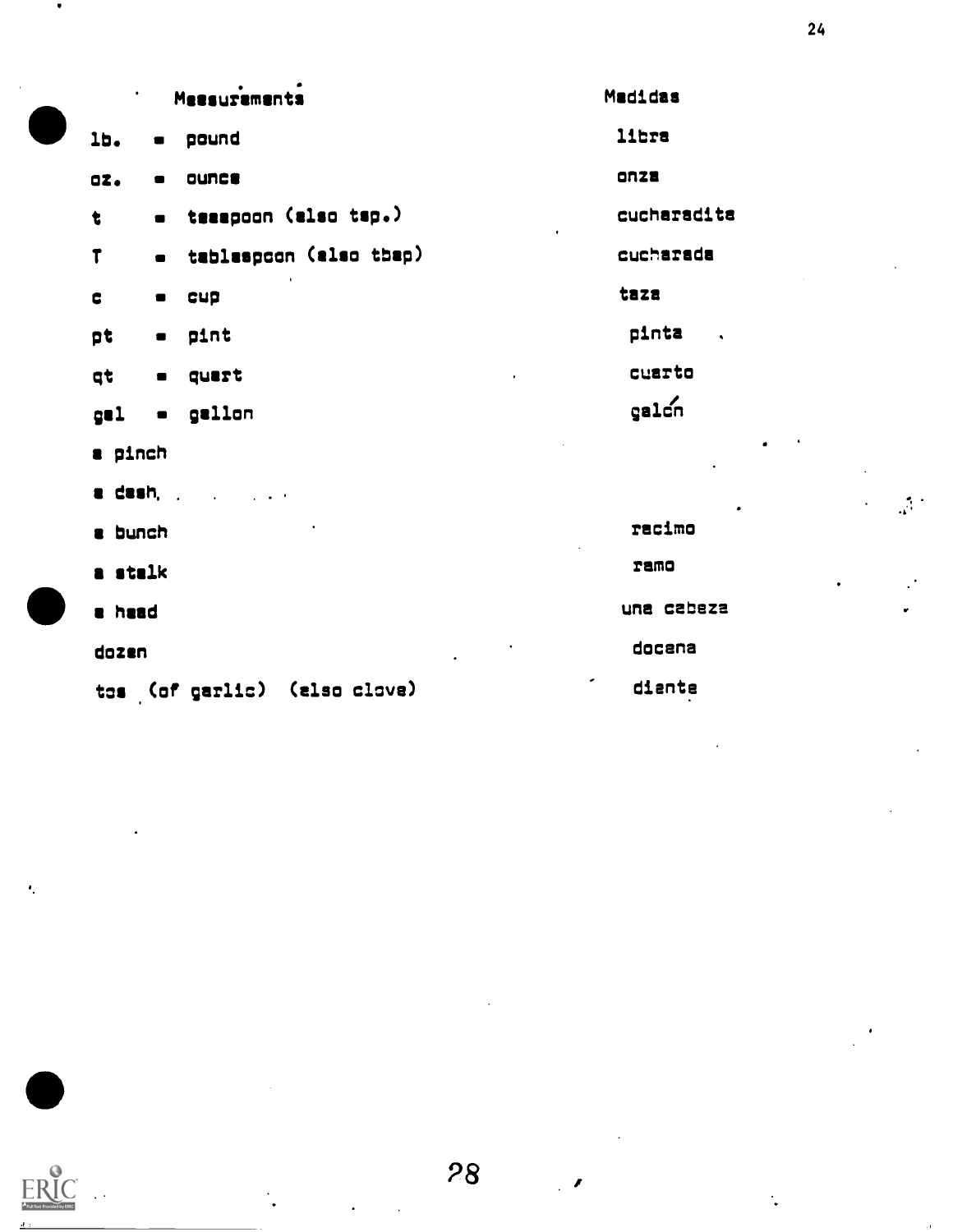#### CLEANLINESS IN THE KITCHEN

25

LA LIMPIEZA COMO RESULTADO DEL LAVADO

 $\ddot{\phantom{1}}$ 



 $\sim$ 

 $\mathcal{L}^{\mathcal{L}}(\mathbf{A})$  and  $\mathcal{L}^{\mathcal{L}}(\mathbf{A})$  and  $\mathcal{L}^{\mathcal{L}}(\mathbf{A})$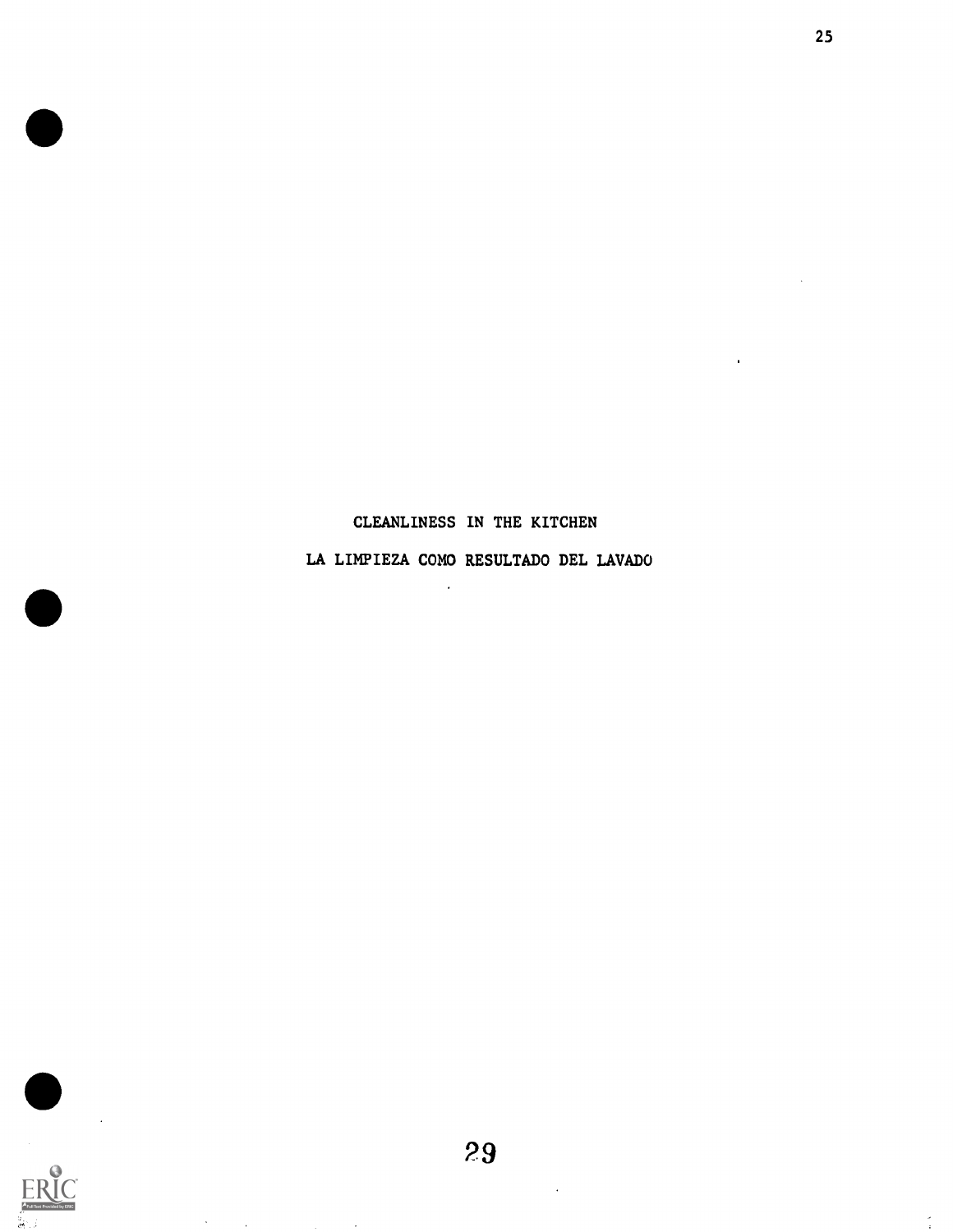#### LA LIMPIEZA COMO RESULTADO DEL LAVADO

El laver adecuadamente los platos,cubiertos, la cristaleria y los utensilios de cocina es extremadamente importante. Los platos deben de ser raspados y enjuagados antes de colocarlos en los estantes de secar. Es un requisito de la Comisión de Salud de la Ciudad el que la temperatura en el agua de lavado o de enjuague sea de 180 grados F o más, porque a esa temperatura es que muere la mayor parte de las bacterias.

Es muy importante el que los empleados muevan adecuadamente todos los utensilios de servicios cuando los lleva de un lugar a otro. La administración se ocupará de facilitar espacio de almacenaje que tenga puertas para que el equipo y los utensilios no se contaminen cuando no están siendo usados.

El agua caliente, la fricción y los detergentes juegan un papel muy importante en el lavado de los equipos utilizados en la cocina.Se debe de tener cuidado al usar las esponjas de metal u otros similares, cuandose lava, ya que pueden quedar pedazos de ellos en las cazuelas que se lavan.

Deben de haber reglas adecuadas para la limpieza del equipo que esta fijo. Todos los equipos y las partes removibles deben de ser limpiadas despues de cada vez que son usadas. La superficie del bloque de madera en que se corta o se usa para cortar nunca debe de limpiarse con agua porque el agua puede llegar a producir ranuras en las cuales pueden quedar partículas de comida que despues puede ser causa de infección. Se debe utilizar un raspador o una brocha de metal para limpiar esas superficies en que se corta carne y/o vegetales.

El personal de cocina debe de observar las siguientes reglas básicas para lograr las mejores condicionales de sanidad.

1.Lograr que la comida que debe de estar caliente llegue a 140 grados F lo más pronto posible y conservarla a ese nivel. 2.Los alimentos que se han de servir frfos deben de enfriarse lo mas pronto posible ymantenerlos a 40 grados F o menos. 3.Siempre que pueda mantenga los allmentos tapados y use utensilios limpios. 4.Siempre compre carne que haya sido inspeccionada. 5.Ejerza mucho cuidado y cautela cuando vaya a usar sobrantes de otro dia. 6.Siempre lave la fruta fresca, y los vegetales. 7.Siempre compre leche pasteurizada. 8.No prepare demasiada comida de antemano. 9.No exponga las comidas a las temperaturas de \_peligro (140-40)durante más de un periodo de tres horas. 10. No vuelva a congelar la carne, pescado o vegetales que haya descongelado.(E1 congelar y descongelar y volver a congelar causa un cambio molecular que aumenta el peligro de putrefacción). 11.E1 aseo personal es vital y se discute en otra parte,pero conviene el siempre tenerlo en mente. 12. Asegúrese de que las latas que han sido golpeadas no esten perforadas. 13.Revise todo el pescado y los mariscos cuando son recibidos. (El pescado fiesco tiene firmeza en la carne, las agallas rojo vivo y los ojos claros). 14.Cocine todo lo que sea puerco bien y completamente. 15.Disponga de toda la basura y *todo el desperdicio rapidamente, estado* 16. Cuando tenga alguna duda sobre algun producto o algun alimento, botelo

17.Todos los productos lacteos deben guardarse en nevera. 30

Well Residence is a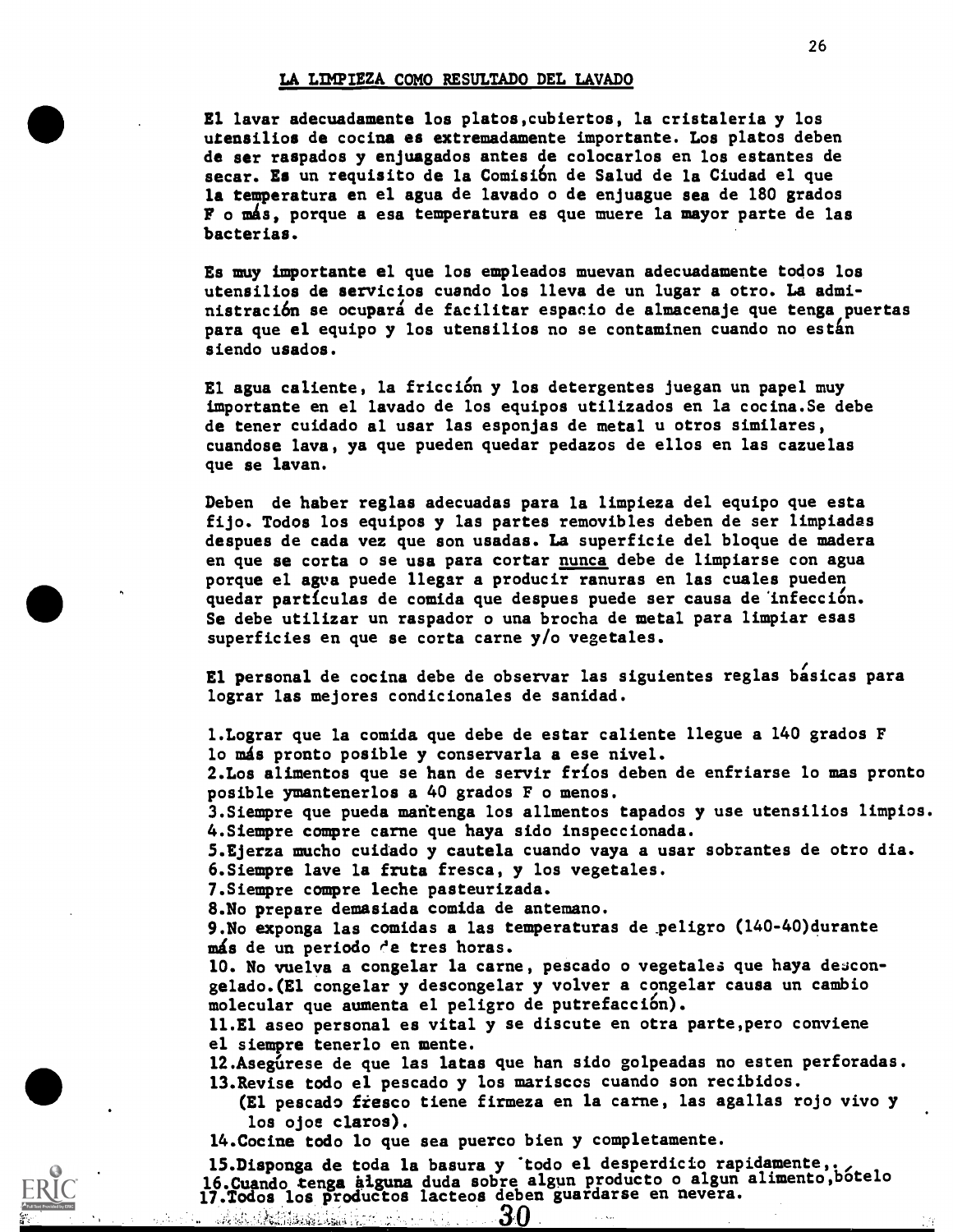### EL CRITERIO EN SERVICIO DE ALIMENTOS

Estos Puntos se exponen coma ayuda para que el estudiante / puede hacer una auto-evaluacian de su trabajo y del traba-Jo de otros. Este criteria debe de ayudar al estudiante a decidir si en realidad  $o_{r}$  a que ve un futuro ventajoso Cy agradable) en el trabaja.

Esta lista sirve en la auto-evaluacicin ya que tambien es el criteria que se usa pars juzgar el adelanto y progreso de todos y cads uno.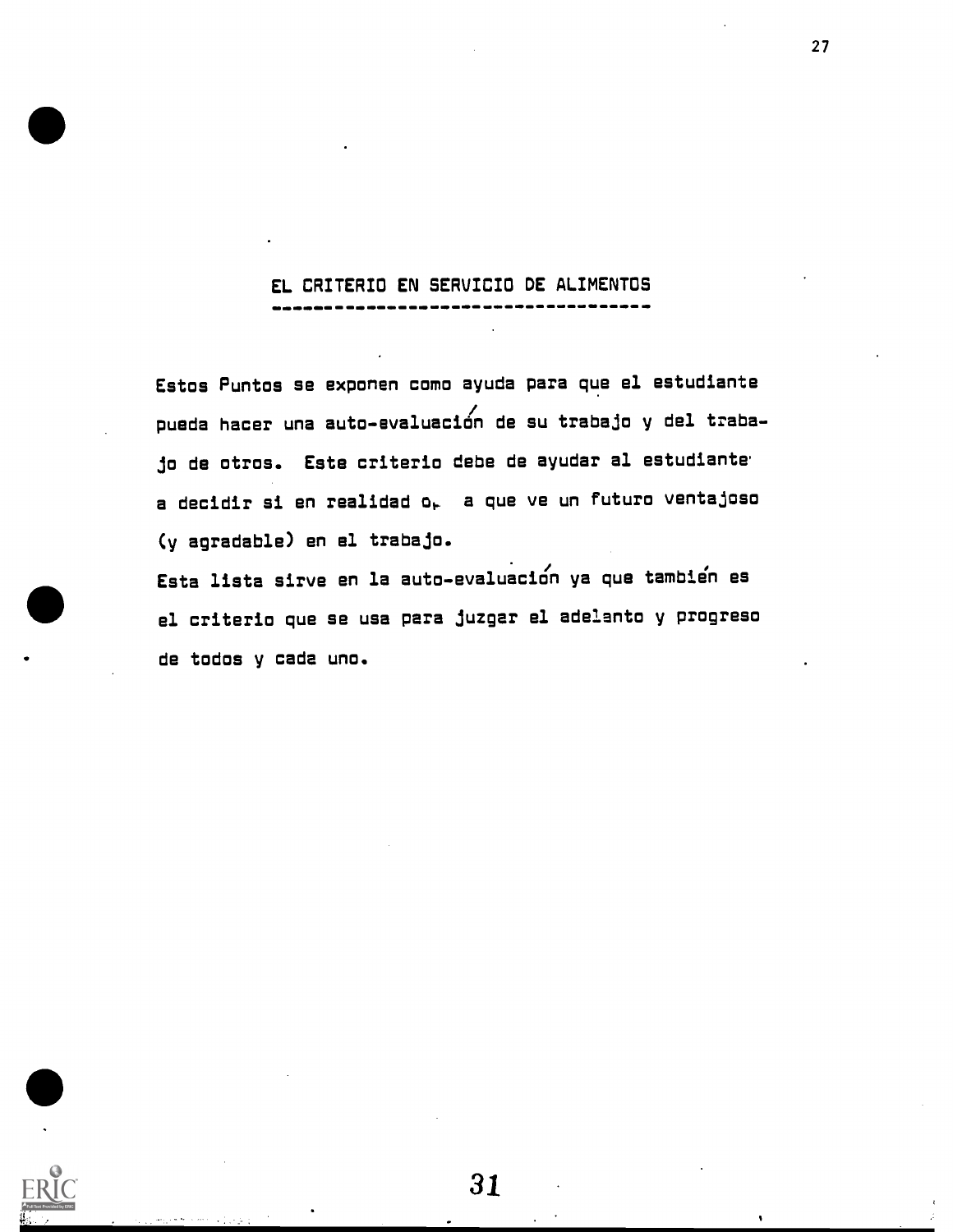#### ESTUDIANTES PARA CHEFS

Los estudiantes que muestran tener capacidad y habilidad pare dirigir, actitudes y costumbres de trabajo major de lo normal, asistencia y puntualidad y seriedad en su objetivo, saran seleccionados por la facultad pare hacerse cargo de la cosine.

No se les cobrará matrícula y recibirán una compensación. Esto significa cambios en horarios de trabajo, labores y de la práctica y clases.

La referencia final en costumbres y usos culinarios seran: El libro de Cocina de Escoffier y La Rouses Gestronomique. Al final la presentación y servicio clasico de mesa a la Europea son comprobados por los estudiantes pare Chef y los coordinadores.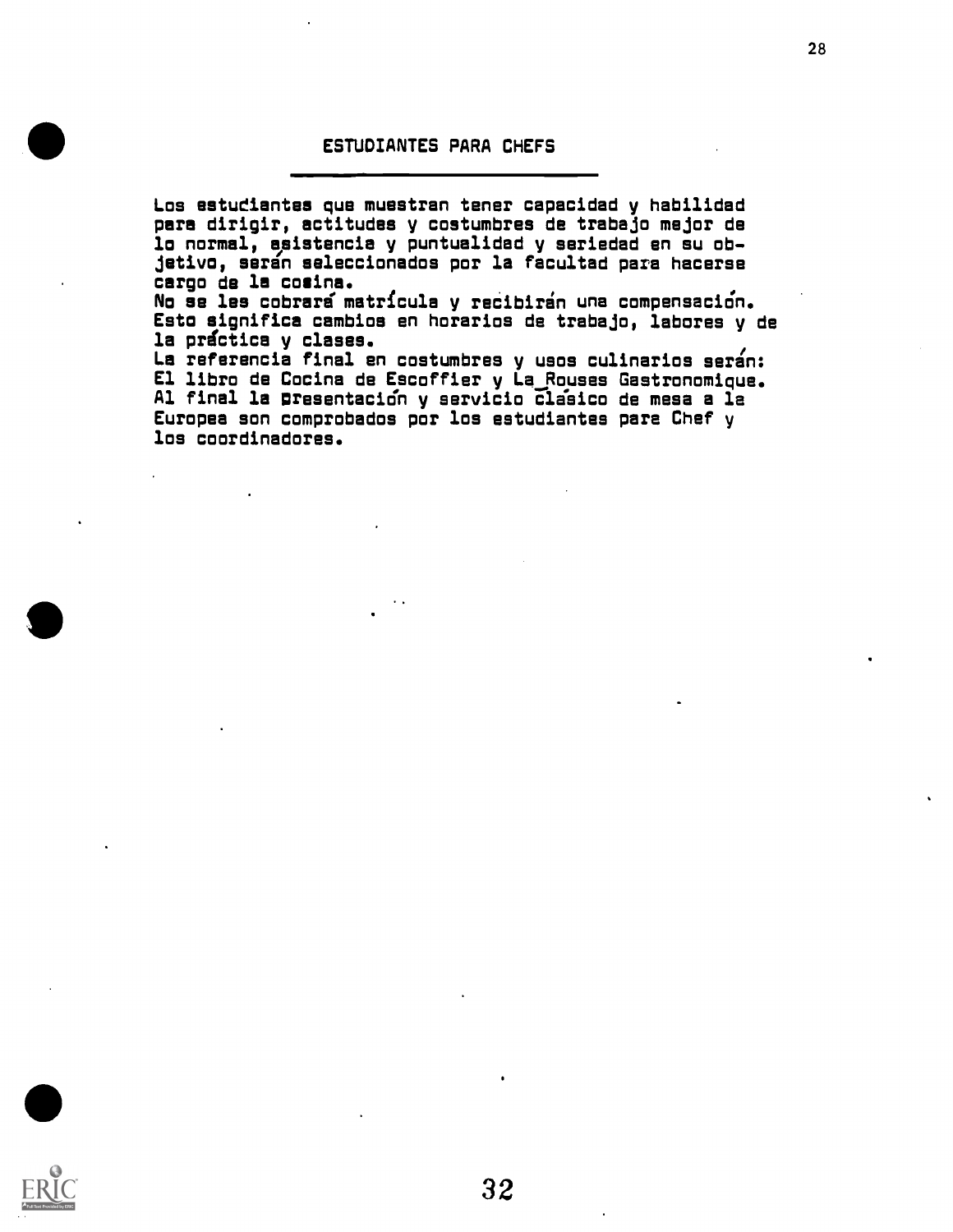#### LOS DIEZ MANDAMIENTOS DEL BUEN SERVICIO

- 1. RECONOCIMIENTO- Tan pronto como el cliente se siente a la mesa, se llega a la mesa y se le dice: "I will be with you in a moment sir..." y si se sabe el apellido de la persona se le dice: "I will be with you inmediately Mr.XXX"
- 2. EL AGUA Y EL MENÚ Siempre se le servirá agua al cliente y se le entregará" el menú en los primeros TREINTA SEGUNDOS.de haberse sentado.
- 3. TOME LA ORDEN- Escriba claro y dirija al cliente poco a poco en los siete platos básicos, usando abreviaciones:
	- A. CARNES, PCLLOS, PESCADO-<br>Meat Chicken Fish LA Mado cull IX Meat - Chicken-Fish LA MAND GUE LE<br>B. PAPAS (Tuesda Price, Nechod Profest) LA DE A Puyo B. PAPAS ,  $\overline{S} \mathcal{A} \mathcal{A} \mathcal{A} \mathcal{A}$ <br>B. PAPAS ,  $\overline{S} \mathcal{A} \mathcal{A} \mathcal{A} \mathcal{A}$ Potatoes (French Fries, Mashed, Broiled)
	-
	- C. VEGETALES  $\begin{matrix} \gamma & \gamma \\ \gamma & \gamma \end{matrix}$
	- Pregunte: WHAT KIND OF DRESSING? D. SALADS (Ensaladas) ¿Qué tipo de aliño desea?
	- E. BEVERAGE (Bebida)<br>(Milk? Coke? Root Beer? Beer? Wine?) phymaum (Beblua)<br>(Milk? Coke? Root Beer? Beer? Wine?) 74 A
	- F. APPETIZER
	- G. DESSERT (Postre)

4. PREPARACION DE LA MESA: Lo mejor es tenerla lista para cuando ilegue la clientela. Traiga la ensalada y el cafe inmediatamente si es que lo desean ahora mismo - NCW1

- 5. ENTREGUE LA ORDEN EN LA COCINA INMEDIATAMENTE.
- 6. RECOJA LA ORDEN Y LLEVELA A LA MESA ENSEGUIDA- No deje que se enfrie lo que debe estar caliente ni que se caliente lo que se tiene que servir frio. Recuerde el pan! Rellene o sirva café!
- 7. SUGIERA EL POSTRE, si no lo pidieron al principio. Sugiera dos.
- 8. Calcule y SUME EL RECIBO (Check) y lo entrega boca-abajo. Nunca deje que el cliente tenga que ir a la cajera y pedir la cuental SU PROPINA CORRE PELIGRO SI ESO SUCEDE.
- 9. "THANK YOU SIR, COME BACK AND SEE US AGAIN..1" y lo dice con una sonrisa (Gracias señor, y venga a vernos otra vez).
- 10. RELLENE EL AGUA Y EL CAFE TANTAS VECES COMO SEA NECESARIO. El clients nunca debe de tener que pedir atención, ni servicio.



RECUERDE ONE EL CLIENTS ES EL VERDADERO PATRCN. EL PAGA EL SUELDO DEL DUENO, ADMINISTRADOR, SUPERVISOR, COCINEROS, Y TODOS. DEPENDE DE USTED EL QUE LA CLIENTELA SE SIENTA BIENVENIDA. 33

 $4\sqrt{3}$ 

 $\forall A \in \mathcal{A}$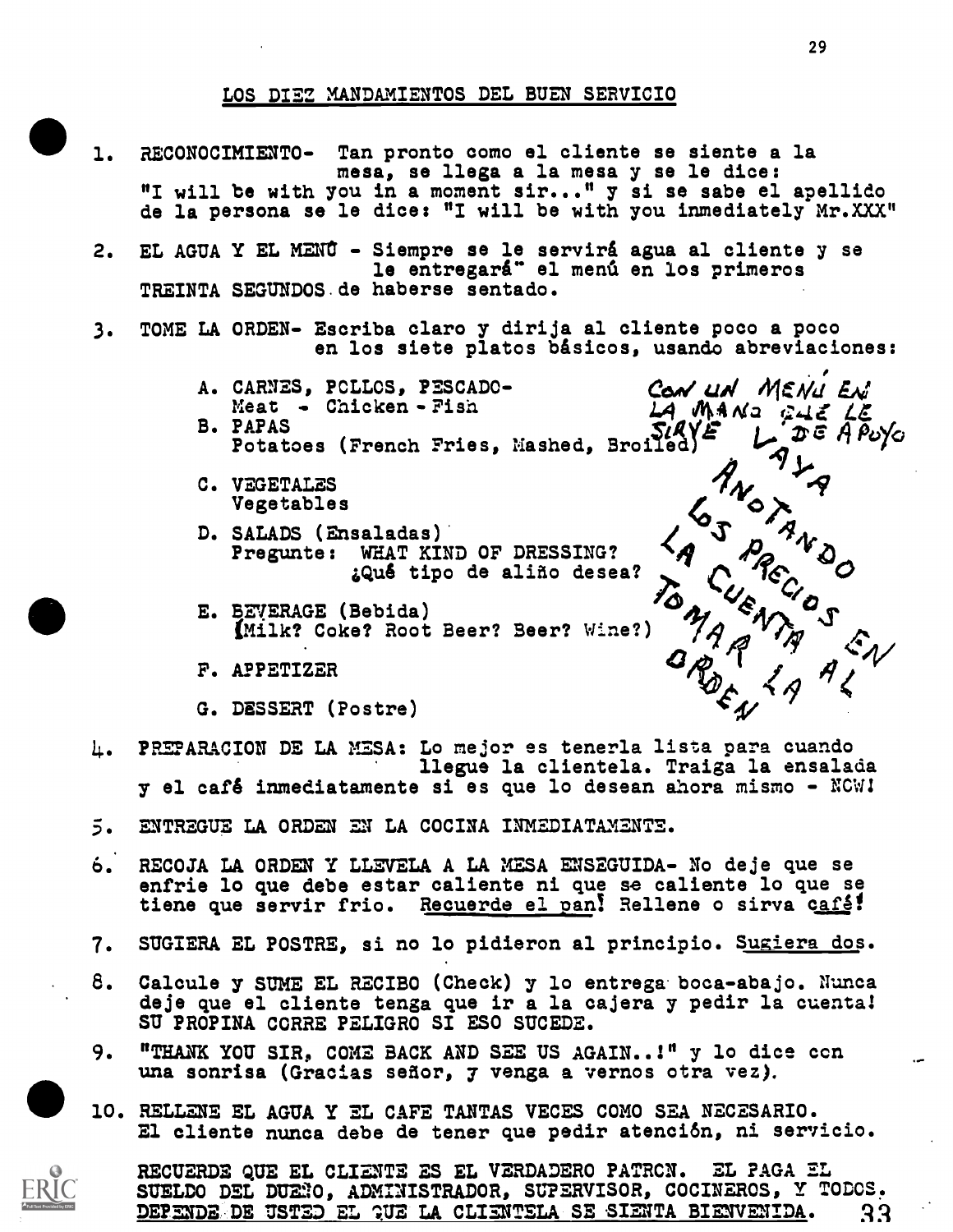## LA TENDENCIA ARTISTICA

Esto no es una condición indispensable.

### ADAPTACION

Los problemas surge de inmedieto en el servicio de alimentos, siendo neceseria el servicio de alimentos, siendo,neceserio el apurarse. La flexibilidad y disposicidn pare pedir ayuda cuando es necesario es condición que ayuda al éxito.

LA PERSEVERANCIA

El aprendizaje y el proceder a distinta velocidad. La habilidad de cada persona en reconocer estas diferencias ha de permitir evaluar su propio progreso.

!Persevere!

#### VESTUARIO

Todos los estudiantes y empleados tienen que usar rope blenca. Puede ser material decorado.Pero el fondo tiene que ser blanco.

La Sanidad Local prohipe el uso de joyas, pintura de uñas y aretes . También exije que la ropa interior sea cambiada diariamente.

Se prohibe el uso de Perfume y de la Colonia. ,Si siente la necesidad de algún Perfume suave, podrá usar los suaves dares, de Frutas a Hierbas aramaticas a de otros que no esten en conflicto con los olores naturales de le cocina.

Los pies tienen que estar bien cubiertos. Los zapatos deben de tener tacones y pueden ser de cualquier color.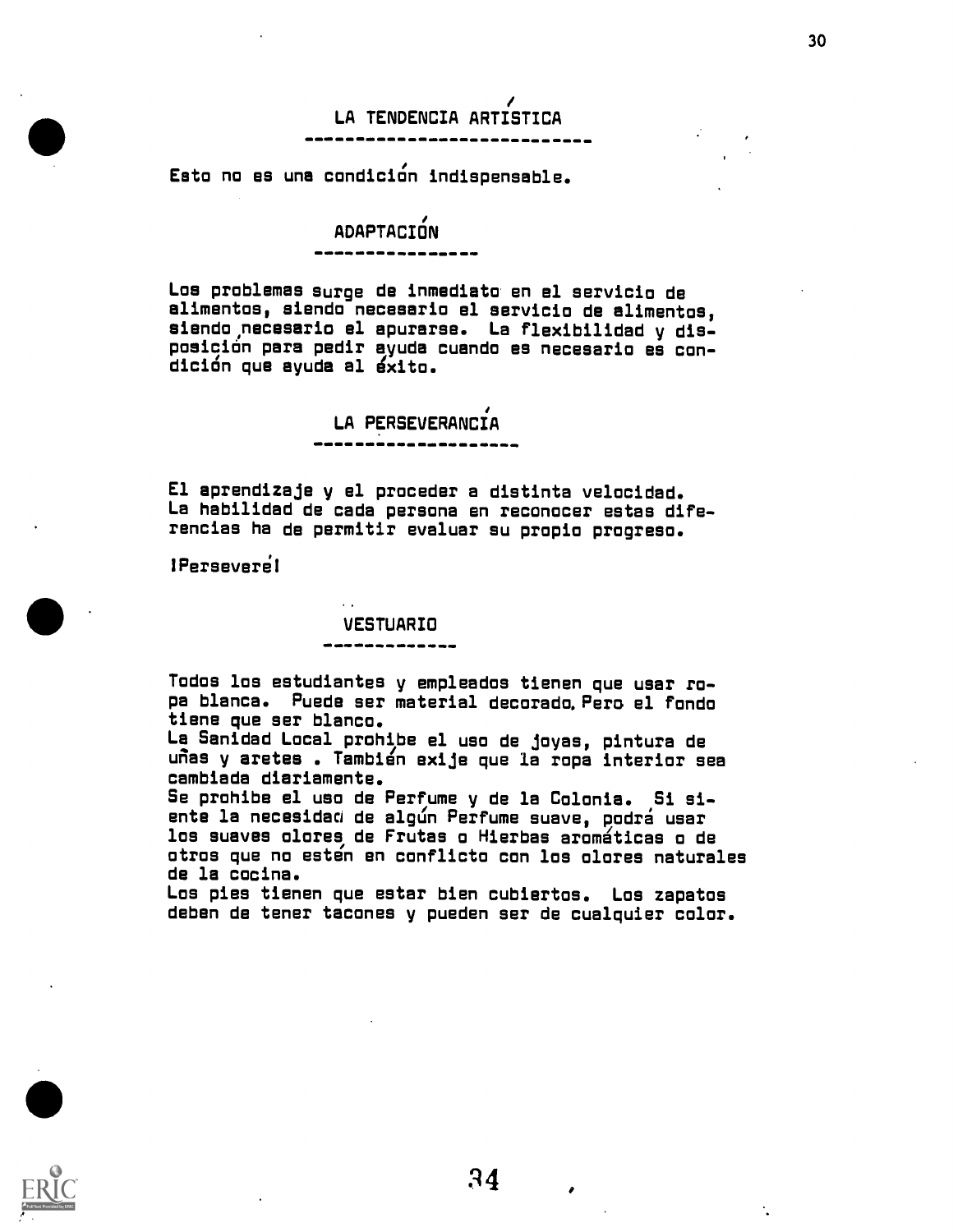#### THE LOUISIANA RESTAURANT ASSOCIATION

Cleanliness Is Important

ONCENTRATE ON THE ENTRANCE! Your guest sees exactly what you see --- only more! Watch for cigarette butts. waste paper, oLd newspapers and mud. If your guest is greeted by dirty surroundings --- SUBTRACT FROM YOUR TIP!

31

ITTER ON THE PARKING LOT! You lose potential customers AND the TIPS you MIGHT have had! Let your manager know about a messy EXTERIOR!

MPHASIS ON TABLE APPOINTMENTS! Sugar, Salt, Pepper,<br>Seasonings --- ALL FILLED AND CLEAN, Knives, Forks, Spoons --- SHINING BRIGHT --- No water spots. If you see dirty silverware, report it to your manager.

FTER GUEST LEAVES --- Check table and chairs for crumbs.  $\overline{n}$ ipe them off so you're ready to give the next guest a CLEAN beginning.



EVER NEGLECT THE WASHROOM! Your guests use it before they EAT! A customer thinks "DIRTY WASHROOM DIRTY KITCHEN, DIRTY SALES HOSTESS" --- NO TIP!!!!!

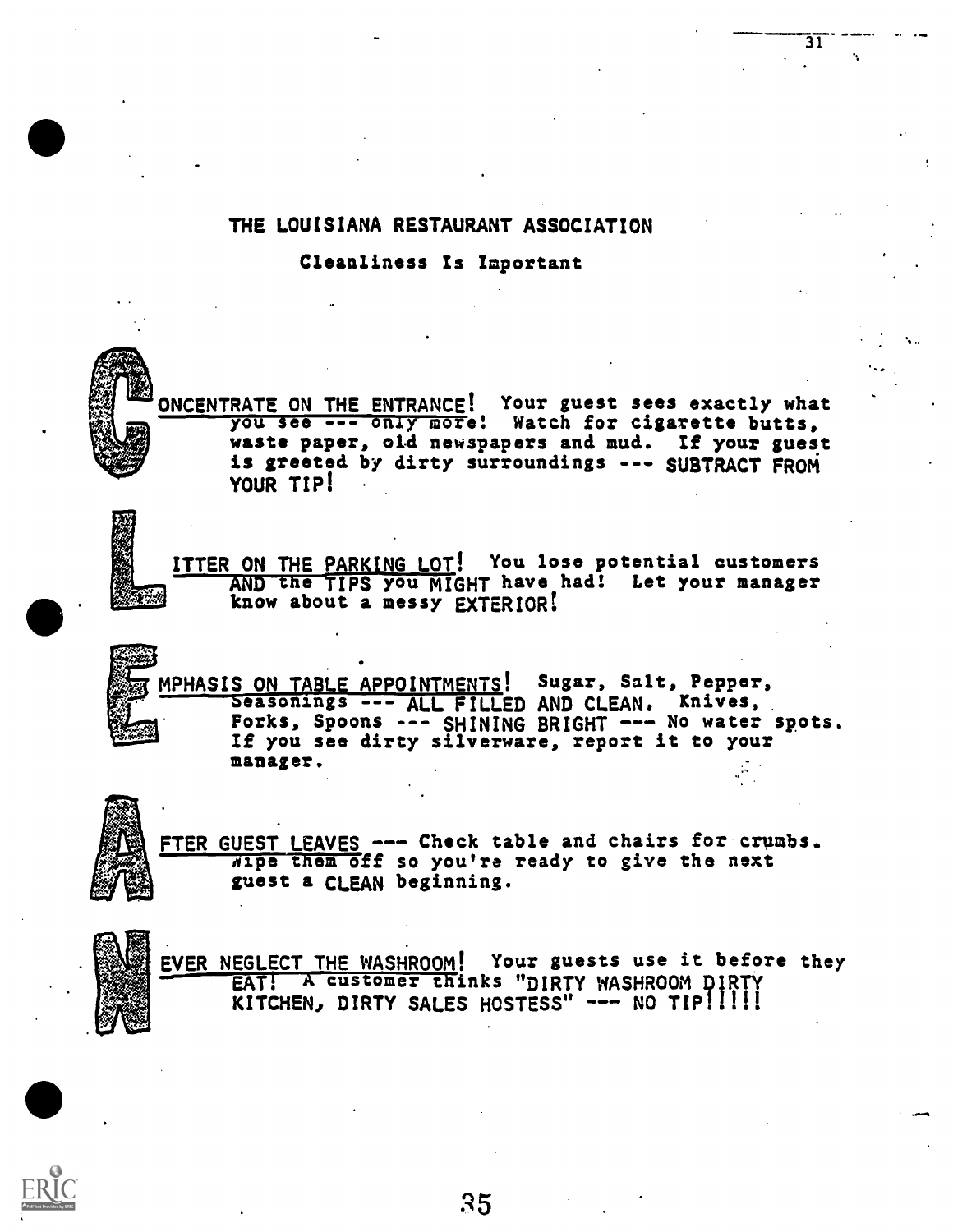# EL INTERS

Este es requisito indispensable pare que una persona avance en la produccion y servicio de alimentos.

#### **SALUD**

-

El cuidar de la salud es esencial. Debido a las muchas horas que el trabajo representa el ester de pie, y por que en momentos dodos es necesario levanter pesos, el cuidarse es vital.

#### ACTITUD

El estudiante dsbe ester dispuesto a seguir instrucciones . y aceptar la critica. El aprender y luego poder trabajar depende de la puntuelidad y exactitud en atander a clases. Es valiosa costumbre que servira de mucho despues.

#### **COOPERACIÓN**

La conducta, consideración y cooperación con los demas es importante, esencial en todo, debido a las condiciones siempre presentes en lo que es ser servir alimentos.

#### AUTO-INICIATIVA

Los estudiantes deben' de tener la auto-iniciativa de empezar y terminar con las labores sin necesidad de que se les tenga que continuamente indicar lo que hay que hacer.

#### LIMPIEZA

Los requisitos de Sanidad hacen necesario que las personas en servicio de alimentos esten limpios y bien vestidos. En las posiciones de trebajo, es necesario ir limpiando al paso que se hace la labor y volver a poner en su lugar todo lo que se use.



 $\bullet$  the contract of  $\bullet$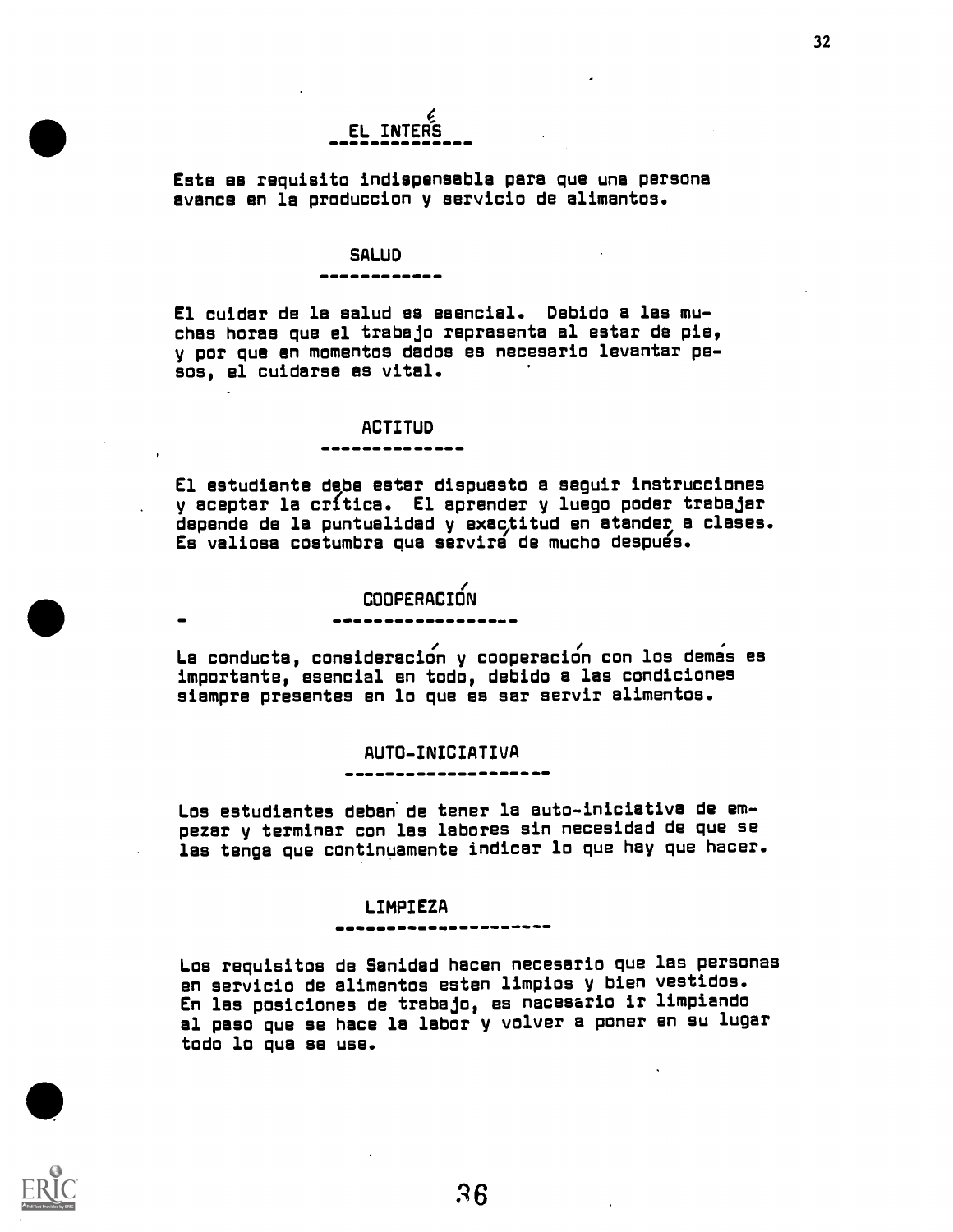## ESTADO DE SUSPENSIÓN TEMPORAL

Los estudiantes que estbn encontrando dificultades acedemices (de acuerdo con el criteria que se ups pbra meair su progreso) ha de recibir un modelo de evaluecion, indicando las areas de dificultades. Una copia de seta sera mantenida en el archivo de cada estudiante y, ha de recibir por correo certificado una notificacidn le dire el tiempo en que se gapers puede corregir cliches deficiencies.

SUSPENSIÓN O EXPULSION

En los casos en que los estudiantes no puedan enmendar las deficiencies antes mencionadas en el tiempo que se le concede pare ello, se le ha de pedir que se retire voluntariamente, del cursa. .

En los casos que se compruebe robo, borrachera, desenvolvimio nto y actitud quo pueda poner peligro la seguridad de otras e studiantes clientes y personal facultativo ha de resultar en expulsión inmediata de la persona.

:17

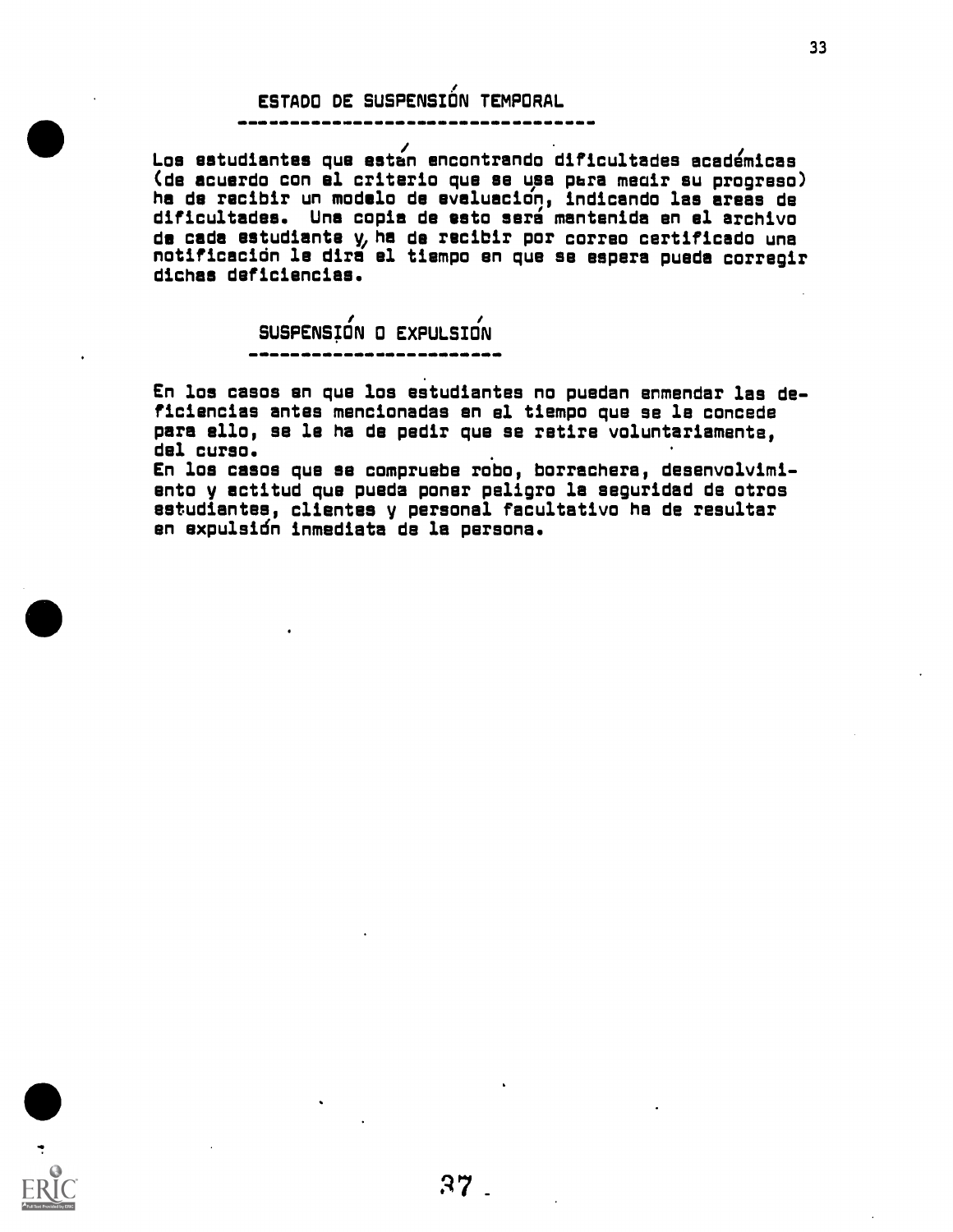SUS RESPONABILIDADES EN GENERAL HAN DE SER...

- 1. Lleger a tiempo, bien arreglada y limpio.
- 2. Su primers obligacion es con le orden del cliente y cubrir cualquier posicliem qua se encuentre vacente.
- 3. Aseguresgif de qua todo lo qua es necesario pars la labor quo usted hace ste a mano y disponible ANTES de que empiece el movimiento apraftrado de clientes. Montana su area de trabajo dabidamente sbastecida con todo lc necesario ANTES y OESPUES del apuro de clientas.

and calls a second seat

and company

- 4. Mantanga su area limpia en todb momento, limpiando y poniendo orden segun precede en su labor...no lo deje pars mos tarde.
- 5. Habra un programa de limpisza de parades que se distribuira cada cierto tismpo, Naga la parts qua le corresponds.
- 6. Siampre trete de ver qua es la quo puede hacer o en que puede ayudar. Recuerde, si tiene tiempo pars reclinerse, tisne tiempo pare limpiar.
- 7. Comprusbe la hojs de trabajo diario y verifiqus el qua todo se hays hscho de scuardo come dabs de ser.
- 8. Termine con sus deberes antes de empezar a syudar a otra persona. Pudiera ser que su turno incluya el cubrir mas de una posicion si es que felts alguisn al trsbajo.
- 9. En el apuro de mucho trabajo, puede quo usted ancuentre que usted seta al corrients de su labor y qua otros pueden ester atrasados o apurados, -.trate de ayudar. La experiencia le dare juicio sabre que hacer.
- 10. Se espera que ustsd domine por completo el conocimiento de la posicion que ocupa y ser experto en otras dos. Muevase y demuestre el interes qua tiene en aprender y superarse.
- 11. Cuendo tenga dudes sabre cualquier cosa...pregunte.
- 12. Mida al tiempo que le tome hacer cualquisr labor. Pon ejemplo: Cuanto tiempt le toma el preparar un sundae? Cuanto tiempo le lleva el sazonar un sandwich o el llenar una bolsita de papas fritas? Este siempre alerta buscando la forma de hacer las doses lo mas rapido posible.
- 13. Mire-que puede hacer y acepte nuevas responsabilidades.
- 14. Evite la convereacion innecesaria: Esto quiere decir,evite el CHISME.
- 15. Revise la tablilla de infOrmacion antes y despues de su turno. Todos los cambios de procedimiento y el material pertinente ha de ser puesto en dicha tablilla.
- 16. Aprenda cuales son las responsabilidades de cada posicion y cumpla con e $\dot{ }$  .
- 17. No acepts mas que lo major. Antes de mender para afuera lo que usted ha servido, preguntese: 51 yo fuera el cliente y recibiera esto, me 18. gustaria...y pagaria el PRECIO?<br>18. gustanda la clave que identifica cada pla
- lave que identifica Lade plata y sus precios. Escriba clam. -



 $\blacksquare$ 

 $\sim$   $\sim$ 

 $\overline{a}$ 

 $\sim$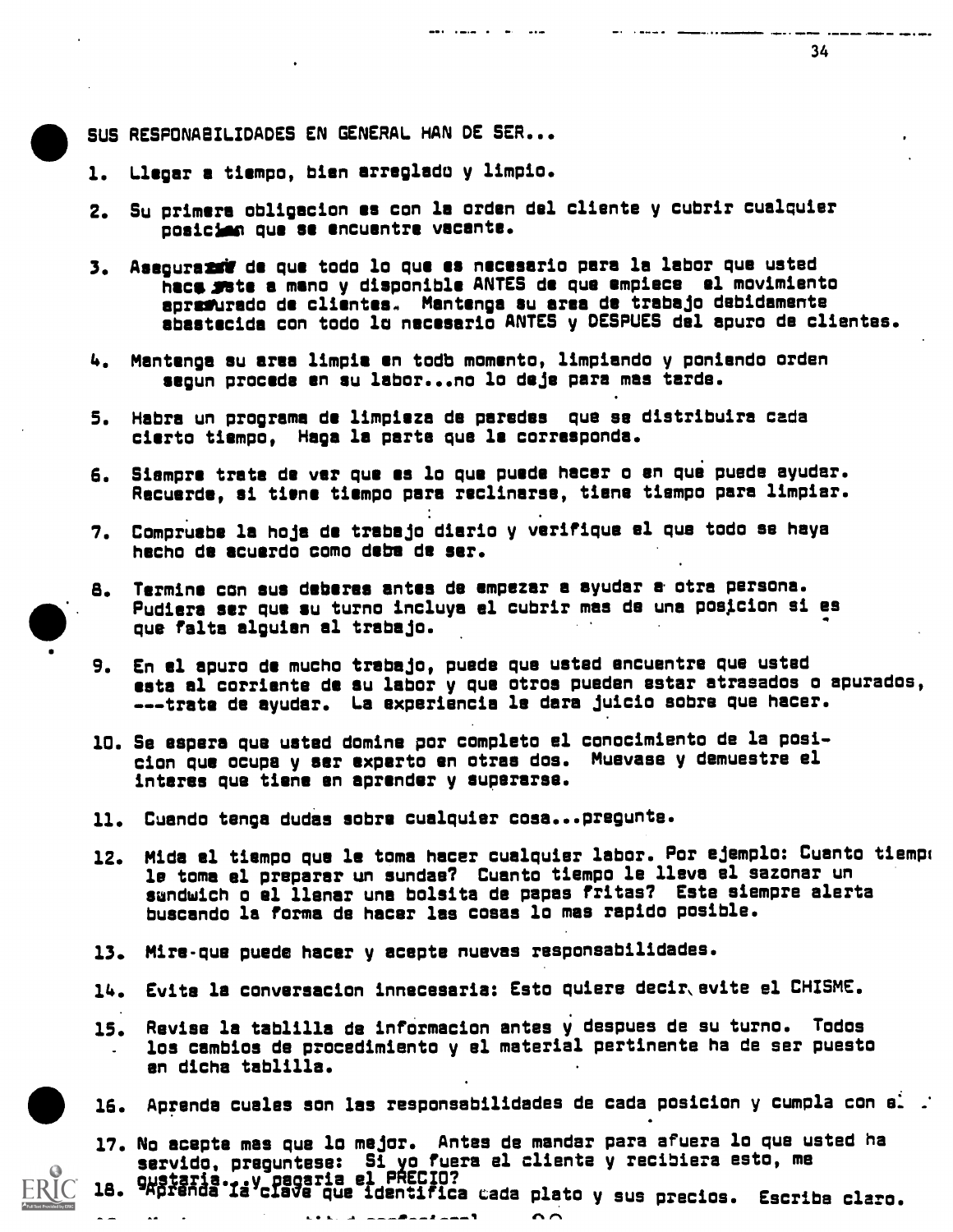### GENERAL RESPONSIBILITIES :....

- 1. Be on time and be neat and clean.
- 2. First duty is to the order, cover any vacant positions.
- 3. Make certain all supplies are in before rushes. Keep your area filled before and after rushes.
- 4. Keep your area clean at all times by cleaning as you go.
- S. A wall washing schedule will be posted each month. Do your share.
- 6. Always look for things to do. Remember, if you have time to lean, you have time to clean.
- 7. Check the work sheet each day and make sure each item is complete.
- Finish your duties before helping another. Your duties may 8. include working more than one position if the shift is short handed.
	- 9. In a rush, if you are caught up and another spot is behind go help. This will require judgment that comes with experience.
- 10. You are required to learn each position and at least two positions expertly. Move around and show an interest in learning.
- 11. Ifin doubt, ask.
- 12. Time yourself. Example: How long does it take you to make a sundae? How long to dress a sandwich or bag an order of fries? Always look for ways to improve and shorten your time.
- 13. Look for and accept new responsibilities.
- 14. No unnecessary conversing; this means no gossiping.
- 15. Check the bulletin board before and after your shift. 'M. aanges in procedure and pertinent material will be posted thein.
- 16. Know position responsibilities and follow them.



Don't accept anything but the best. Before sending out your part of the order, ask yourself, "Would I be pleased to receive this if I were the customer? AND pay the price?"



 $RIC$  Know the code and prices. Write all orders clearly and correctly.

19. Maintain a business-like attitude.  $39$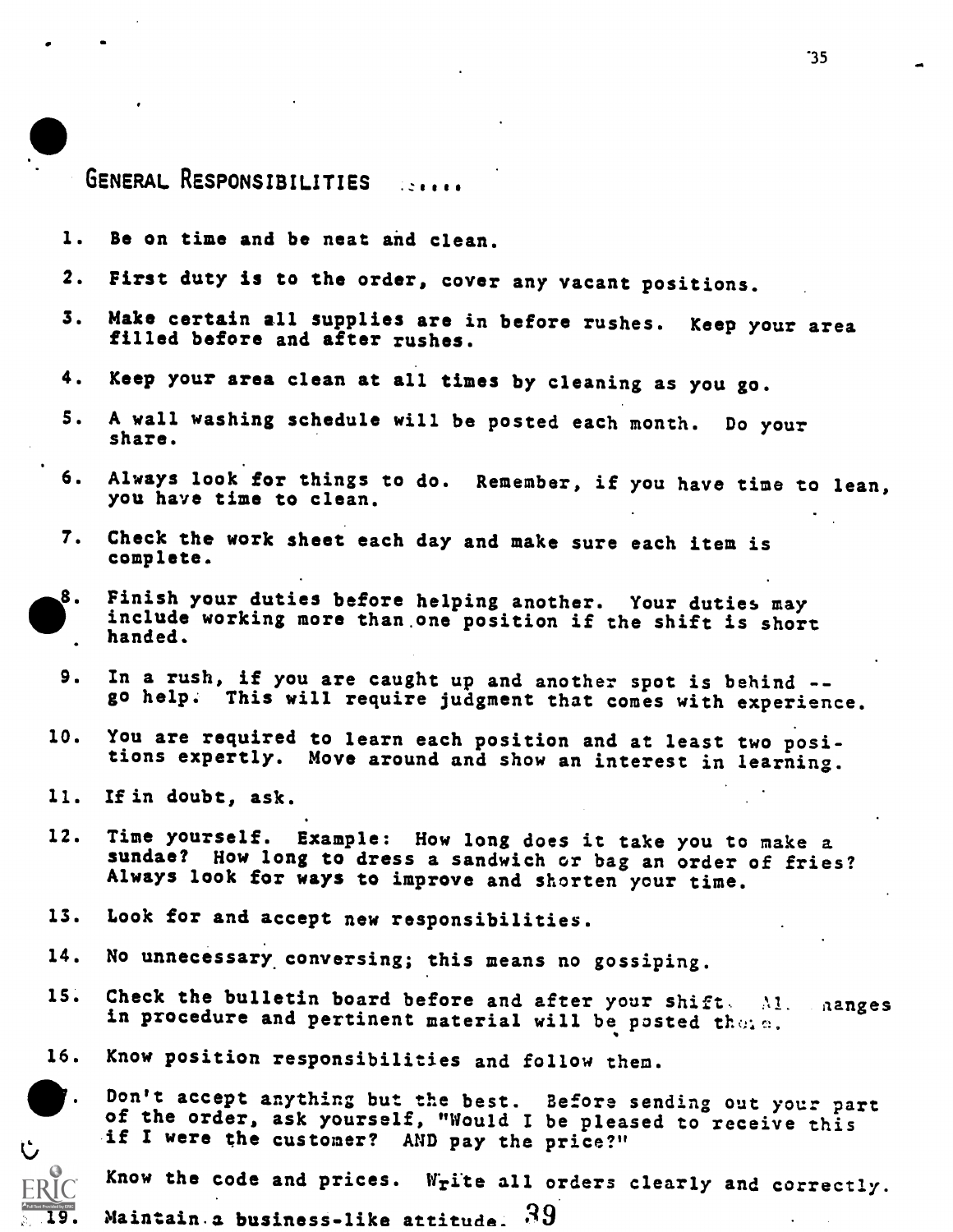Exposici6n de las Relaciones y Politica con Empleados

SOSTENIENDO:'

- a) que funcionamos como un equipo
- b) que nuestro êxito en el establecimiento depende de Usted.
- c) que su satisfacción personal y continuidad en el empleo depende de nosotros y nuestro trato, y
- d) quo por lo tanto el bienestar de ambos (Usted y nosotros) depende de la calidad del alimento y servicio que le ofrecemos y demos al cliente y pfiblico en general.

HEMOS DECIDIDO:

- a) el emplear las personas más calificadas que encontremos para cada una de las posiciones en nuestro establecimiento.
- b) el darle a cada empleado un trato y supervisión justa, considerada e imparcial.
- c) el pagarle un jornal o salario que sea igual o mejor del qua se
- d) el hacerle comprender claramente la labor que se espera de Usted.
- e) el promoverlo y pagarle m&s y m&s segdn pruebe su dedicación, prontitud, cumplimiento y exactitud en ester a la hora.
- f) el facilitarle el entrenamiento en el trabajo cuando sea necesario.
- g) el hacer todo lo que sea posible dentro de una buena administración<br>para darle seguridad en el empleo-un buen trabajo y buen pago.
- h) el facilitarle seguros de vida y hospitalización dentro de tarifas de grupo que siempre son más bajas que individuales.
- i) el proveerle las mejores condiciones de trabajo posibles para<br>su salud y bienestar personal.<br>j) el tener un interés genuino en sus problemas personales.
- 
- k) el oir con atención todas sus quejas y asegurarle que se tomarán las medidas necesarias para evitar que se repitan--cuando sea necesario.
- 1) el aceptar todas las sugerencias que pueda tener para darle al - público -que es nuestra clientela- mejores alimentos, mejor atención<br>y servicio o que hagan su trabajo más fácil...y actuar sobre ello.
- m) el darle a conocer lo más pronto posible todos los cambios que puedan afectar la labor que usted hace.
- n) el dejarle conocer de cuando en cuando como progresa su trabajo.<br>A) el mostrarle nuestra gratitud por su dedicación y fidelidad.
- 

#### ESPERAMOS DE USTED:

- a) el que tenga un interés activo en su tarea y en el éxito del negocio.<br>b) el que nos dé su mejor esfuerzo.
- 
- c) el que tenga en mente que el futuro de todos depende en lo bien que nosotros (todos) atendamos a la clientela.
- d) el que llegue a su hora y que nos avise con suficiente tiempo si es
- 
- e) el continuadamente tratar de superarse en su trabajo.<br>f) el cocoerar en espiritú de camaredería con compañeros de trabajo.<br>g) el ser agradable, cortés y atenta en todo moento.<br>h) el hacer todo lo posible por cuidar de s
- 
- 
- 
- j) el tener un verdadero sentido de orgullo en la labor que hace.



 $\mathcal{F}_\mathrm{c}$  ,  $\mathcal{F}_\mathrm{c}$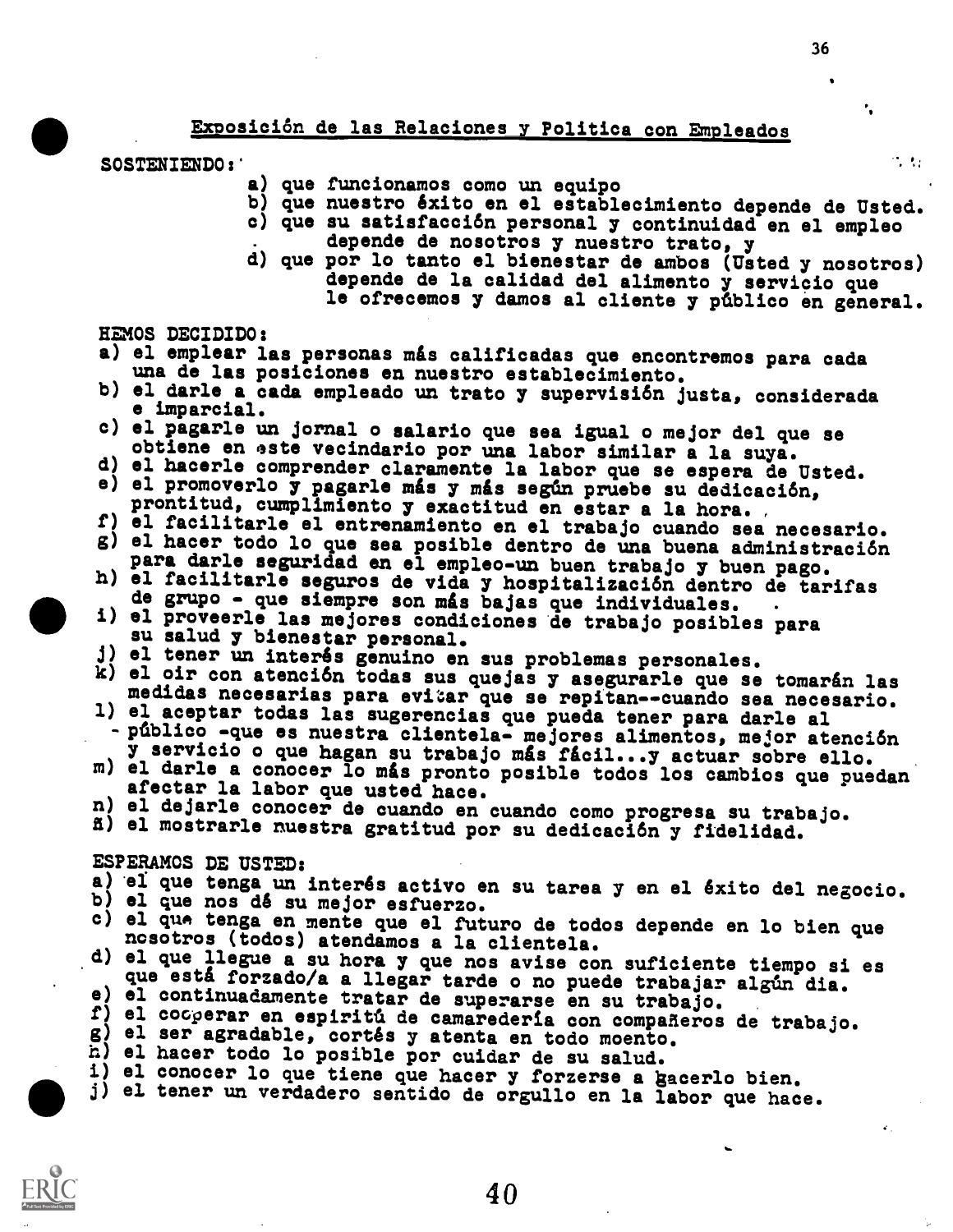tvino :

- a. That ve are a team.<br>b. That our success de
- b. That our success depends upon you.<br>e. That your satisfactory and continu
- That your satisfactory and continued employment depends upon us. amd
- 4. ghat therefore the welfare of both of us depends upon the quality af feed and service we render the public.

#### PlIOPOMIs

- a. To ampley the very best qualified person available for each job.<br>b. To give each employee fair, considerate and impartial treatment
- to give sash employee fair, considerate and impartial treatment and supervision.
- e. To pay you as well or better than others in this vicinity doing about the same work.
- od. To provide you with a clear understanding of what is expected of you. of yes.
	- O. To promote you and pay you accordingly as you prove 'greater worth to the institution.
	- f. To provide training for you when you need it.
	- g. To do everything possible consistent with good management to provide you security of employment - a good job and regular pay.
	- h. To provide you with the opportunity of group hospital and medical insurance at reduced group rates.
- **R.** To provide the very best working conditions possible for your health and oomfort.
	- 'J. TO have a genuine personal interest in and concern with your personal problems.
	- k. To listen attentively and considerately to all complaints and to assure prompt and correetive action whenever indicated.
	- 1. To welecse your every suggestion for giving guests better food and better service or to make your job easier, to consider it carefully end to act upon it promptly.
	- m. To provide you as promptly as possible information concerning obenges which affect you.
	- n. To let you know often how you are getting along with your job.
	- o. To be astively grateful far good and faithful service.

### EXPEOT TOO:

- a. To have an active interest in your job and the success of this business.
- b. To give your job and this business your very best.
- c.. To keep in mind constantly that the future of all of us depends upon hew well our guests are pleased.
- d. TO be on time; to notify us as far in advance as possible when it is impossible for you to report to work.
- e. To strive constantly to improve yourself in your job.
- f. To comperate in a friendly and team spirit way with other employees and your supervisor.
- To be pleasant, polite and courteous at all times.
- $10.107$ h. To do everything possible to keep yourself in good health.
	- 1. To know your job and to do it well.
	- 1. To have a sense of pride in your employment with us.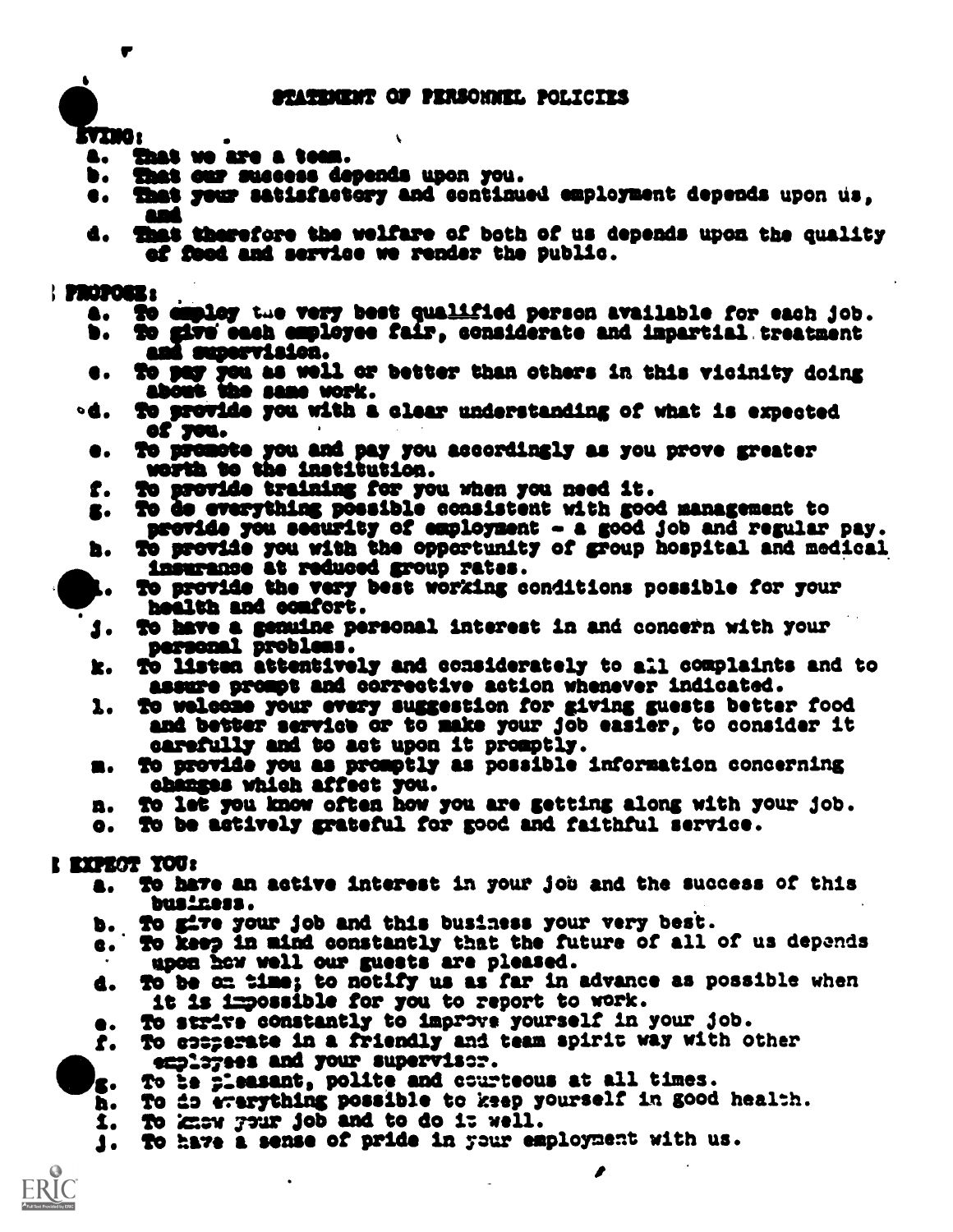### LA LIMPIEZA EN EL RESTAURANTE ES VITAL

- L Las personas que atienden el restaurante tienen que estar<br>inmaculadamente limpias, ya que son la primera impresión del lugar quo tione la cliontela.
- III Impecablemente limpio tions quo sitar el lugar do estacionamiento do autos, puss causa mala improsift la falta de cuido
- Mirar que las alfombras, pisos, esoejos, baños y servicios que utiliza la clientela y vé la clientela estén limpios, pues . la suciedad on lo visible le hace pensar quo la cocina y los platos deben do star igualmonte sucios...
	- 1F)11 Pensar on toda forma quo so puede agradar a la clientela y bacer quo so sionta comoda...
		- Imitar todo lo que uno vé" que otros compañeros hacen que i agrada a la clientela. El recordar nombres es importante.
		- Evitar toda confusift al sorvir platos de una persona a otra y evitar toda discusión recordando siempre que el cliente TIENE LA RAZON....aunque esté equivocado.
		- I Importantisimo es el recordar los nombres de los clientes quo repiten sus visitas al lugar.
- z Zafarle el cuerpo a todo lo que tenga que ver con política,<br>con política, disentifica de familia enchante posible en unidad religi6n, discusift de familia, problemas raciales, opinione sobre el lugar, el restaurante, la ciudad, el estado.
- 4111k Armarse de paciencia y diplomacia pues hay clientes muy buenos y comprensibles, hay otros que pueden ser dificiles.

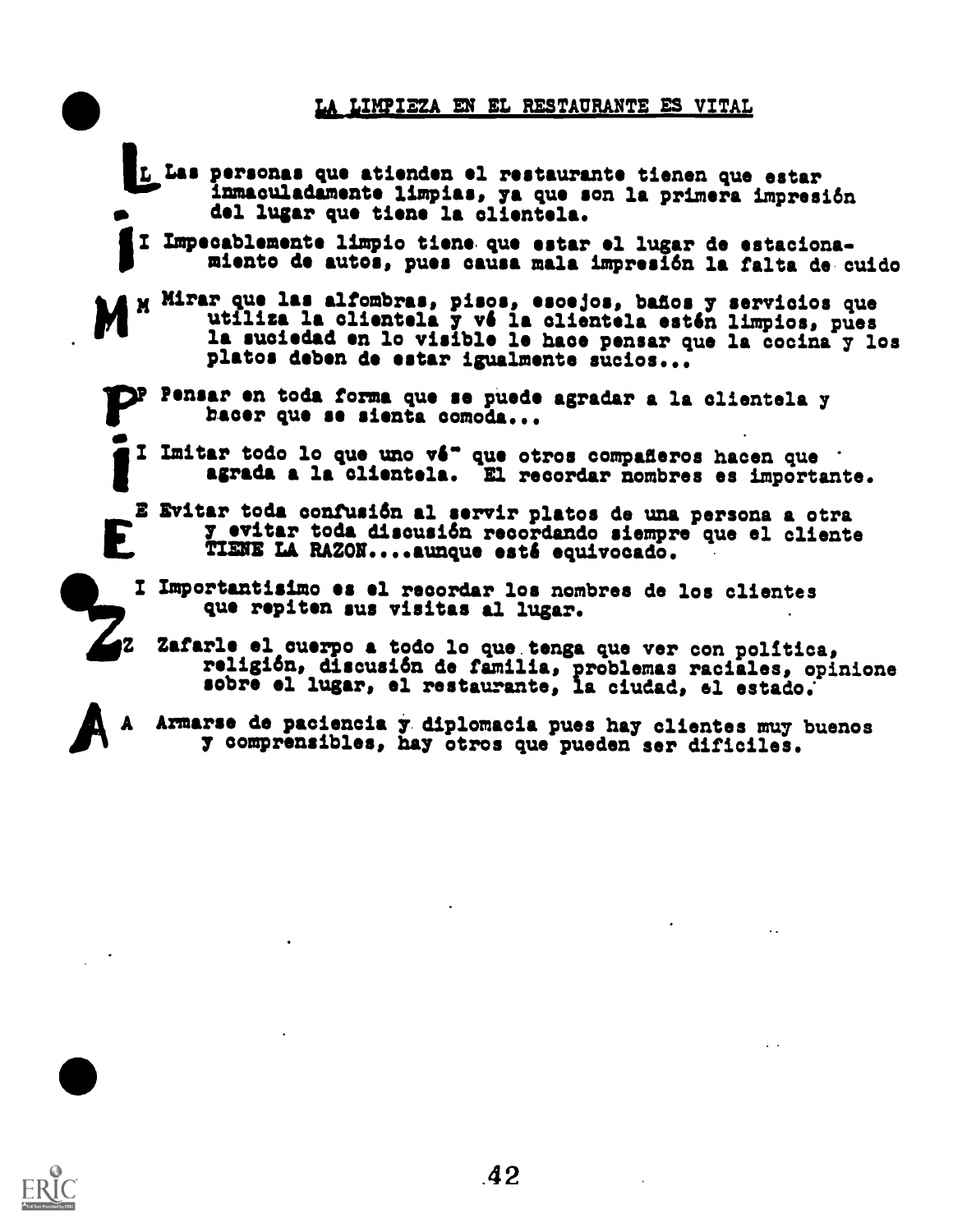"1 0 "

Presented by--

 $\bullet$ 

Louisiana Restaurant Association's Education Committee

- 1. RECOGNITION As soon as the customer is seated, go to him and say, "I'll be with you in a moment, sir."
- 2. WATER AND MENU Always take them together-within 30 seconds from the time he is seated.
- 3. TAKE THE ORDER-Write legibly and lead him through the seven basic items, using abbreviations.
	- A. MEAT<br>B. POTA!
	- B. POTATOES<br>C. VEGETABLI
	- C. VEGETABLES<br>D. SALAD
	-
	- D. SALAD
	- E. BEVERAGE<br>F. APPETIZEF
	- **P. APPETIZER<br>G. DESS<del>ER</del>T** G. DESSERT
		-
- 4. SETTING TABLE- Best to have it set when customer sits down, Deliver salad and coffee if they want it.NOW.
- 5. DELIVER ORDER TO KITCHEN Immediately.
- 6. PICK UP ORDER AND DELIVER Don't let it sit and get cold. Serve rolls. Serve coffee if not delivered earlier.
- 7. SUGGEST DESSERT Give.custamer a choice. Suggest at least two items.
- 8. TOTAL CHECK AND PRESENT FACE DOWN Never let a customer stand at cashier's stand and ask for his check.
- 8. "THANK YOU, SIR. COME BACK AND SEE US AGAIN."
- 10. REFILL WATER AND COFFEE WHENEVER NEEDED. The customer should never have to ask for anything.
	- IMPORTAN T! It is the customer who is the BOSS! He pays everybody's salary here and we want him to know that we honestly appreciate his business and we are SINCERELY happy that he chose to dine with US.

ANOTHER BULLETIN BOARD EYE OPENE,

-- -Price Your Guest Check As You Take The Order.

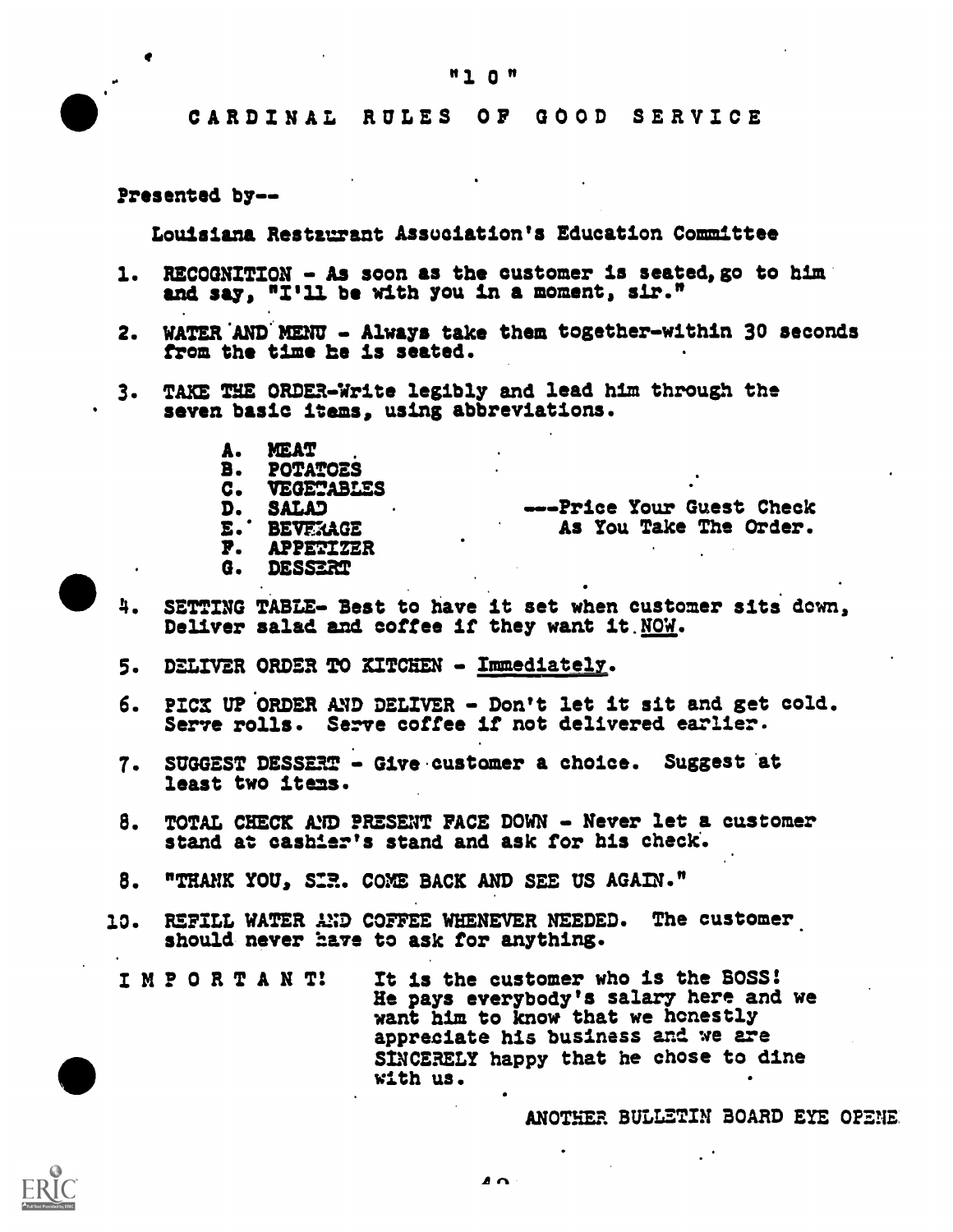

OF -- DE

BILINGUAL VOCATIONAL EDUCATION IN CULINARY ARTS - NEW ORLEANS, LOUISIANA

### STATE OF LOUISIANA

DEPARTMENT OF EDUCATION

Dr. Florent Hardy, Jr. Director Martin G. de Salazar, Program Coordinator Mrs. Julia Barnes, ESL Mrs. Marta Alguera - Secretary FOOD SERVICES INSTITUTE, INC. Contractor for Culinary Arts.

 $Mr.$  David Shaffer, MeD.  $\cdot$ Dr. James Shaffer, Ph.D.



 $\ddot{\phantom{a}}$ 



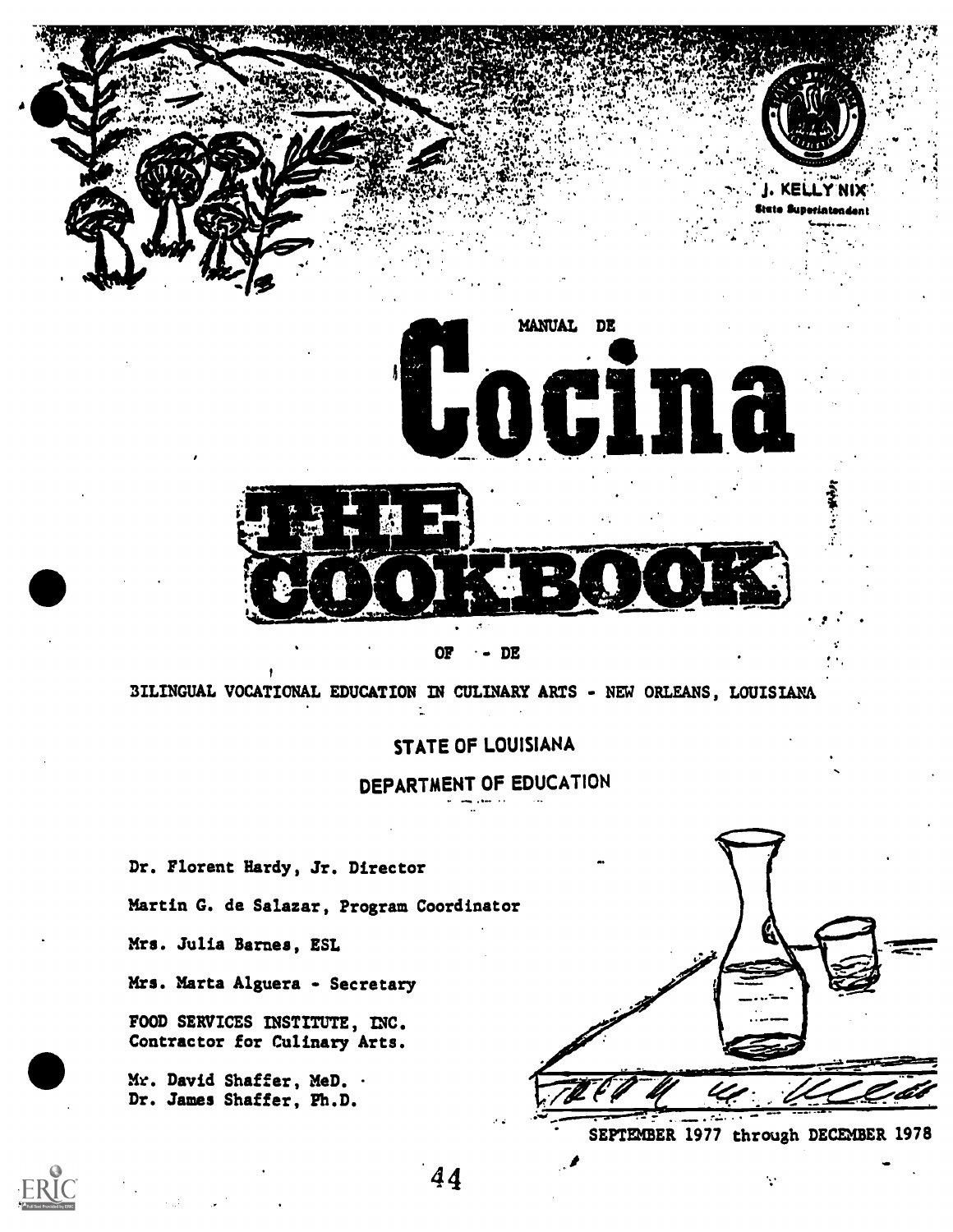AJEVILED EGGS

50 eggs 1-1/2 c. butter, melted 2 T Worcestershire Sauce 1/3 c. Cream 1 T dry mustard Salt and White pepper to taste Faprika ana 100 capers (or caviar and a strip of pimento)

Put eggs in cold water. Bring to boil. Zurn off fire. Cover and allow to stand 20 minutes. Feel eggs. Cut in half lengthwise. Remove yolks. Mash yolks. Ada remaining ingredients. With forcing bag, return to the white halves. Garnish with paprika-and a caper (or with caviar and a strip of pimento)

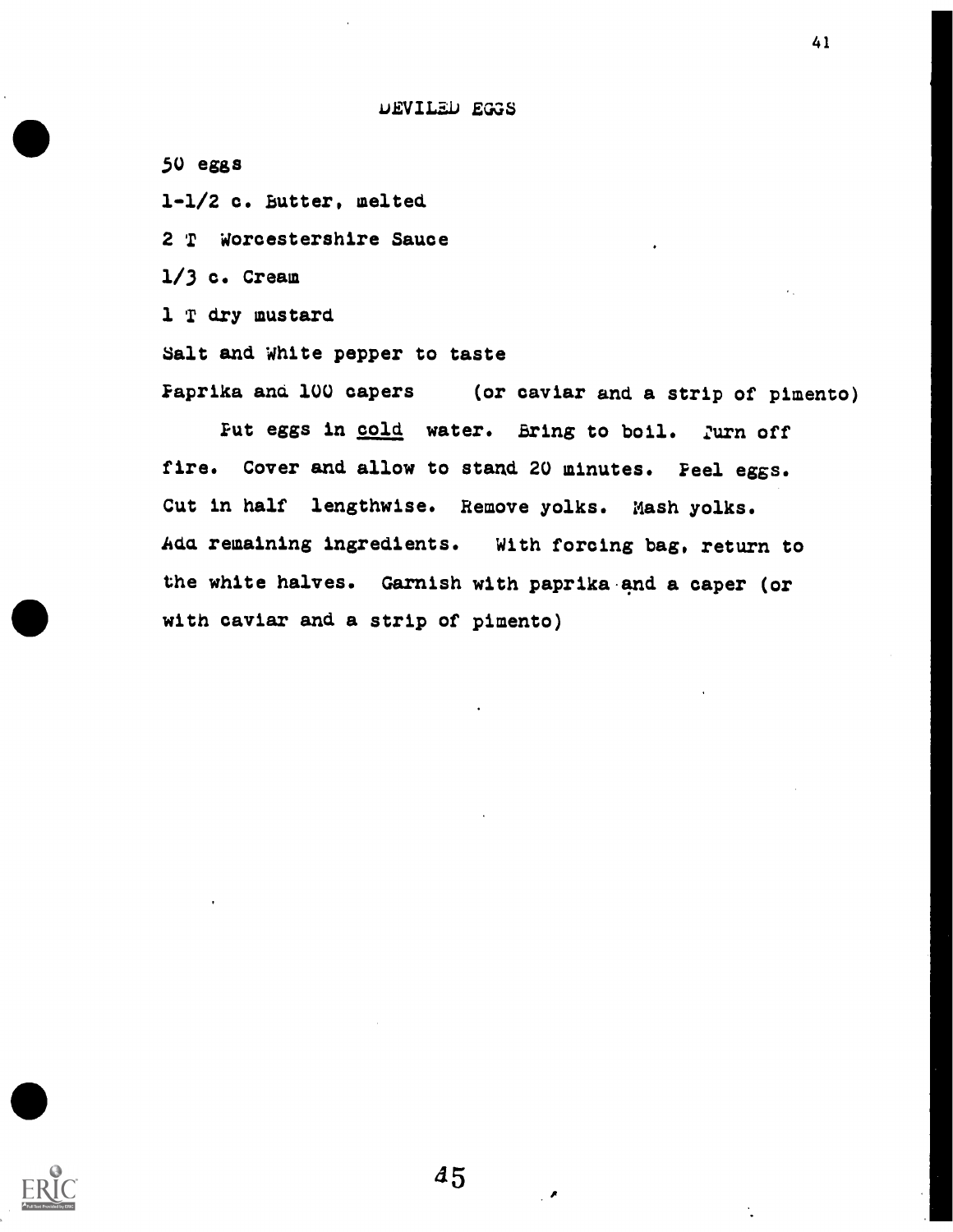For 50 12 lb. sliced turkey 12 lb. broccoli spears 2 lb. butter 4 c. flour 2 gal chicken stock (hot) 1 c. sherry 1 qt. half & half (milk g cream) 8 oz. parmesan chesse 50 slices white toast For 8 2 lb. 2 lb. 2/3 c. 2/3 c. 1-1/2 qt. 3 T 1/3 c. 1 oz.

Cook broccoli. Make roux of butter and flour. Gradually add stock)stirrring. Thicken. Add sherry end half and half. Thicken. In augratin dish layer: Toast, turkey, broccoli, sauce. Dust with parmesan. Bake 15 -20 minutes. 350° oven.

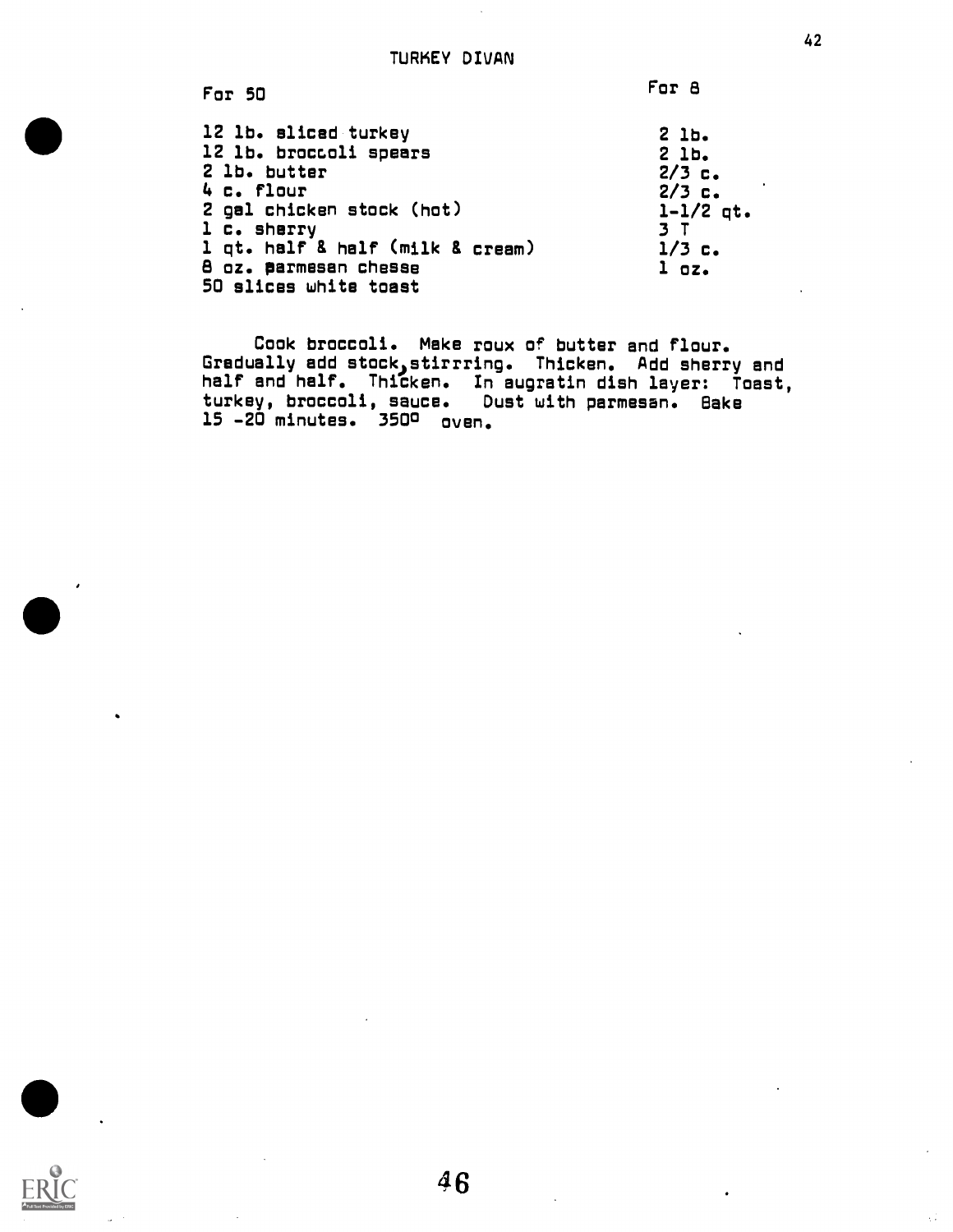for 50

 $3 - 3 - 1/2$  lb. okra 3/4 lb. bacon 6 c. cil 6 c. flour (more if needed) 1 bunch parsley ( )<br>A-10 ribs celery ( ) 8-10 ribs celery )<br>5 leroe onions ) ell minced  $\begin{pmatrix} 5 & \text{large} & \text{onions} & \text{large} \\ 20 & \text{long} & \text{on} & \text{long} \\ 20 & \text{long} & \text{long} & \text{long} \end{pmatrix}$ 20 toes garlic (20)<br>1 hunch scallions (2) 1 bunch scallions )<br>2 bell nenners ) 2 bell peppers 3/4 c. tomato puree  $2-1/2$  gal 4 T. thyme 6 bay leaves cayenne to taste boned chicken, sausage, ham, whatever leftover meat is available shrimp & crab oysters

> Render bacon, add okra, cook till dry. Make dark roux of oil & flour. Add minced vegetables (next 6 ingredients). Saute, then add tomato puree, water, spices, and meats. Add shrimp & crabs 20 minutes before serving. Add oysters 5 minutes before serving.

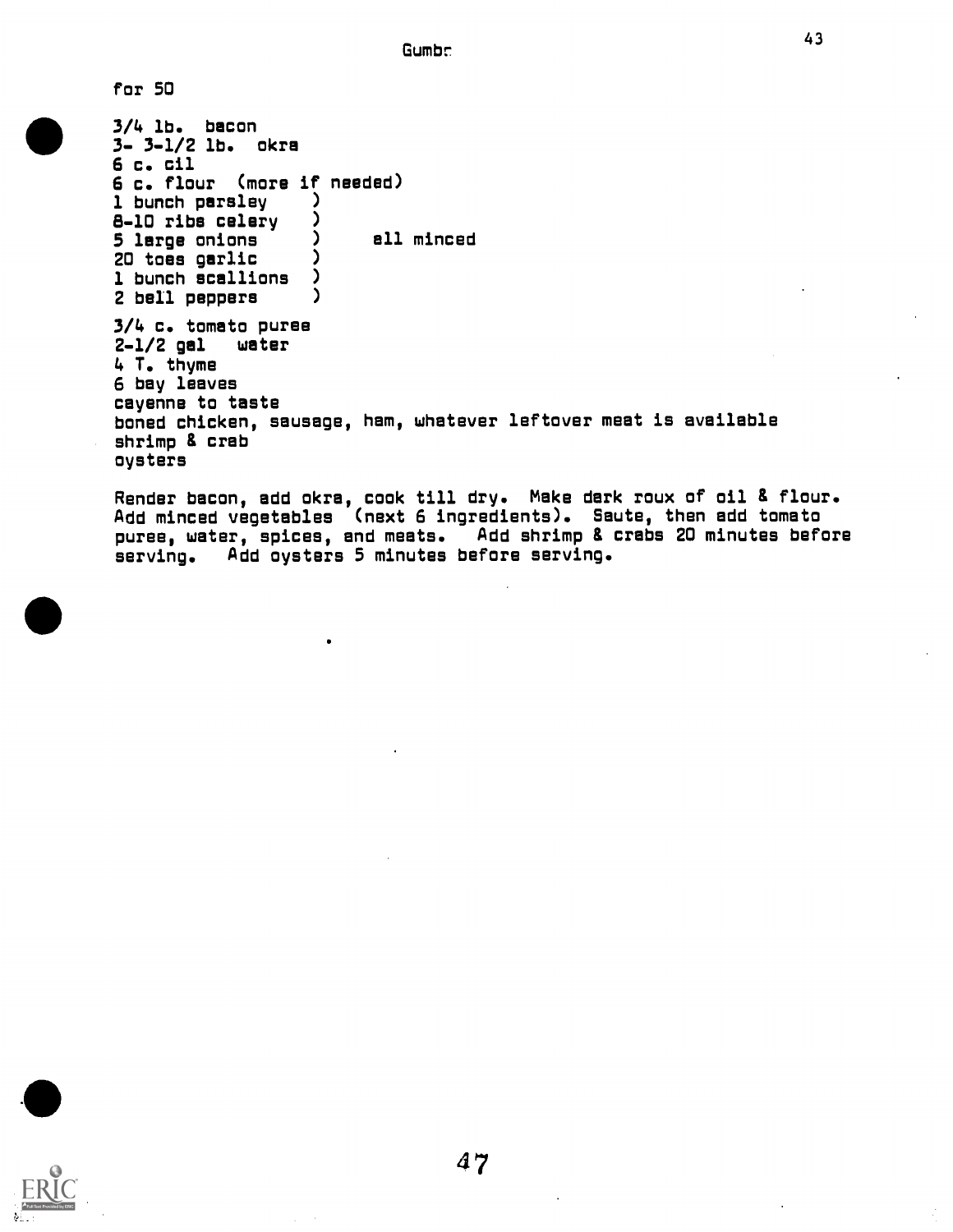44

╲

1-1/2 c rice 8 onions, minced 1-1/2 T pine nuts 1-1/2 T currants or chopped raisins 1-1/2 T crushed mint 1/2 tsp. each sage, leaf thyme, salt & pepper 1/2 c water 2/3 c white or rose wine olive oil 2 peeled tomatoes

Saute onions in small amount of oil, til transparent. Add raw rice & pine nuts. Saute, covered, over low fire for 20 minutes, stirring frequently. Rice and onions will be lightly browned, but should not stock. Add currants, mint, herbs, chopped tomatoes, water & wine. Cook, covered for 15 minutes. Add more liquid if necessary to cook rice.

Soak leaves in boiling water for 10 minutes. Rinse well with warm<br>water. Stuff leaves, wrapping tightly, Place close together in Stuff leaves, wrapping tightly. Place close together in pan. Pour in olive oil, not quite to cover. Press down with plate to keep flat and tight while cooking. Cook in slow oven (200-250<sup>6</sup>) about<br>40 minutes. Serve cold. Serve cold.



 $\bullet$ 

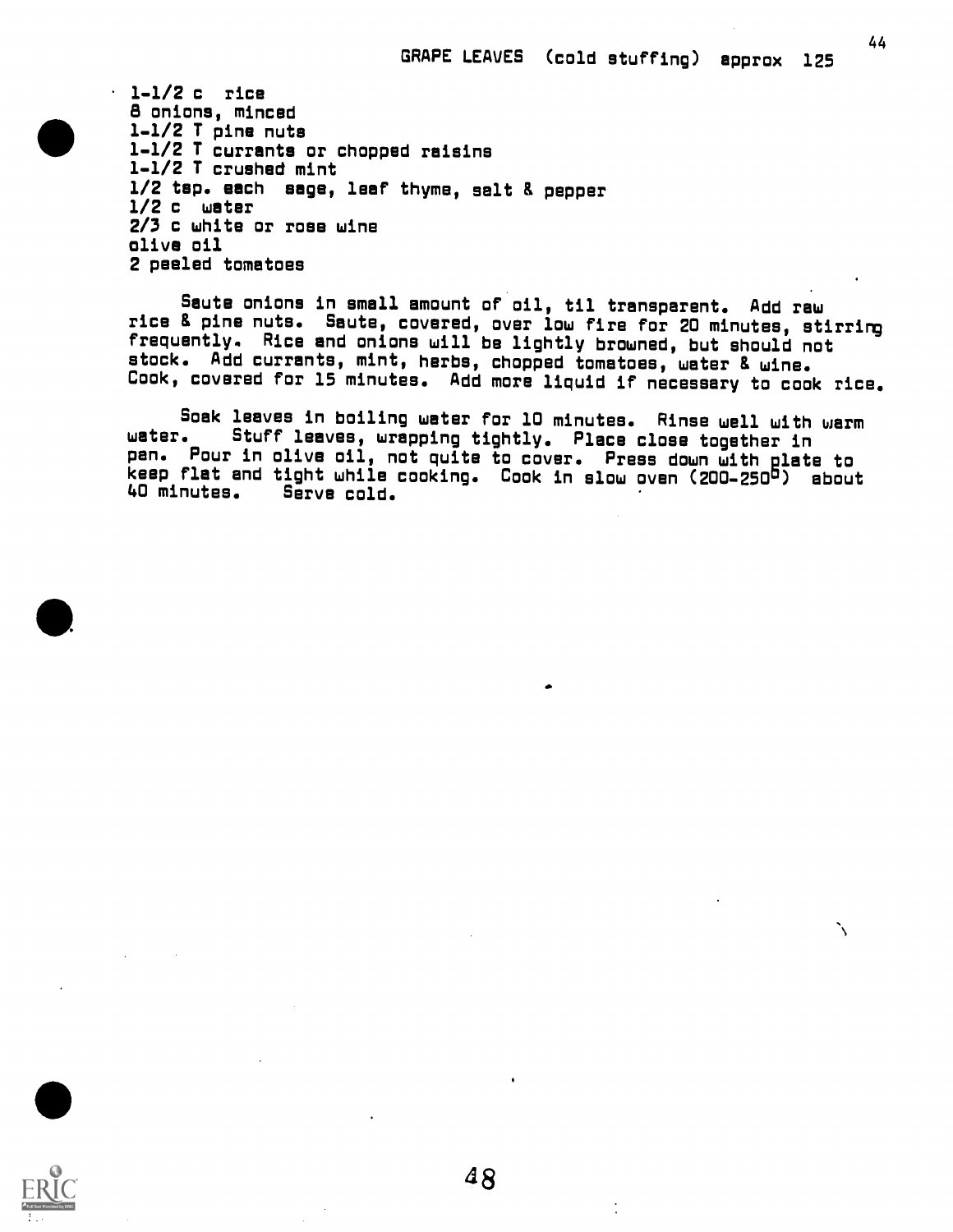CHICKEN PAPRIKA

(for 50)

金融に

45

(for 4)

hickens quartered 1.chicken quartered  $374$  lb.butter 2 t. butter 1 1/2 cup.cooking oil 1.t, cooking oil 3 qt. chopped onions 1 cup. chopped onions 1 cup.papikra 1 t. paprika 2 qt. chiken stock 2 cup.chiken stock 3 t. salt 1/2 t. salt 3/4 cup.flour 1 t. flour 2 qt.sour cream. 8 oz.sour cream. Melt butter. Add oil and onions. Sauteed until transparents. Add papikra and chicken. Thoroughly coat chicken,add stock. Simmer one hour. Make thin paste of flour,salt and some of stock. Return to pan. Allow to thicken. Remove from fire and stir in sour cream. (for 50) SHRIMPS QUICHE (400 o.Oven) (for 4) 9 pie shells 1. pie shell 1/4 cup. oil 1 tsp.oil 4 cloves garlic crushed 1 clove garlic choppe 4 onions chopped 1/2 cup onion chopped 1 cup.bell pepper 2 tsp. bell pepper  $s.$  shrimps  $\ldots$ <br> $s.$  milk (1 gal.) 1 lb.shrimps 1 pt. milk 2 cup.tomatoes chopped 1/2 cup. tomatoes cho 27 eggs,beaten 3 eggs,beaten 2 tsp. salt 1/4 tsp.salt 1. 1/4 t. pepper 1/8 tsp.pepper 3 tsp. chives. 1 1/2 tsp chives. Boil and peel shrimp. Chopit. Sauteed onions ,garlic and peppers in oil. Set aside. In sauce pan heat milk, tomatoes and spices to scalding. REmove 2 c,add to eggs. Returns to milk mixture. Heat until it coats a metal spoon. Add shrimps onions garlic and peppers to shells. Cover with cooked mixture. Bake one half hour until golden SHRIMPS REMOULADE (for 50)  $(for 4)$ 8 cup.olive oil 2/3c.olive oil 3 1/2 c.creole mustard 5 tsp.creole mustard 5 cup.scallions 1 bunch 1 cup.paprika 2 tsp.paprika 1/3 cuplemon juice o vin 4 cup.lemon juice or vtnegar 2 bunches celery 1 rib celery loves garlic 1 cloves garlic nch parsley 1 sprig parsley salt, pepper, cayenne. Grind al the vegetables very finely,then add mustard paprika,salt,pepper,cayenne. Ingredients thoroughly, then add vinegar, know juice, and gradually mix in olive oil.  $\frac{1}{2}$  small amount of sauce into shrimps-use the rest to top.

#### $\Delta$   $\Omega$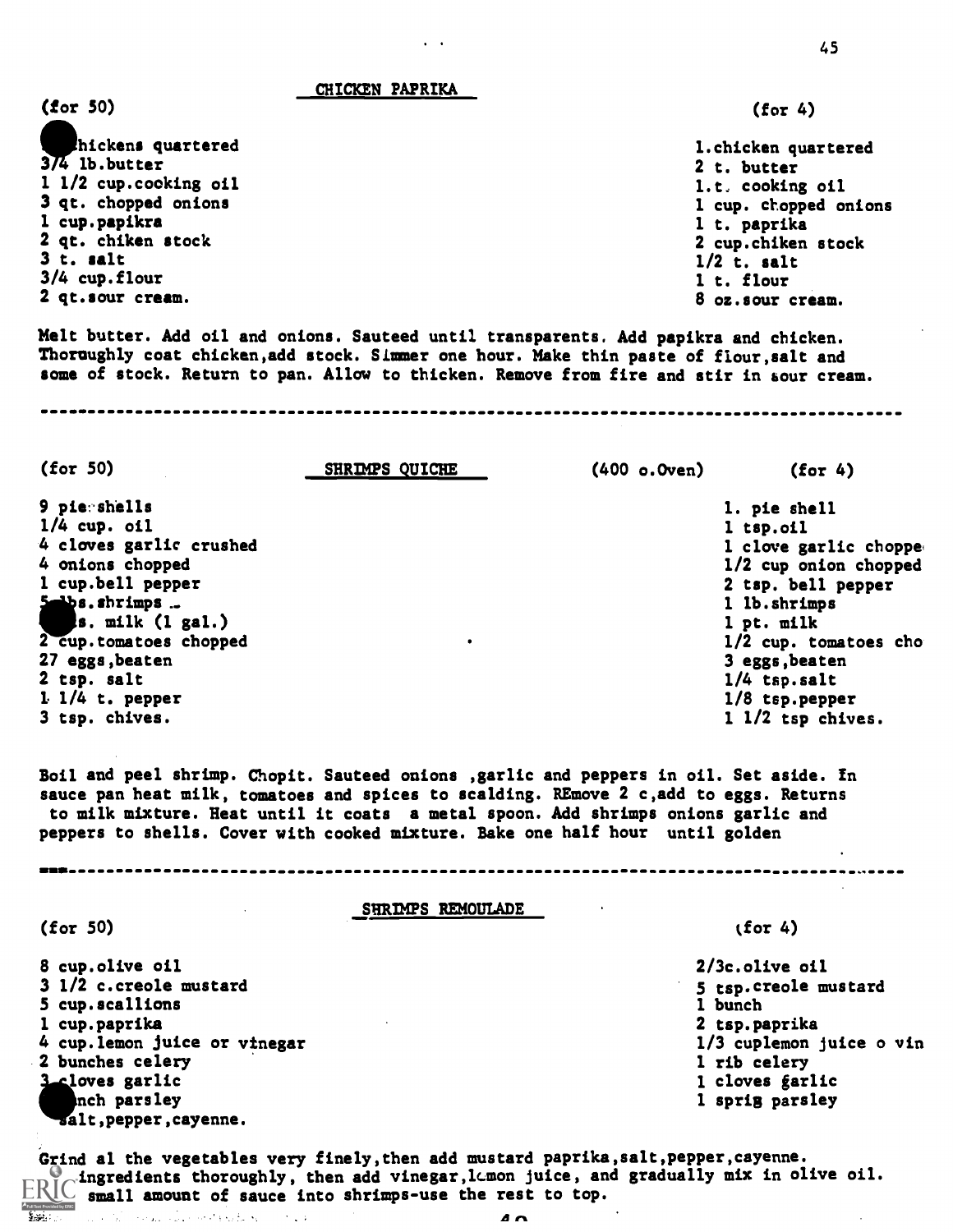46

 $\cdot$  2 cup. oil 13.chickens,quartered 1 large.onion,sliced 9 cloves garlic,crushed 1/2 cup.turmeric 13 lemons,quartered 50 black olives 50 green olives

4 table spoon. 1 chicken 1.onion slice 1.garlic crushed 2 tsp.turmeric 1 lemon quartered 4 black olives 4 green olives

(for 4)

Heat oil in large sautep pan. Add onions garlic, and turmeric. Saute until onions are transparent. Add chicken and coat it all with onion mixture making sure that all pieces are yellow, from turmeric. Put lemons on top of chicken. cut side down Cover and simmer for  $1\ 1/2$  hour. Just before serving add olives and heat trough. Serve with rice. Each serving should have green olive,black olive and lemon quartered

#### SEA FOOD BISQUE

(for 50)

1.gal.water 1 large.onion 4.white cloves 1 bay leaf 2 ribs celery 1 carrots 3 lbs.shtimps (or other seafood) 2 cup.margarine 2 cup.flour 2 t.paprika 3 qt.milk 1/4 cup.eherry.

(for 4)

1 qt.water 1 small onion 2 cloves 1/2 bay leaf 1/2 rib celery 1/4 carrots 1/2 lb.shrimp. 1/3 cup. margarine 1/3 cup. flour 1 tsp. paprika 1 qt. milk 2 tsp. sherry.

Boil together firts six ingredients for 30 minutes. Add shrimps cook 3-5 minutes Strain and reserve liquid. Make blond roux flour and margarine and paprika. Slowly add reserved court bouillon. Thicken. Peel and coarsty chop shrimp. Add shrimps milk and sherry. Simmer.

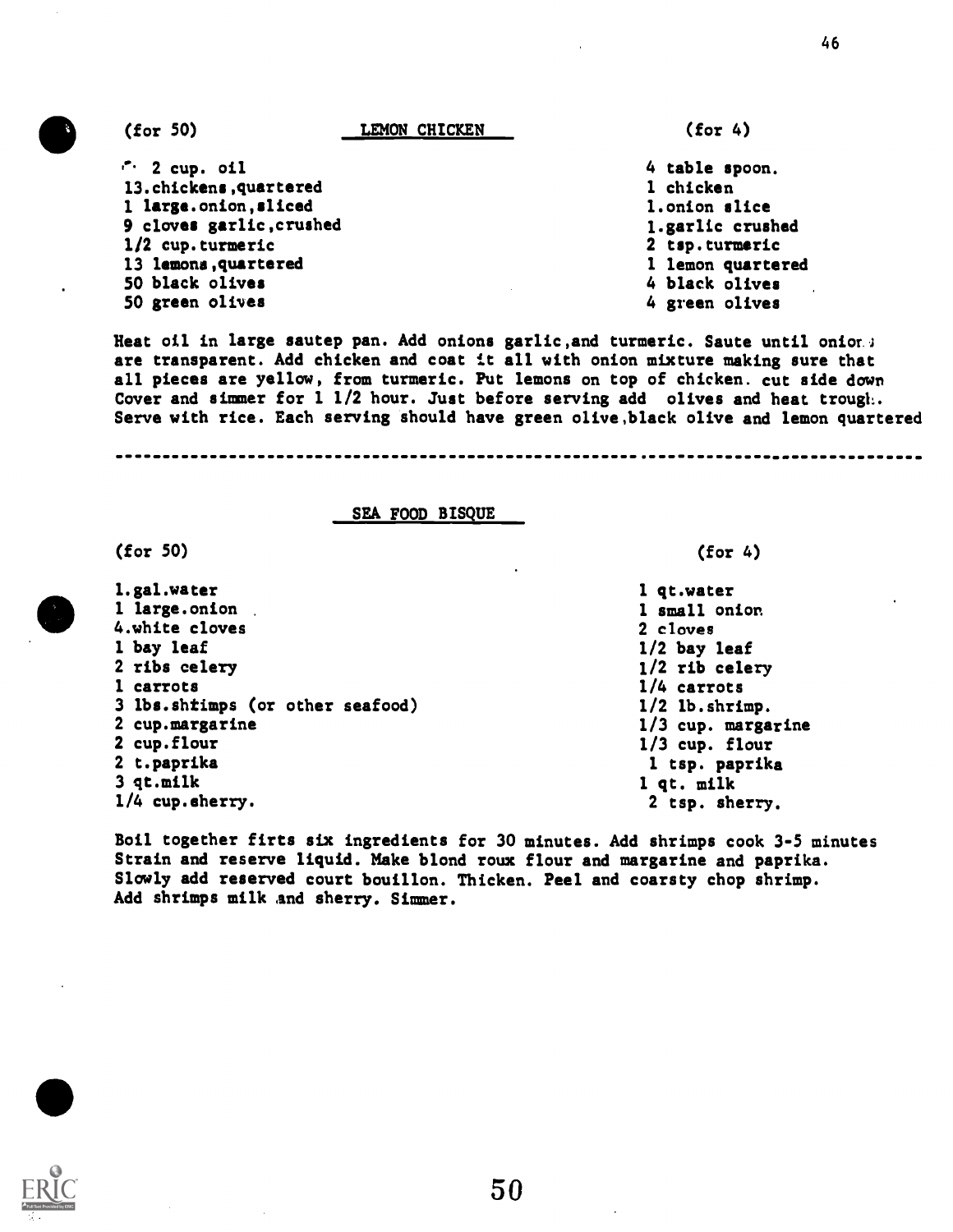#### EMERGENCY SOUP

IT cup. half-inch cubes of carrots cup.butter or fat from stock. 1/2 cup.sliced celery 1 onion,cut in shreds. 1 cup.half-inch potato cubes. 4 cup. water or broth. 2 tbps. meat extract or bouillon cubes if water is used, salt and pepper.

Melt the butter or fat and in itroook the carrots, celery, and onion 10 minutes. Cook the potato in boiling water 5 minutes, drain, rinse in cold water and drain again. Add the potato to the other vegetables with the water or broth and let cook 1 hour. Add the meat extract or cubes if water was used instead of broth,with salt and pepper as needed

#### SHRIMP JAMBALAYA

2/3 cup.cooked or canned shrimp broken in pieces 2 tbsp.butter. 1 tsp. onion chopped 2/3 cup hot boiled rice 2/3 cup.heavy cream  $1/2$  tsp.salt tsp, celery salt sp.tomato catsup few grains of cayenne.

Melt butter in saucepan, add onion,cook ultil light yellow. Add shrimp,rice and cream. Heat thoroughly. Add seasonings.

(Famous New Orleans, dish.)

EGGS A LA BALTIMORE

(4 servings)

1 1/2 cups.medium thick white sauce,seasoned 2 cups whole kernel canned corn, 4 eggs.

Mix corn and white sauce. Place in four big individual pyrex dishes. Break an egg into each bowl. Bake in oven until egg isdone. This makes a hearty supper dish. Use peas if corn is not handy.

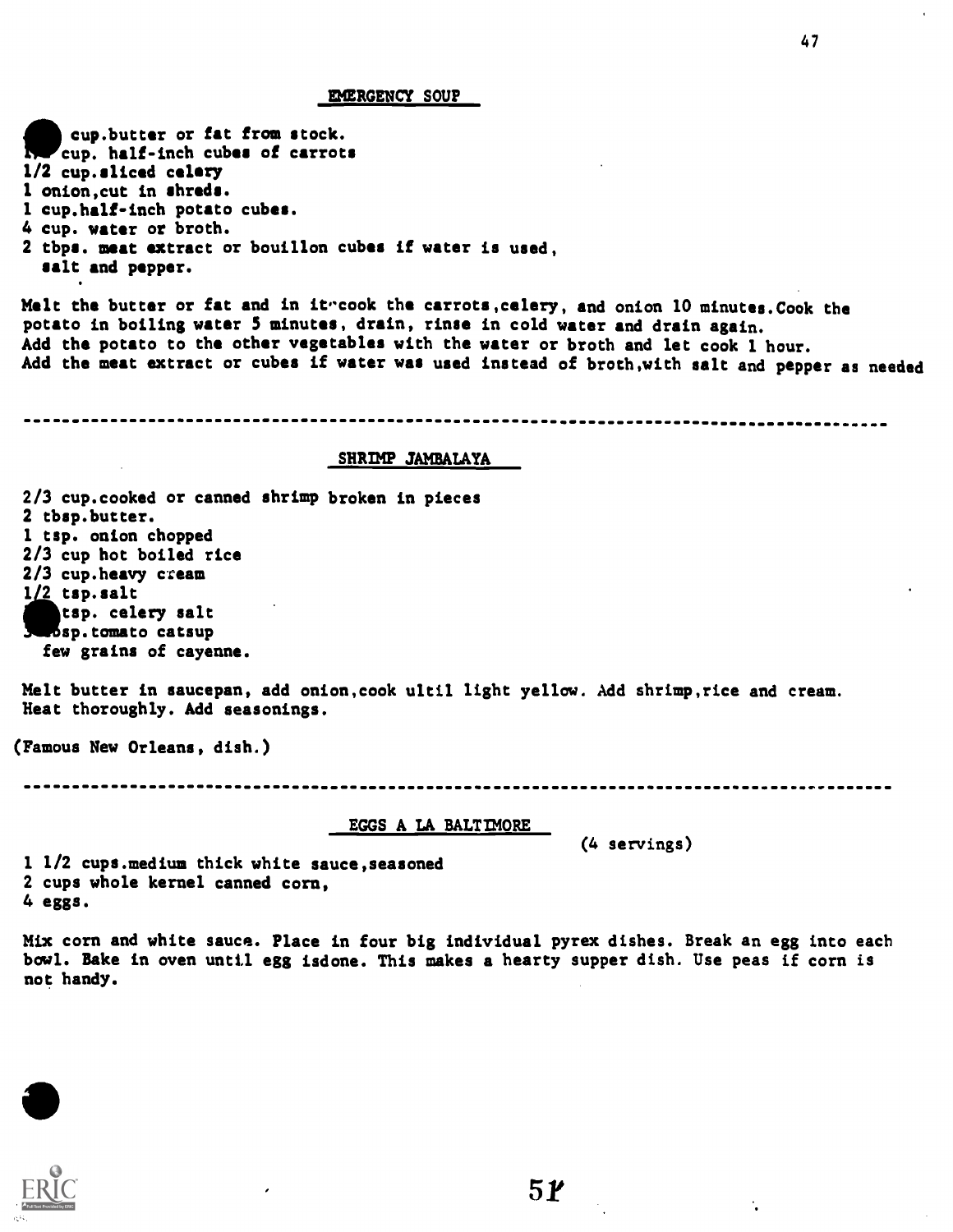### HUEVOS A LA CREMA CON ESPARRAGOS (Para 6)

5 huevos duros I lata de puntas de esparragos 2.cucharaditas de harina 2.tazas de crema de leche leche o agua de esparragos, sal,pimienta, nuez moscada (si se quiere), 1/2 taza de pan rallado 2,cucharadas de mantequilla

Instrucciones: Cortar los huevos en rebanadas muy delgadas. Escurrir los espa-<br>rragos y cortarlos por la mitad. Derretir la mantequilla en una cacerola a fuego<br>suave, anadir la harina y mezclarla. Anadir despacio la crema esparragos y retirarlo del fuego.

Colocar una capa de rebanadas de guevo en una cacerola untada de mantequilla, anadir una capa de esparragos y repetir esto mismo hasta que la cazuela este llena. Cubrirla de pan rallado u puntearla de mantequilla. Calentarlo (sin cocerlo) en un horno moderado. Este plato se puede servir sin empanarlo o sin meterlo al horno.

Variante: Sustituyase los esparragos por 1 1/2 taza, o mas, de guisantes vei .es cocidos. Se presentan a la mesa con rebanadas de pan tostado untadas de mantequilla.

#### TORTILLA SENCILLA (Para 4)

4.yemas de huevos 1/2 de taza de.leche 1.cucharadita de levadura en polvo (si se desea) 4.Claras de huevos 1/2 cucharadita de sal, 1.cuhcaradita de mantequilla.

4

Instrucciones; Combinar y batir leche,yemas y levadura;batir las claras con sal a punto de nieve. Derretir la mantequilla en una sarten a fuego muy lento;juntar la mezcla de las yemas con las claras de huevo.Echarlo en la sarten.Cibrirlo con una tapadera. Mientras la tortilla se hace, darle varios cortes al traves con un<br>cuchillo para permitir que el calor penetre. Cuando la tortilla este heche(al cabo de unos l2 minutos),se puede colocar destapada en el centro del horno a calor suave hasta que la parte de arriba este cuajada, o puede doblarse y servirla

La tortilla se puede rellenar con queso rallado, jamon picado,tomate picado, y salsa de cebolla, higados de pollo,setas, etc.

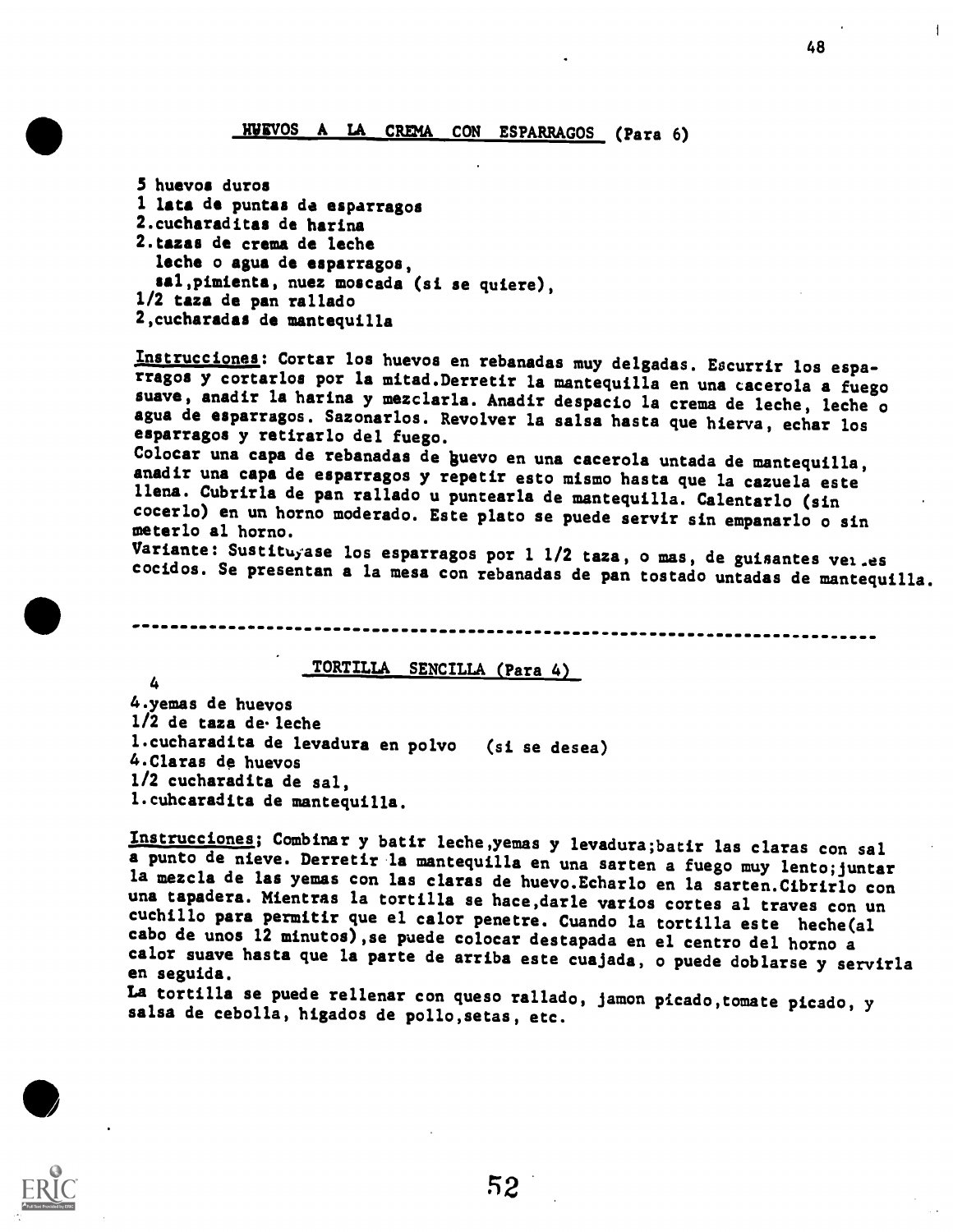| (for 50)                                                                                                                                                                                                  | CHICKEN CACCIATORE                                                                                                                            |                                                                                                                                                                                                               |
|-----------------------------------------------------------------------------------------------------------------------------------------------------------------------------------------------------------|-----------------------------------------------------------------------------------------------------------------------------------------------|---------------------------------------------------------------------------------------------------------------------------------------------------------------------------------------------------------------|
| 13. chicken quartered<br>2 c.flour<br>Zoil<br>3 c.tomato paste<br>6 bay leaves<br>1 t.thyme<br>2 c.marsala or sherry                                                                                      | 1 c. chopped onions<br>12 cloves garlic crushed<br>2 qt.chicken stock<br>6 c. white wine<br>2 t.basil<br>4 tb.mushrooms sliced                |                                                                                                                                                                                                               |
|                                                                                                                                                                                                           | is golden, Add white wine, tomato paste and herbs. Simmer for 1 hour, Add, mushrooms and<br>sherry. Simmer 15 minutes more. Serve over pasta. | Sautee together in the oil, the onions and the chickens dredged in the flour. When chickens                                                                                                                   |
|                                                                                                                                                                                                           |                                                                                                                                               |                                                                                                                                                                                                               |
| (for 50)                                                                                                                                                                                                  | LEMON SOUP                                                                                                                                    |                                                                                                                                                                                                               |
| 1 1/4 gal.chicken stock<br>6 $oz.rice$ (3/4 c.)<br>6 eggs beaten<br>1/2 c.lemon juice<br>salt, pepper<br>$1/2$ t.turmeric<br>chives<br>lqt. cooked julienned chicken.                                     | Bring stock to boil. Add rice simmer 1/2 hour<br>Remove from heat and add, remaining ingredients . Keep warm for (serving)                    |                                                                                                                                                                                                               |
|                                                                                                                                                                                                           |                                                                                                                                               |                                                                                                                                                                                                               |
| (for 50)                                                                                                                                                                                                  | <b>CHICKEN TETRAZZINI</b>                                                                                                                     | (for 8)                                                                                                                                                                                                       |
| 12 lbs. cooked chicken (6 fryers)                                                                                                                                                                         |                                                                                                                                               | 2 lbs cooked chicken.                                                                                                                                                                                         |
| 4 lbs. mushrooms sliced<br>2 lbs.butter or margarine<br>4 c. flour<br>1 1/2 gal.hot chicken stock<br>1 qt.half and half<br>1 c. sherry<br>2 gal.cooked vermicelli<br>1 qt.parmesan<br>2 c.toated almonds. | (about 8 lbs.)                                                                                                                                | 3/4 lbs.mushrooms sliced<br>3/4 c.butter or margarine<br>$3/4$ c flour<br>1 qt.hot chicken stock<br>1 c.half and half<br>2 t. sherry<br>1 lb.cooked vermicelli<br>$2/3$ c.parmesan<br>1/3 c. toasted almonds. |

49

Cook vermicelli and hold in cold water.Heat chicken stock and cream. Sauteed mushrooms. Make blond roux of butter and -lour.Gradually and stock and cream. Thicken Add sherry.Keep warm. Place spaghetti in au gratin dish cover with sauce. Top with cheese,musbrooms,almonds. Heat in oven 15-20 minutes.



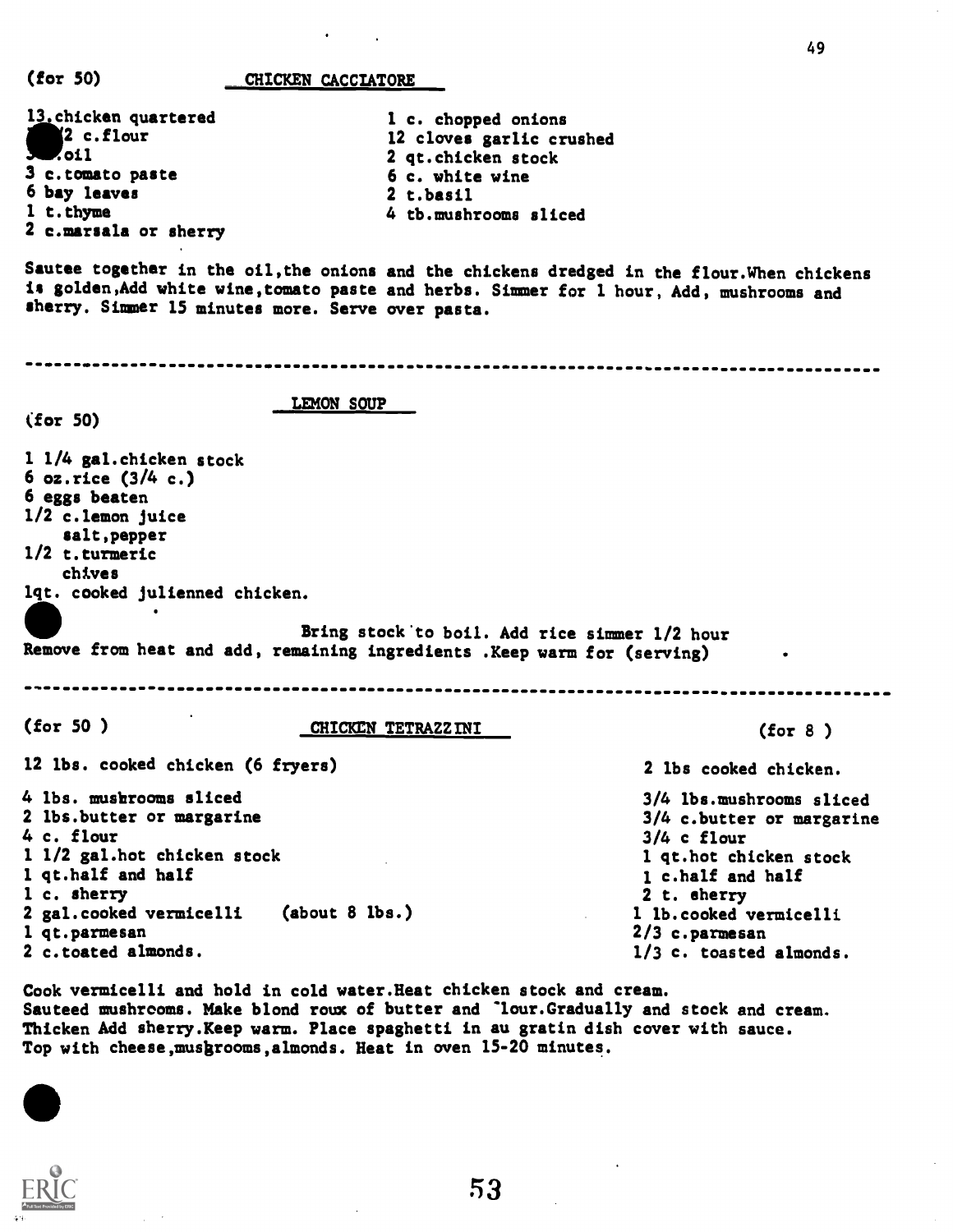Atzem Pilaf

50

15 lbs lamb or beef 2- 2-1/2 c oil or margarine 15 onions, chopped 1-1/2 #10 can tomatoe puree 16-18 c. water salt, pepper to taste cinnamon

6-8

3 lbs lamb (beef) 5-6 tbs. oleo 2 onions, chopped 1 c. tomato paste 2 c water salt & pepper to taste cinnamon

Cut meat into bite aize pieces - pound with tenderizer if necessary. Brown meat & onions in oil or margarine. Add tomato puree, water (or stock) salt, pepper and cinnamon. Bring to boil, cover & simmer 45 minutes - 1 hr. or until meat is tender.

Serve over rice.

 $\dot{d}$ 

 $\overline{\phantom{a}}$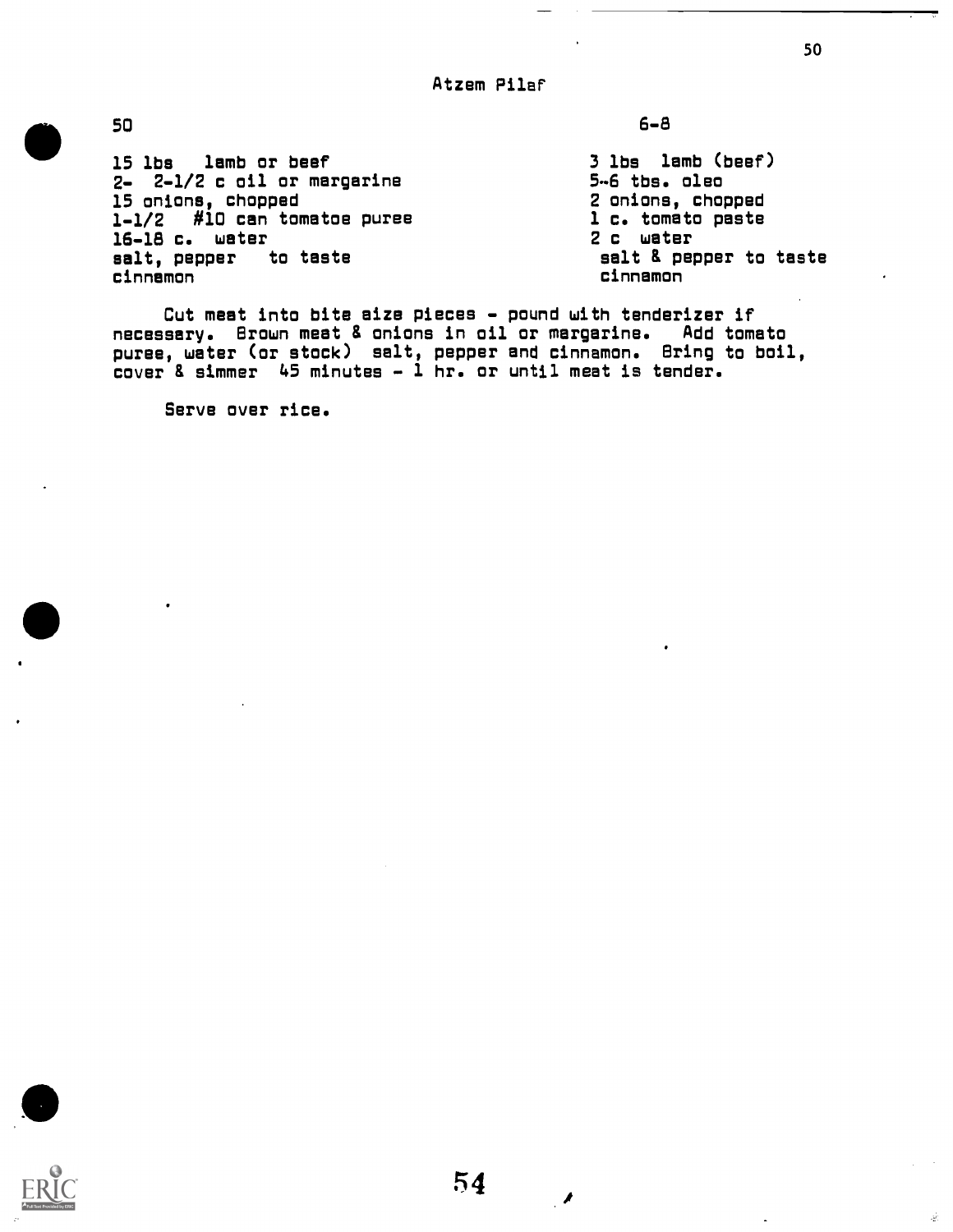<u>ER COVERED 15 NEURVIES </u>

t. leaned tomatoes

2 1/3 c. sliced salons

4 2/3 c. chopped celery with leaves

#### <u>1711111 AND MASERVE STOCK</u>

11122 DOUX OF:

1 c.butter 1 c.flour Add: 2 qt. brown stock 3 t. sugar 1 t. peptika tomato stock.

aan :aannaan

#### CREAKED CELERY

mam celery in light stock.<br>|E: Bechamel Sauce.

Combine a Add:

White pepper. Salt 1.gteea adorn.

\_\_\_\_\_\_\_\_**\_\_\_\_\_\_\_\_\_\_**\_

(for 30) ONION SOUP

**8 lbs. caicas sliced thinly** 1/2 ib.margarine or butter 1 1/2 gal.beet stock 1 1/2 gel. chicken stock salt,pepper Nes. dry ebbrry 1 1/2 c.permases cheese 30 sliced Preach bread toasted

Saute caica in margarine until golden brown. Add stock.simmer for 1/2 hour. Add salt, pepper, sherry

Serve: place breed in bowl ledle soup over it and sprinkle with parmesan cheese.



(for 6)

1 lb. onions sliced thinly 2 t. butter 3 c. beef stock 3 c. chicken stock salt pepper 2 t. dry sherry 2 t. parmesan cheese 6 sliced French bread.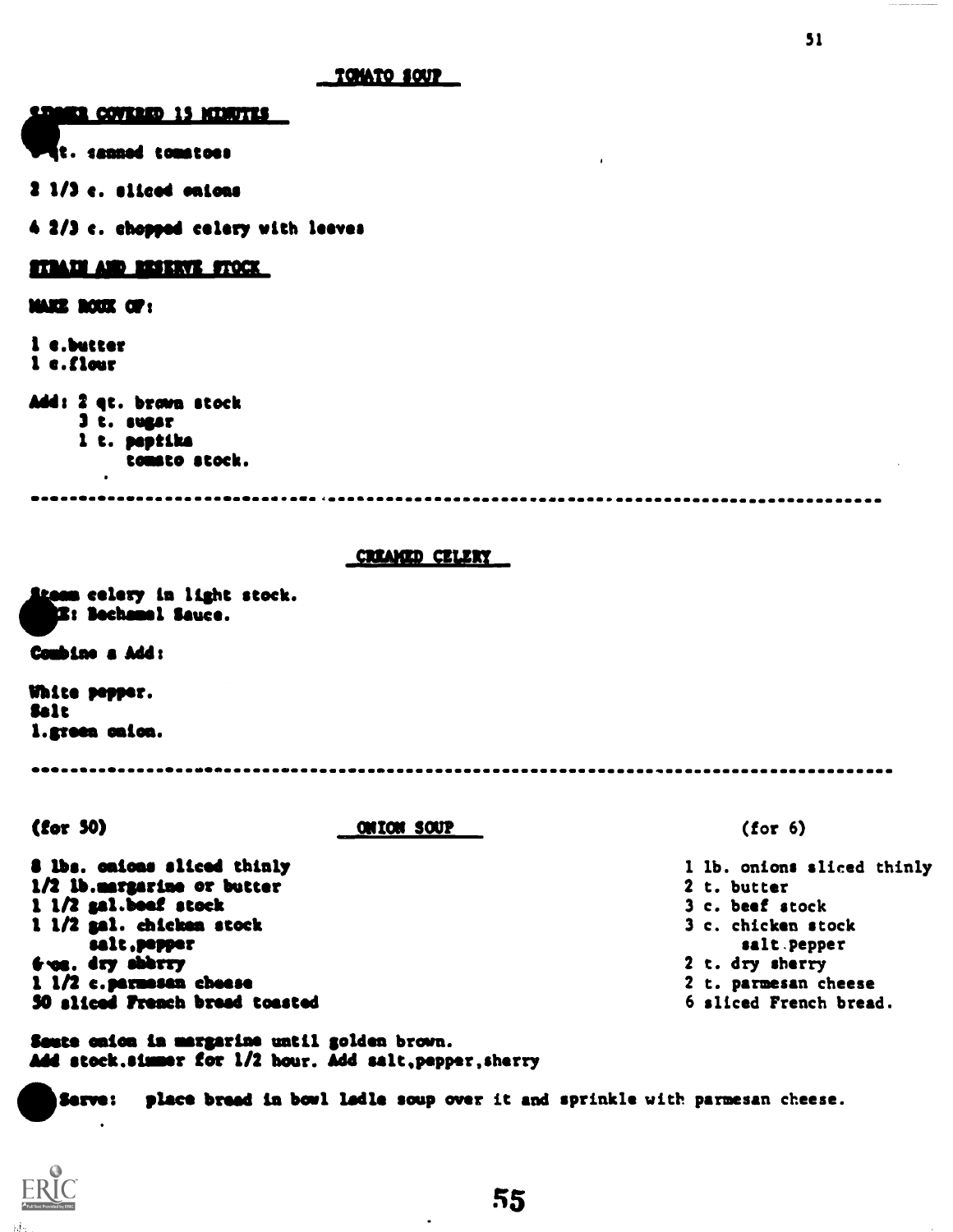3/4 c.  $\bullet$  11/ BUTTER (preferably clarified) 1-1/4 c brown ugar 1 tsp. cinnamon 5 oz banana liqueur 10 oz whits rum bananas Vanila Ice cream

> Melt butter. Add brown sugar & cinna mon and blend well. Add banana liqueur and whits rum. Saute bananas (peeled and sliced in half lengthwise, then halved. 1/2 banana per serving) in butter.

Place two halves over ice cream. Pour sauce over top



 $\bullet$ 

المواردين

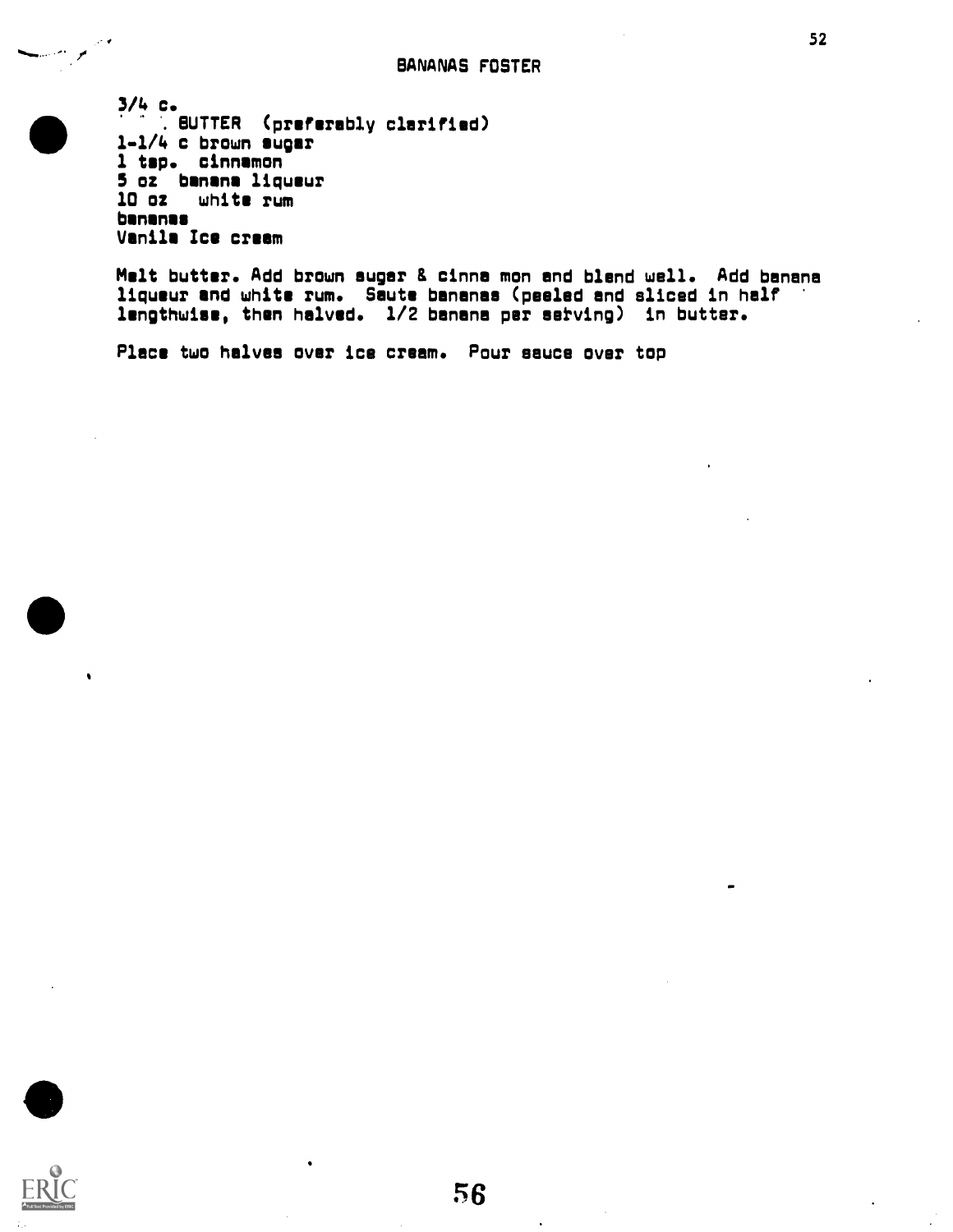BEEF STROGANOFF

efor 50)  $(for 4)$ 18 lbs. think sliced beef-tenderized 1 1/2 lbs beef-tenderizel 6. cloves garlic minced 1. clove garlic minced 1 c.margarine 1 t.margarine 3/4 c. onion,grated 2 t.onion grated 9 lbs.mushrooms,sliced 1 lb.mushrooms,sliced 1/2 t. nutmeg 1/2 c.white wine 2 t.white wine 1/2 c.sherry 2 t.sherry 2 1/2 gt.sour cream 1 c.sour cream. Melt margarine and saute garlic, onions. Add beef,brown. Add mushrooms lightly saute. Add nutmeg,and wines. Simmer.Add sour cream. (DO NOT ALLOW TO BOIL) BORSCH (SOUP) CHOP. 3 1/2 C. pared carrots c.onions cans # 2 beets cover with boiling water simmer 20 minutes add and simmer 15 minutes more 1/2 c.butter 3 qt,1 pt beef broth 1 qt shredded cabbage 1/2 c.vinegar Chill Add to each bowl 1 t. sour cream(1 qt. in all) -----------------------------------------CARBONNADE FLAMANDE (for 50) Flour and season 25 lb. beef stew SAUTE 3 c. thinly sliced onions in, 3/4 tb. margarine or butter RESERVE ONIONS ADD:  $141$ . more butter and brown beef Add and bring to boil 96 oz beer (8-12 oz.cans) 12 cloves garlic 2 T. sugar- 2 T.salt Simmer 2 hours add: 2 T.vinegar. ЯC

53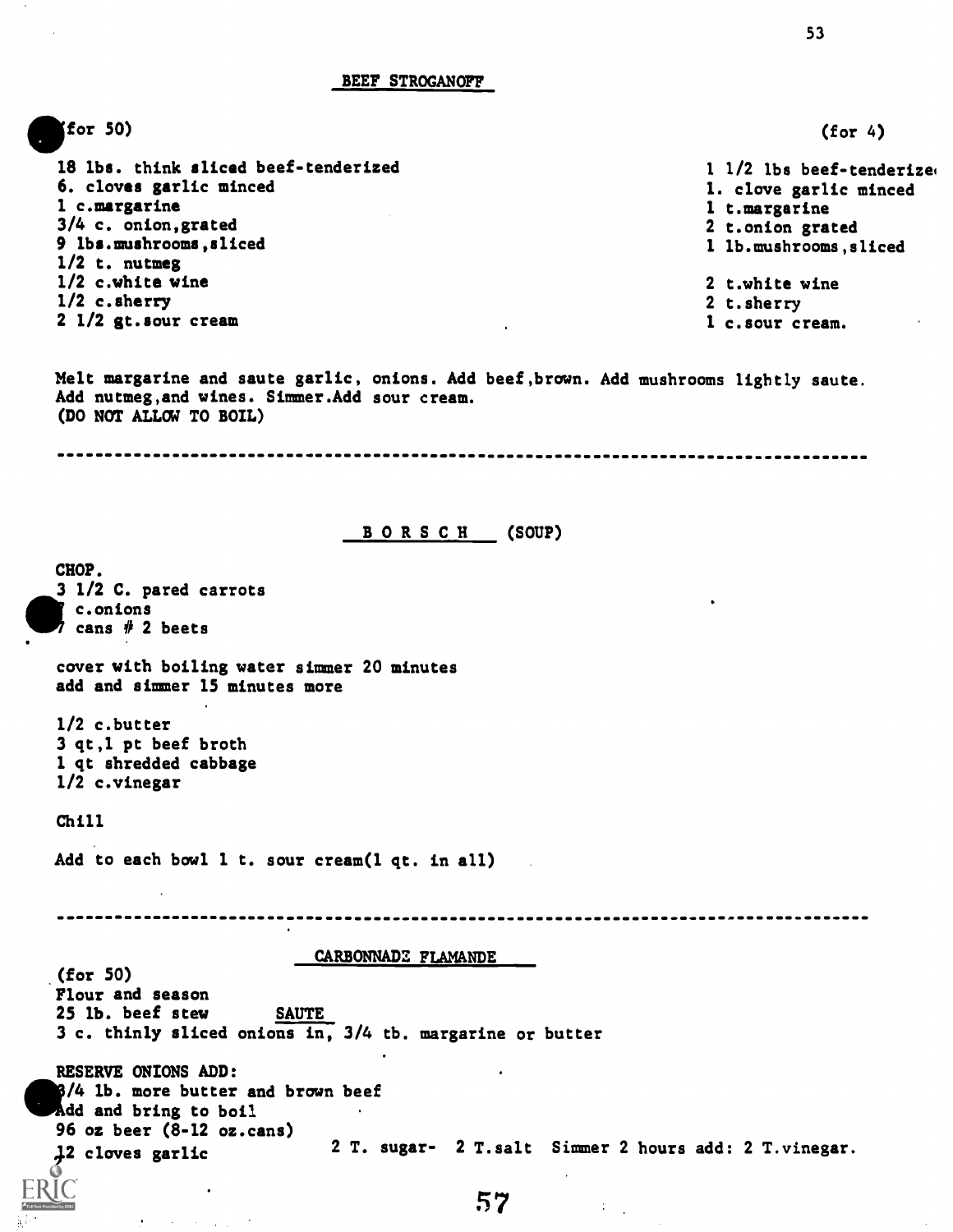100 crepes

8 chickens, boiled, julianned

1 c. onions, chopped 2-1/2 c. butter 2-1/2 c. flour 2 qts. chicken stock 2 qts. milk 1 qt. white wine 4 egg yolks 1 c. cream salt & pepper to taste Parmesan

> Sautes anions in butter. Add flour to make roux. Gradually add stock, milk, and wine. Thicken, stirring. Remove 1 c. of sauce and beat in egg yolks and cream.. Return liaison to sauce. Hold. Add enough sauce to chicken to coat it. Fill crepes with chicken and mask with sauce. Sprinkle with Parmesan.

> > COQ AU VIN

For 50

13 chickens, quartered 1 lb. margarine or butter 3 lb. salt pork or 2 lb bacon 12 c. chopped onion 12 carrots, sliced 12 toes garlic, minced 1 c. flour bay leaves 2 T thyme 2 t ground pepper 1 c. parsley 1 gal red wine 41b sliced mushrooms 1 chcken, quartered 3 T butter 3/4 c onion, chopped carrot, sliced 1 toe garlic, minced 3 tbs. flour 1 bay leaf 1/2 t thyme pinch pepper 1 T parsley 2 c. red wine

Sake chicken 1 hour at 250° . Saute pork until rendered. Add next 4 ingredients and saute unttl onions are transparent. Add next fvie ingredients and simmer for 1/2 hour. Add chicken end mushroons.

Serve over rice. (8 c. raw rice).



1/4 lb. salk pork or bacon 1/2 lb. sliced mushrooms

For 4